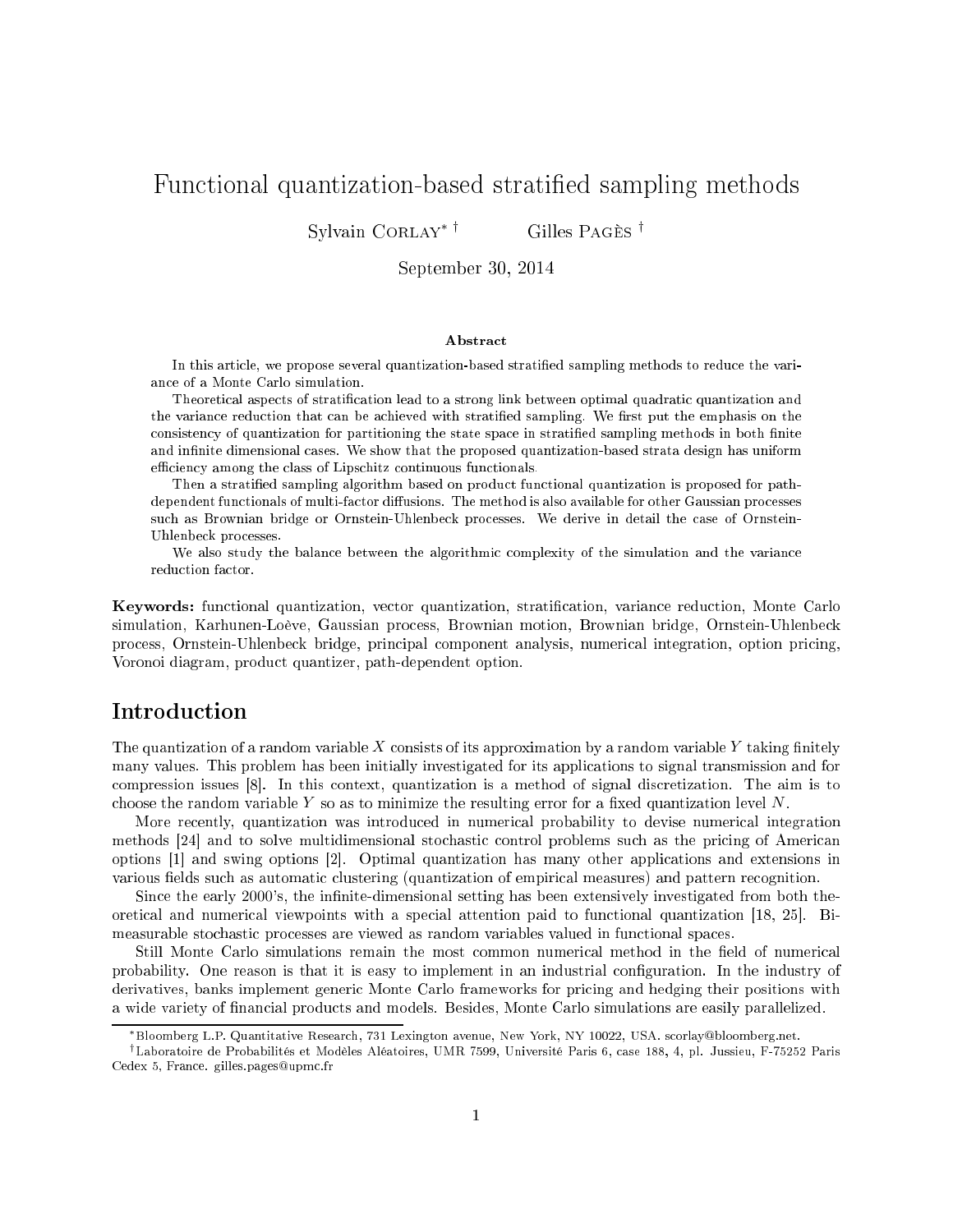Variance reduction methods can be used to dramatically reduce the computation time of a Monte Carlo simulation, or to increase its accuracy. The main variance reduction methods are (adaptive) control variate. pre-conditioning, importance sampling and stratification  $[9, 17]$ . The problem is that these methods may strongly depend on the payoff or the model and require significant changes in the practical implementation of the Monte Carlo simulation. Therefore, most pra
titioners do not use the most sophisti
ated methods except for marginal cases.

In this article, we point out theoretical aspects of quantization that idraw a strong link between the problem of optimal quadrati quantization of a random variable and the varian
e redu
tion that an be achieved by stratification. We emphasize the consistency of quantization for designing strata in stratified sampling methods in both the finite and infinite dimensional settings. Then we devise a stratified sampling algorithm based on product functional quantization for path-dependent functionals of multi-factor Brownian diffusions. We show that this strata design has uniform efficiency among the class of Lipschitz continuous functionals of Brownian motion. The simulation cost of the conditional path is  $O(n)$  where n is the number of dis
retization dates as in the naive un
onditioned Monte Carlo simulations. In this ontext, the proposed approa
h an be onsidered as a guided Monte Carlo simulation (see Figure 5). The method is appli
able with any Gaussian process as soon as we can derive its Karhunen-Loève expansion. This is the case for Brownian bridge and Ornstein-Uhlenbeck processes. The special case of Ornstein-Uhlenbeck processes is detailed in Appendix A. The case of the Ornstein-Uhlenbeck bridge is presented in  $[6]$ .

A very common situation is the case of Monte Carlo simulations of multi-factor Brownian diffusions approximated with an Euler dis
retization or another time-dis
retization s
heme. The presented method is parti
ularly well suited for this ase, regardless of how the Brownian paths are used in the model, to drive the dynamics of the stock price, a volatility process or a drift term. Functional stratification can be used as a generi varian
e redu
tion method whi
h does not require a reimplementation of the whole framework but only the way it is input with Brownian paths.

The arti
le is organized as follows. Se
tion 1 presents some ne
essary ba
kground on optimal quantization. The emphasis is on the functional quantization of Gaussian processes. Section 2 briefly covers the first functional quantization-based variance reduction method that was proposed in [25, 16]. Section 3 outlines the links between quantization and stratification with an emphasis on the Gaussian case. The method is further detailed in the infinite-dimensional case for Gaussian processes in Section 4. We present a simulation method for the ase of Brownian motion and other examples of Gaussian pro
esses (su
h as Brownian bridge and Ornstein-Uhlenbeck processes) that preserves the  $O(n)$  simulation complexity where n is the number of time steps. In Se
tion 5, we provide numeri
al experiments of the method with option pri
ing problems arising in mathematical finance. Appendix A presents the computation of the Karhunen-Loève expansion of Ornstein-Uhlenbe
k pro
esses. Appendix B presents the derivation of losed-form expressions of some regression matrices needed for our stratified sampling algorithm, in the cases of Brownian motion, Brownian bridge and Ornstein-Uhlenbe
k pro
esses.

#### Vector and functional quantization  $\mathbf 1$

#### 1.1 Introdu
tion to quantization of random variables

Let  $(\Omega, \mathcal{A}, \mathbb{P})$  be a probability space and  $(E, |\cdot|)$  a reflexive separable Banach space. The principle of the quantization of a random variable X taking its values in E is to approximate X by a random variable Y taking a finite number N of values in E. The discrete random variable Y is a quantizer of X of level N. The resulting discretization error to be minimized is the  $L^p$  norm of  $|X - Y|$ .

$$
\min\left\{ \|X - Y\|_p, Y : \Omega \to E \text{ measurable, } \text{card}(Y(\Omega)) \le N \right\}. \tag{1}
$$

**Definition 1** (Voronoi partition). Consider  $N \in \mathbb{N}^*$ ,  $\Gamma = \{\gamma_1, \ldots, \gamma_N\} \subset E$  and let  $C = \{C_1, \ldots, C_N\}$  be a Borel partition of E. C is a Voronoi partition associated with  $\Gamma$  if  $\forall i \in \{1,\ldots,N\}$ ,  $C_i \subset \{\xi \in E, |\xi - \gamma_i| = 1\}$  $\min_{j \in \{1,...,N\}} |\xi - \gamma_j|$ .  $C_i$  is called Voronoi cell associated with  $\gamma_i$  in  $C$ .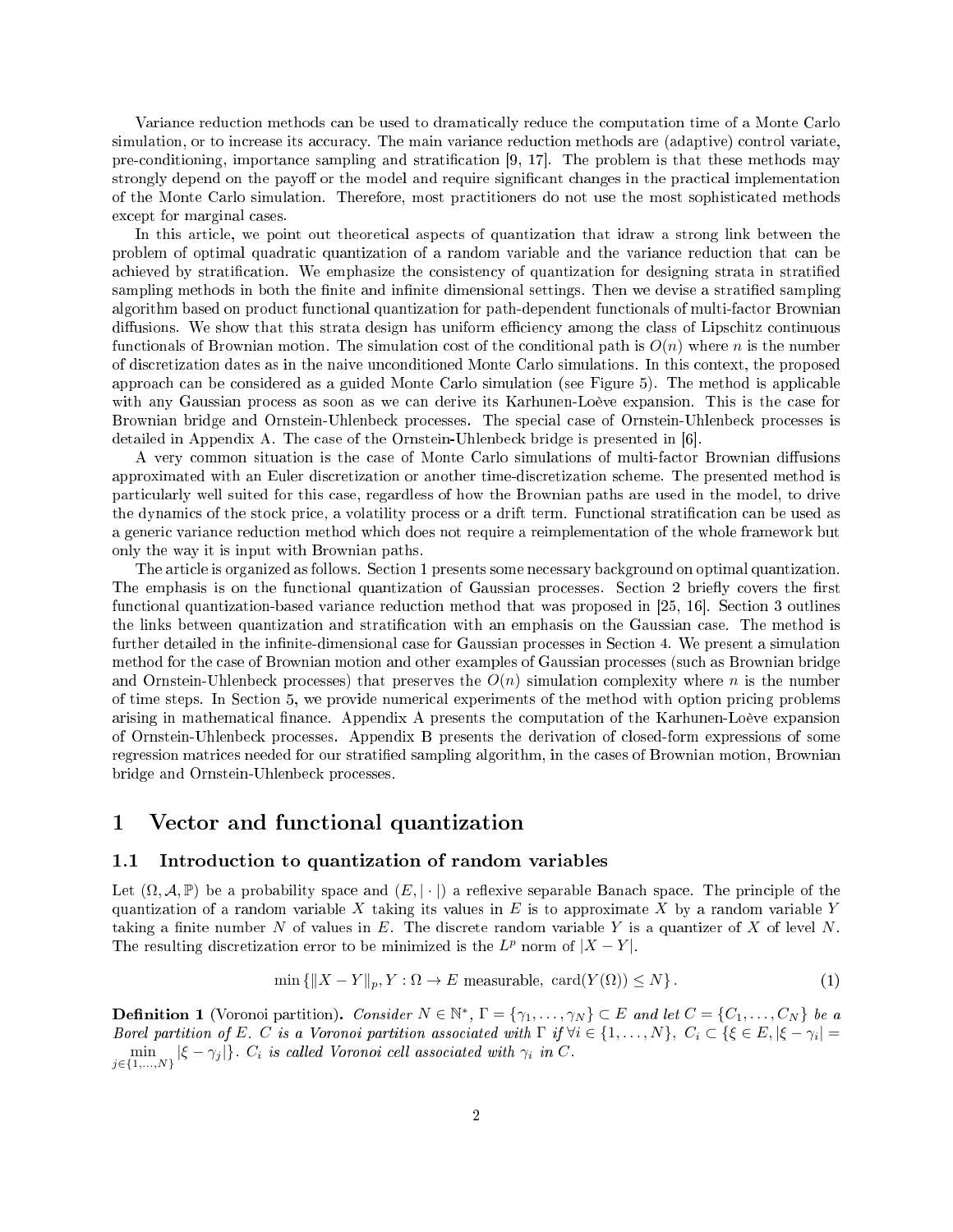**Proposition 1.1.** Let X and Y be two random variables valued in E, where Y takes its values in the fixed set of knots  $\Gamma = \{\gamma_1,\ldots,\gamma_N\} \subset E$  for  $N \in \mathbb{N}^*$ . We define  $\widehat{X}^{\Gamma} := \mathrm{Proj}_{\Gamma}(X)$  where  $\mathrm{Proj}_{\Gamma} = \sum_{i=1}^{N} \gamma_i \mathbf{1}_{C_i}$  is a nearest  $i=1$ neighbor projection onto  $\Gamma$ . Then we have  $\left|X-\widehat{X}^{\Gamma}\right|\leq\left|X-Y\right|$  a.s. and thus  $\left\|X-\widehat{X}^{\Gamma}\right\|_p\leq\left\|X-Y\right\|_p$ .

A onsequen
e is that solving (1) amounts to solving the simpler problem

$$
\min\left\{\|X - \text{Proj}_{\Gamma}(X)\|_{p}, \ \Gamma \subset E, \ \text{card}(\Gamma) \le N\right\}.
$$

The quantity  $||X - \text{Proj}_{\Gamma}(X)||_p$  is called the mean  $L^p$  quantization error. The problem of the existence of a minimum is addressed in  $[22, 10]$  for the finite-dimensional case.

• For every  $N \geq 1$ , the mean  $L^p$  quantization error is Lipschitz continuous and reaches a minimum. An N-tuple that achieves the minimum has pairwise distinct components, as soon as card( $supp(\mathbb{P}_X)$ ) > N.

This result stands in the general case of a random variable valued in a reflexive separable Banach space [18].

- If the support of  $\mathbb{P}_X$  has infinite cardinal, the optimal quantization error decreases, and converges to  $0$  as the quantization level  $N$  goes to infinity. In the finite-dimensional case, and for distributions that are absolutely continuous with respect to the Lebesgue measure, the rate of convergence is ruled by Theorem 1.2.
- **Theorem 1.2** (Zador, Luschgy, Pagès). (Sharp rate) Let  $r > 0$  and  $X : \Omega \to \mathbb{R}^d \in L^{r+\eta}(\mathbb{P})$  for some  $\eta > 0$ . Let  $\mathbb{P}_X(d\xi) = \phi(\xi)d\xi + \mu(d\xi)$  be the canonical decomposition of  $\mathbb{P}_X$  ( $\mu$  and the Lebesgue measure are singular). Then, if  $\phi \not\equiv 0$ , the L<sup>r</sup> quantization error at level N,  $\mathcal{E}_{N,r}$  satisfies

$$
\mathcal{E}_{N,r}(X,\mathbb{R}^d) \underset{N \to \infty}{\sim} \widetilde{J}_{r,d} \times \left( \int_{\mathbb{R}^d} \phi^{\frac{d}{d+r}}(u) du \right)^{\frac{1}{d} + \frac{1}{r}} \times N^{-\frac{1}{d}}, \quad \text{where} \quad \widetilde{J}_{r,d} \in (0,\infty). \tag{2}
$$

• (Non-asymptotic upper bound) Let  $d \geq 1$ . There exists  $C_{d,r,\eta} \in (0,\infty)$  such that, for every  $\mathbb{R}^d$ -valued random vector X,

$$
\forall N \ge 1, \qquad \mathcal{E}_{N,r}(X, \mathbb{R}^d) \le C_{d,r,\eta} \|X\|_{r+\eta} N^{-\frac{1}{d}}.
$$
\n
$$
(3)
$$

The first claim was stated for the case of distributions with compact support by Zador in [28]. The extension to general probability distributions in  $\mathbb{R}^d$  was developed in [4]. The first mathematically rigorous proof can be found in  $[10]$ . The non-asymptotic error bound  $(3)$  is proved in  $[21]$ .

In Figure 1, we display the Voronoi partition of a random N-quantizer and an optimal quadratic quantizer of level N for the bivariate normal distribution  $\mathcal{N}(0, I_2)$ .

#### 1.2 Selfonsisten
y of optimal quantizers

We now assume that E is a separable Hilbert space  $(H, \langle \cdot, \cdot \rangle_H)$ . We denote by  $\mathcal{C}_N(X)$  the set of  $L^2$  optimal quantizers of X of level N, and by  $\mathcal{E}_N(X)$  the minimal quadratic distortion that can be achieved when approximating  $X$  by a quantizer of level  $N$ .

**Definition 2** (Stationarity). A quantizer Y of X is stationary (or self-consistent) if

$$
Y = \mathbb{E}[X|Y].\tag{4}
$$

**Proposition 1.3** (Stationarity of  $L^2$  optimal quantizers). A quadratic optimal quantizer is stationary.

We refer to  $[10]$  for the proof in the finite-dimensional setting and to  $[18]$  for the more general case of separable Hilbert spaces. Stationarity is a particularity of the quadratic case  $(p = 2)$ . In the general  $L^p$ setting, a similar property involving the notion of  $p$ -center holds [11].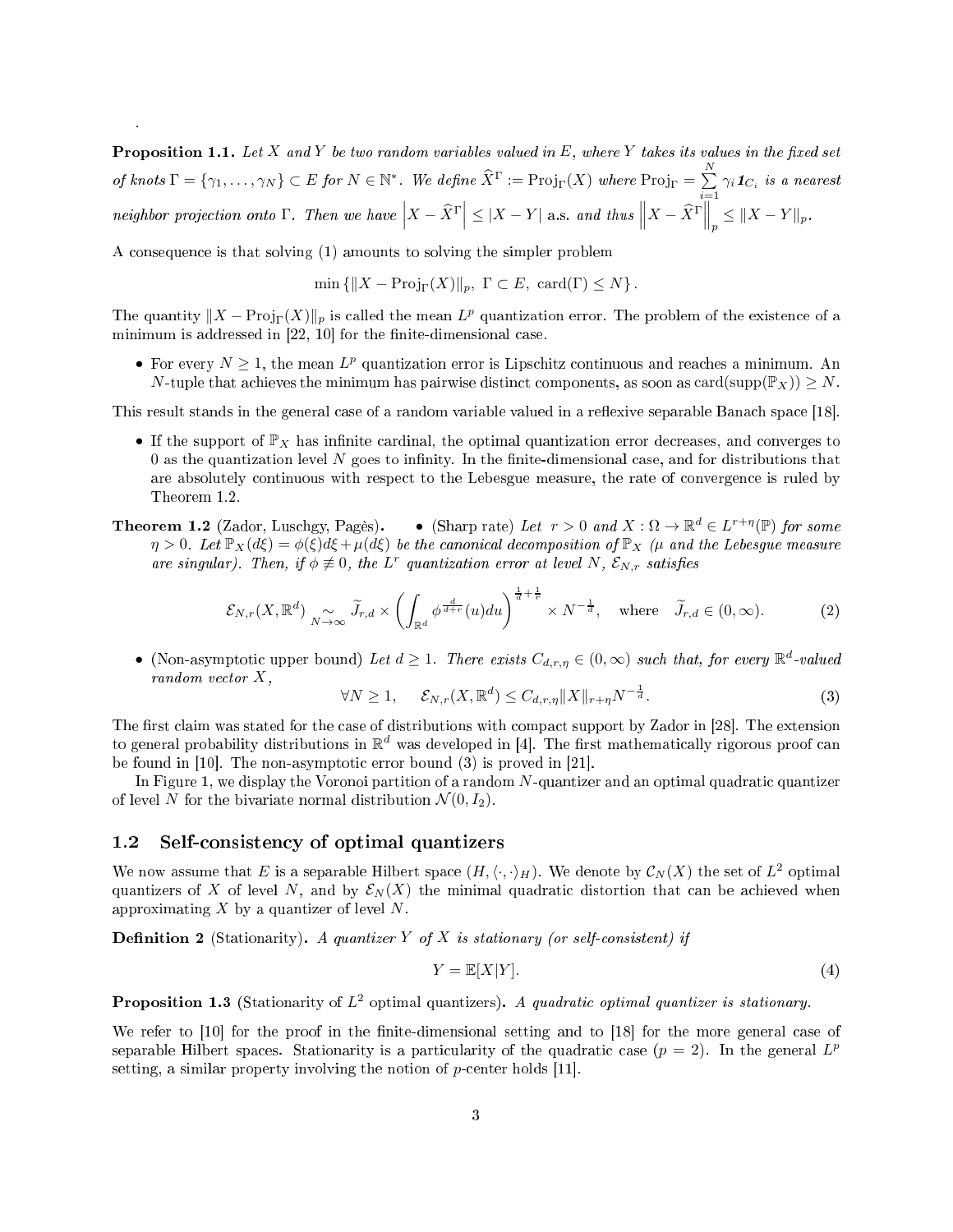

Figure 1: Voronoi partition of a random quantizer (left) and an optimal quantizer (right) of level  $N = 48$  of the  $\mathcal{N}(0, I_2)$  distribution.

**Proposition 1.4.** Let X be an H-valued  $L^2$  random variable. Let us denote by  $D_N^X$  the squared quadratic quantization error associated with a codebook of size N with respect to X.

$$
D_N^X: \t H^N \to \t \mathbb{R}_+ \\
 \Gamma = (\gamma_1, \ldots, \gamma_N) \ \mapsto \ \mathbb{E}\big[\min_{1 \leq i \leq N} |X - \gamma_i|_H^2\big]
$$

The distortion  $D_N^X$  is  $\|\cdot\|_H$ -differentiable at N-quantizers  $\Gamma \in H^N$  with pairwise distinct components and such that boundaries of Voronoi cells are  $\mathbb{P}_X$ -negligible

$$
\nabla D_N^X(\Gamma) = 2 \Big( \int_{C_i(\Gamma)} (\gamma_i - \xi) \mathbb{P}_X(d\xi) \Big)_{1 \le i \le N} = 2 \left( \mathbb{E} \left[ \left( \widehat{X}^{\Gamma} - X \right) \mathbf{1}_{\{\widehat{X}^{\Gamma} = \gamma_i\}} \right] \right)_{1 \le i \le N} . \tag{5}
$$

.

Hence any Voronoi quantizer associated with a critical point of  $D_{N}^{X}$  is a stationary quantizer.

We refer to  $[23]$  for a detailed proof.

**Definition 3** (Centroidal projection). Let  $C = \{C_1, \ldots, C_N\}$  be a Borel partition of H. For  $1 \le i \le N$ , we define  $G_i := \begin{cases} \mathbb{E}[X|X \in C_i] & \text{if } \mathbb{P}[X \in C_i] \neq 0, \\ 0 & \text{otherwise,} \end{cases}$  the centroids associated with X and C.

The centroidal projection associated with C and X is the application  $\text{Proj}_{C,X} : x \mapsto \sum_{i=1}^{N}$  $\sum_{i=1} G_i \mathbf{1}_{C_i}(x).$ 

#### 1.3 Optimal quantization and prin
ipal omponent analysis

For any finite-dimensional subspace U of H, we denote by  $\Pi_U$  the orthogonal projection onto U.

**Proposition 1.5.** Let U be a finite-dimensional linear subspace of  $H$ . Then

$$
\mathcal{E}_N(X)^2 \le \mathbb{E}\left[|X - \Pi_U(X)|^2\right] + \mathcal{E}_N(\Pi_U(X))^2. \tag{6}
$$

Moreover, if an optimal quantizer of X of level N lies in U, we have equality in  $(6)$ .

We refer to [18] for a detailed proof. This allows us to define the quantization dimension of X of level  $N$ by  $d_N(X) := \min \big\{ \dim \text{span}(\Gamma), \Gamma \in C_N(X) \big\}$ . It follows from Proposition 1.5 that

$$
\mathcal{E}_N^2(X) = \min \left\{ \mathbb{E}[\|X - \Pi_V(X)\|^2] + \mathcal{E}_N^2(\Pi_V(X)), \begin{array}{c} V \subset H \text{ linear subspace} \\ \text{such that } \dim V \ge d_N(X) \end{array} \right\}.
$$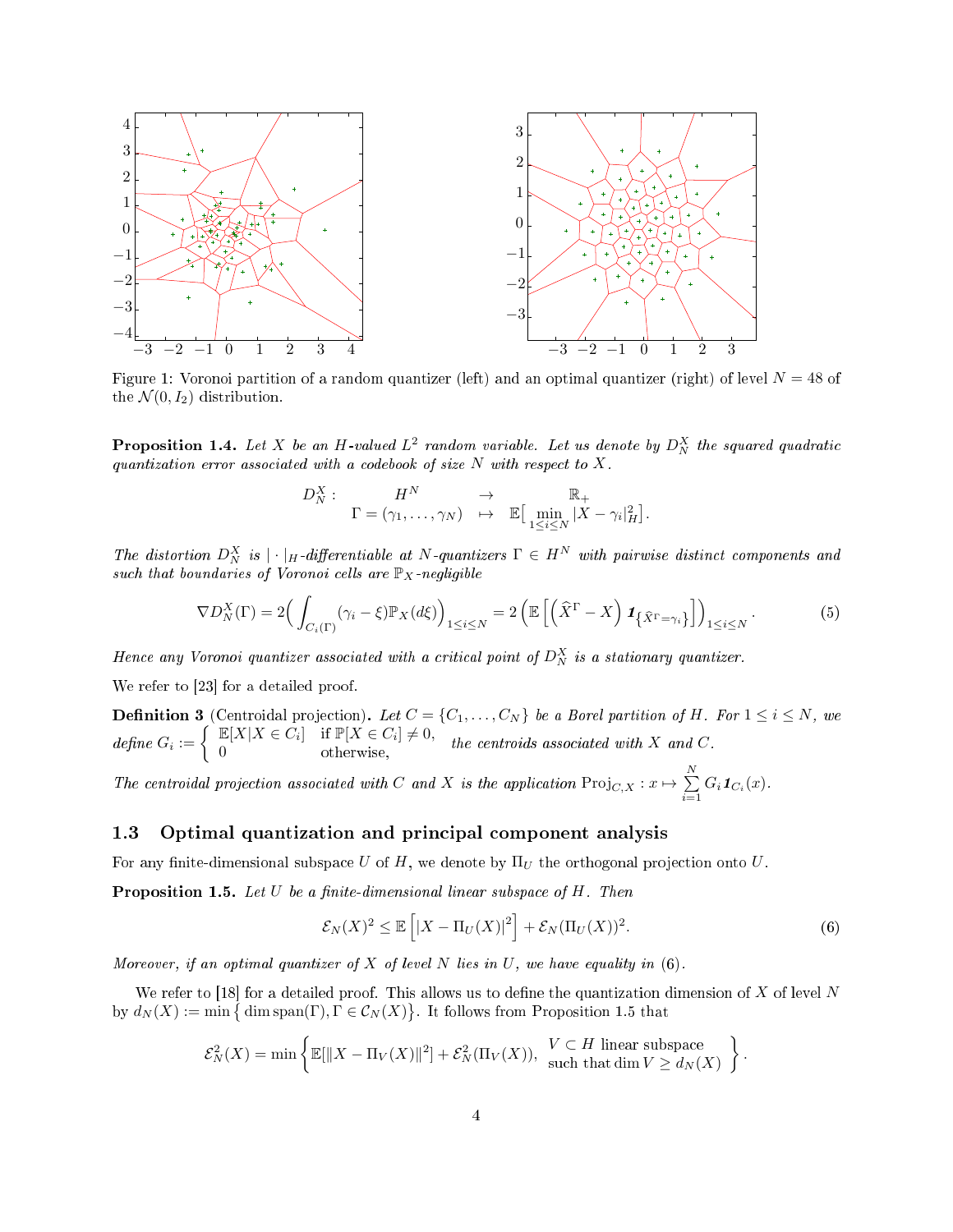#### 1.3.1 Covarian
e operator of a Gaussian measure

**Definition 4.** Let X be a centered H-valued  $L^2$  Gaussian random variable. Its covariance operator  $C_X$ :  $H \to H$  is defined by  $C_X y = \mathbb{E}[\langle y, X \rangle X].$ 

- 1. If X is  $\mathbb{R}^d$ -valued, the matrix of  $C_X$  in the canonical basis is the covariance matrix of X.
- 2. If  $X = (X_t)_{t \in [0,T]}$  is a bi-measurable centered process of covariance function  $\Gamma_X(s,t) := \mathbb{E}[X_s X_t]$ satisfying  $\int_{[0,T]} \Gamma_X(s,s)ds < +\infty$ , then X can be seen as a random variable valued in  $L^2([0,T], dt)$ satisfying  $\mathbb{E}\left[|\hat{X}|^2\right]<\infty$ , and

$$
C_Xy = \int_{[0,T]} y(s)\Gamma_X(s,\cdot)ds, \quad y \in L^2([0,T], dt).
$$

In [18], it is proved that linear subspaces U of H spanned by n-stationary quantizers of Gaussian measures correspond to principal subspaces of X. In other words, they are spanned by the eigenvectors of  $C_X$ orresponding to the largest eigenvalues.

**Theorem 1.6.** Let  $\Gamma$  be an optimal codebook for the Gaussian random variable X,  $U = \text{span}(\Gamma)$  and  $m = \dim U$ . Then  $C_X(U) = U$  and  $\mathbb{E}\left[ |X - \Pi_U(X)|^2 \right] = \sum_{\mathcal{N}}$  $j \geq m+1$  $\lambda_j^X$ , where  $\lambda_1^X \geq \lambda_2^X \geq \cdots > 0$  are the ordered non-zero eigenvalues of  $C_X$  (repeated as many times as their multiplicity). We have

$$
\sum_{j \ge m+1} \lambda_j^X = \inf \left\{ \mathbb{E} \left[ |X - \Pi_V(X)|^2 \right], V \subset H \text{ linear subspace, dim } V = m \right\}.
$$

The minimal quadratic distortion  $\mathcal{E}_N(X)$  is given by

$$
\mathcal{E}_N(X)^2 = \sum_{j \ge m+1} \lambda_j^X + \mathcal{E}_N\left(\bigotimes_{j=1}^m \mathcal{N}\left(0, \lambda_j^X\right)\right)^2 \text{ for } m \ge d_N(X),\tag{7}
$$

A proof is available in [18]. This shows that the optimal quantization of a Gaussian process  $X$  boils down to a finite-dimensional quantization problem, if the Karhunen-Loève eigensystem  $(e_n^X, \lambda_n^X)_{n\in\mathbb{N}^*}$  is known.

#### 1.4 Product quantization

Let  $(e_n)_{n\in\mathbb{N}^*}$  be a Hilbert basis of H, and  $(N_n)_{n\geq 1}$  an integer sequence such that  $\prod_{n\geq 1} N_n < \infty$  (so that  $N_n = 1$  for large enough n). For every  $n \in \mathbb{N}^*$ , we consider a codebook of size  $N_n$ ,  $\Gamma^n := \{ \gamma_1^n, \ldots, \gamma_{N_n}^n \} \subset \mathbb{R}$ .

The codebook  $\Gamma$  is defined as the set of knots in H whose coordinates in the base  $(e_n)_{n\in\mathbb{N}^*}$  are the Cartesian product of the one-dimensional codebooks  $\Gamma^n$ .

Proposition 1.7 (Case of independent marginals). With the same notation, if we assume that the marginals of X,  $(\langle X, e_1 \rangle, \langle X, e_2 \rangle, \ldots)$  are independent, and that for each  $k \in \mathbb{N}^*, Y^k := \text{Proj}_{\Gamma^k}(\langle X, e_k \rangle)$  is a stationary quantizer of  $\langle X, e_k \rangle$ , then  $Y = \text{Proj}_{\Gamma}(X)$  is a stationary quantizer of X.

In the case of independent marginals, optimal product quantization remains stationary and the simple shape of Voronoi cells simplifies the nearest neighbor search.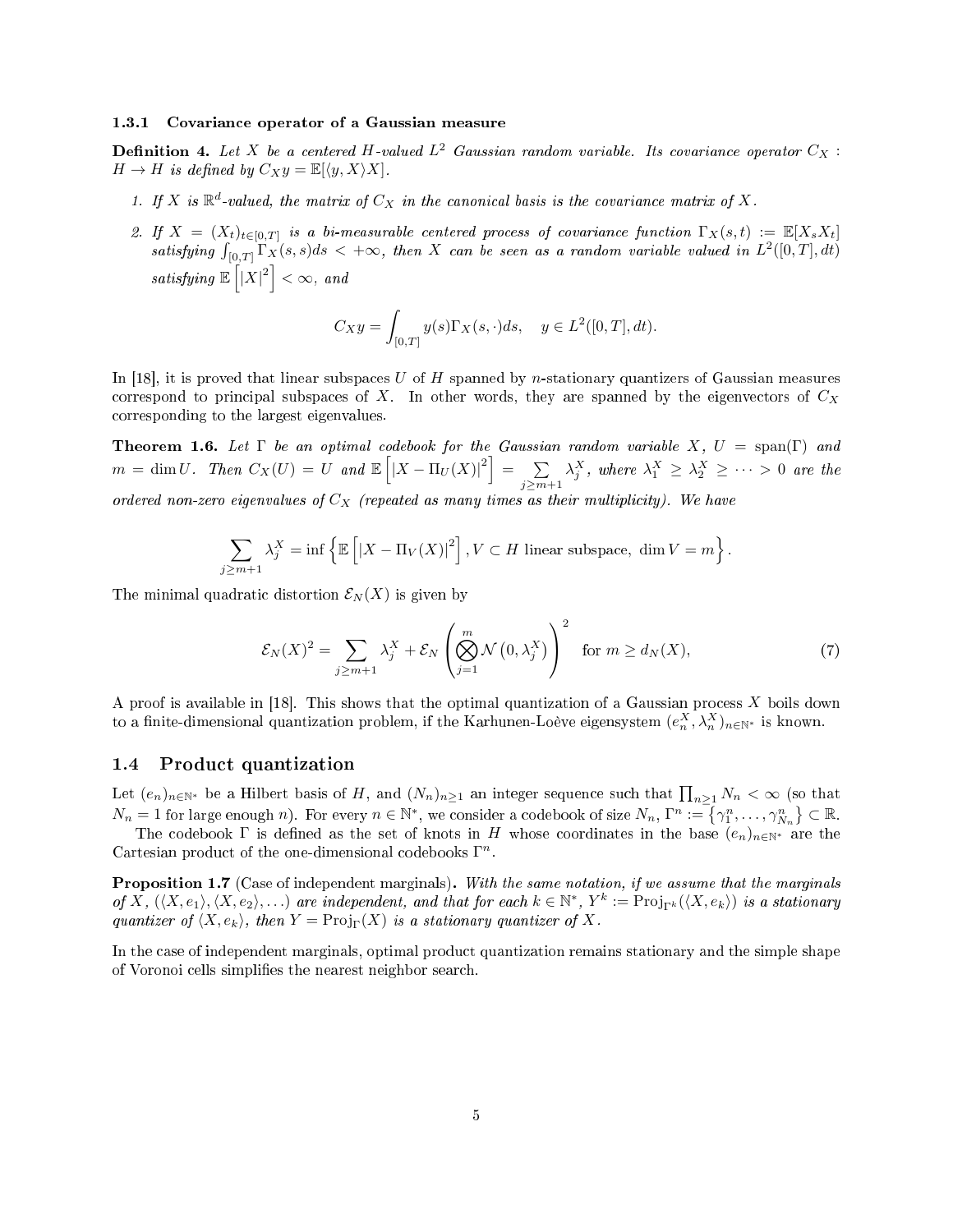#### 1.5 Numeri
al optimal quantization

Various algorithms have been developed to compute optimal N-grids in the finite-dimensional setting. A review of these methods is available in [23]. Let us mention Lloyd's algorithm for the quadratic case. Another approach is the stochastic gradient method which is suggested by the fact that the quadratic distortion function has an integral representation and is differentiable at any N-tuple having pairwise distinct components and a  $\mathbb{P}_X$ -negligible Voronoi tessellation boundary [24].

Equation (5) shows that any Voronoi quantizer associated with a critical point of  $D_N^X$  is a stationary quantizer. In the ase of one-dimensional distributions, su
h as the Gaussian distribution, the (tridiagonal) Hessian of the distortion has a losed-form expression. Hen
e, a Newton-Raphson method an be easily implemented. It is thoroughly studied in  $[24]$  in the Gaussian case and remains the fastest way to compute  $L^2$  optimal quantizers of one-dimensional Gaussian variables.

#### 1.6 Quantization of Gaussian pro
esses

#### 1.6.1 Optimal quantization

From now on, we will assume that  $X$  is a bi-measurable Gaussian process and has a continuous covariance function  $\Gamma^X$  and satisfies  $\mathbb{E}\left[|X|_{L^2_T}^2\right]$  $\Big] = \int\limits_{s}^{T} \mathbb{E}[X_s^2]ds < \infty.$ 

We have seen in Section 1.3 that in this setting, the  $L^2$  optimal quantization X amounts to the quantization of a finite-dimensional Gaussian vector  $\stackrel{m}{\bigotimes}$  $\bigotimes_{j=1}^{\infty} \mathcal{N}(0, \lambda_j^X)$  for some positive integer m, the quantization

dimension.

Several usual Gaussian processes have explicit Karhunen-Loève expansions, such as Brownian motion, Brownian bridge and Ornstein-Uhlenbeck processes and bridges. (The case of a stationary Ornstein-Uhlenbeck process is derived for normalized parameters in the stationary case in  $[12, p.195]$ .) In Appendix A, we derive the Karhunen-Loève expansion of the Ornstein-Uhlenbe
k pro
ess in the general ase (for any value of the parameters and the initial variance). The K-L expansion of the Ornstein-Uhlenbeck bridge is derived in [6]. To the best of our knowedge, no losed-form expression is available for fra
tional Brownian motion. In the arti
le, numeri
al examples will be presented for the following ases.

1. Brownian motion on  $[0, T]$ :

$$
e_n^W(t) := \sqrt{\frac{2}{T}} \sin\left(\pi (n - 1/2) \frac{t}{T}\right), \qquad \lambda_n^W := \left(\frac{T}{\pi (n - 1/2)}\right)^2, \quad n \ge 1.
$$
 (8)

2. Brownian bridge on  $[0, T]$ :

$$
e_n^B(t) := \sqrt{\frac{2}{T}} \sin\left(\pi n \frac{t}{T}\right), \qquad \lambda_n^B := \left(\frac{T}{\pi n}\right)^2, \quad n \ge 1.
$$
 (9)

3. The Ornstein-Uhlenbeck process on  $[0, T]$ , starting from 0, and defined by the SDE

$$
dX_t = -\theta X_t dt + \sigma dW_t, \qquad (10)
$$

with  $\sigma \geq 0$ ,  $\theta > 0$  and W a standard Brownian motion on [0, T]:

$$
e_n^{OU}(t) := \frac{1}{\sqrt{\frac{T}{2} - \frac{\sin(2\omega_n T)}{4\omega_n}}}\sin(\omega_n t), \qquad \lambda_n^{OU} := \frac{\sigma^2}{\omega_n^2 + \theta^2}, \quad n \ge 1,
$$
\n(11)

where  $(\omega_n)_{n\geq 1}$  are the increasingly sorted positive solutions of  $\theta \sin(\omega_n T) + \omega_n \cos(\omega_n T) = 0$  (see Appendix A).

#### 4. The stationary Ornstein-Uhlenbeck process on  $[0, T]$  (see Appendix A).

In Figure 2, we display a quadratic N-optimal quantizer of Brownian motion.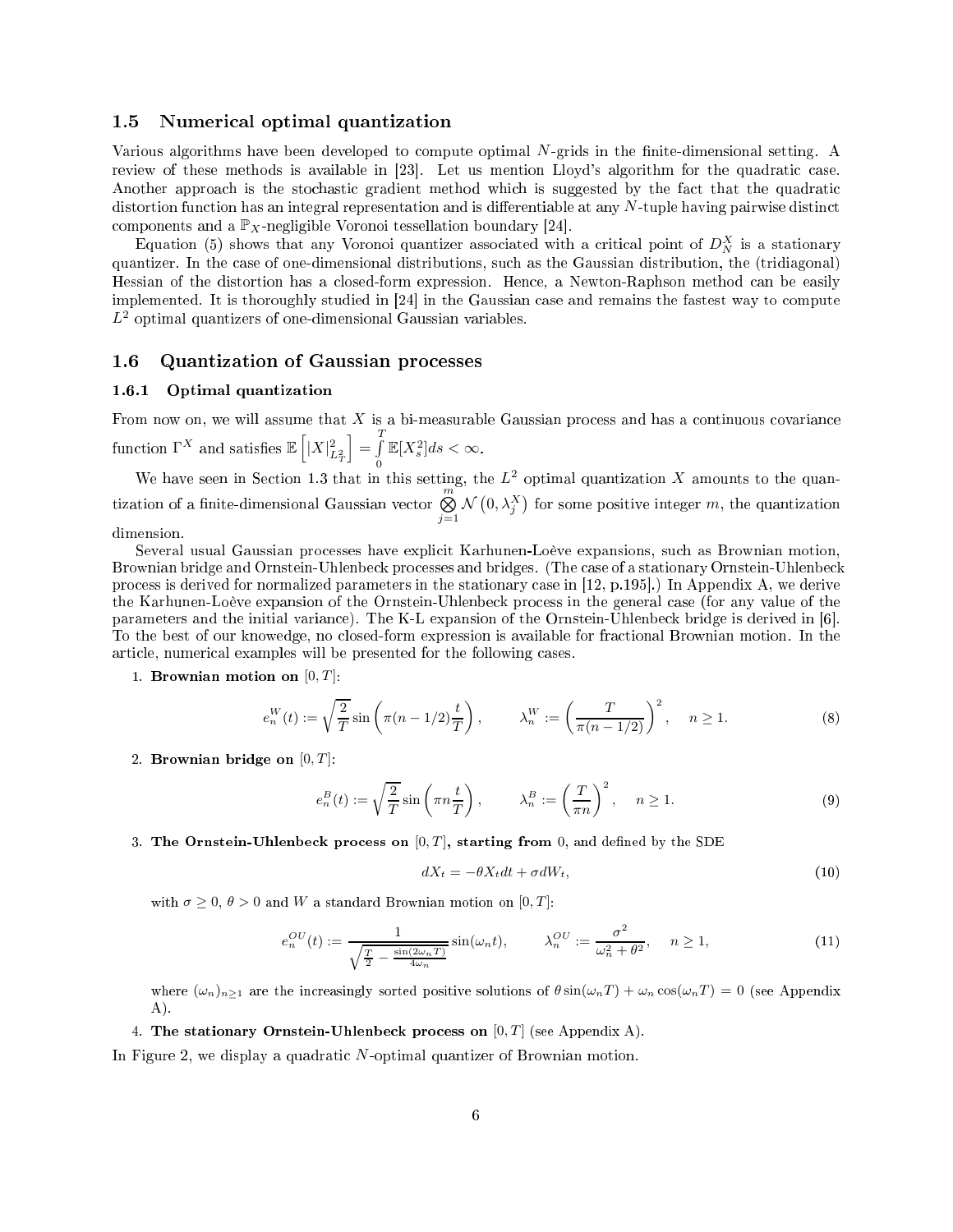

Figure 2: Optimal quantization of Brownian motion on [0, 1].

#### 1.6.2 Produ
t quantization

Thanks to Equation (7), the product quantization of the finite-dimensional distribution  $\xi \stackrel{L}{\sim} \bigotimes^m$  $\bigotimes_{j=1}^m \mathcal{N}\left(0, \lambda_j^X\right)$ yields a stationary quantizer  $\widehat{X}$  of X of the form  $\widehat{X} = \sum_{i=1}^{n} X_i$  $n\geq 1$  $\sqrt{\lambda_n^X} \hat{\xi}_n e_n^X$ , where  $\hat{\xi}_n$  is an optimal  $N_n$ -quantizer of  $\xi_n$  and  $\prod_{n\geq 1} N_n \leq N$ ,  $N_n \geq 1$  (so that for large enough n,  $N_n = 1$  and  $\widehat{\xi}_n \equiv 0$ .) The paths corresponding to a multi-index  $\underline{i} = \{i_1, \ldots, i_n, \ldots\}$  are of the form  $\chi_{\underline{i}} = \sum_{i=1}^{n}$  $n\geq 1$  $\sqrt{\lambda_n^X} \gamma_{i_n}^{(N_n)} e_n^X$ .

Such a functional quantizer  $\widehat{X}$  is called a K-L product quantizer. Furthermore, we denote by  $\mathcal{O}_{pq}(X, N)$ the set of K-L product quantizers of size at most  $N$  of  $X$ . In the case of product quantization, the counterpart of Equation (7) is

$$
\mathbb{E}\left[\min_{\underline{i}}\left|X-\chi_{\underline{i}}\right|^2\right] = \sum_{n=1}^m \lambda_n^X \mathbb{E}\left[\min_{1\le i_n\le N_n} \left|\xi_n-\gamma_{i_n}^{(N_n)}\right|^2\right] + \sum_{n\ge m+1} \lambda_n^X
$$

$$
= \sum_{n=1}^m \lambda_n^X \left(\mathbb{E}\left[\min_{1\le i_n\le N_n} \left|\xi_n-\gamma_{i_n}^{(N_n)}\right|^2\right]-1\right) + \mathbb{E}\left[\left|X\right|_{L_T^2}^2\right],\tag{12}
$$

where  $m$  is the quantization dimension.

#### 1.6.3 Produ
t de
omposition and blind optimization

The minimal quadratic error for a K-L product quantizer of level  $N$  is the solution of the minimization problem

$$
\mathcal{E}_N^{pq} := \min\left\{\mathcal{E}(\chi), \ \chi \in \mathcal{O}_{pq}(X,N)\right\},\tag{13}
$$

where  $\mathcal{E}(\chi)$  is the quadratic distortion of the product quantizer  $\chi$ . Thanks to (12), this comes to

$$
\min\Big\{\sum_{n=1}^{d} \lambda_n^X \mathcal{E}_{N_n} \left(\mathcal{N}(0,1)\right)^2 + \sum_{n \ge d+1} \lambda_n^X, \ N_1 \times \dots \times N_d \le N, \ d \ge 1\Big\}.
$$
\n(14)

A solution of (13) is alled an optimal K-L produ
t quantizer.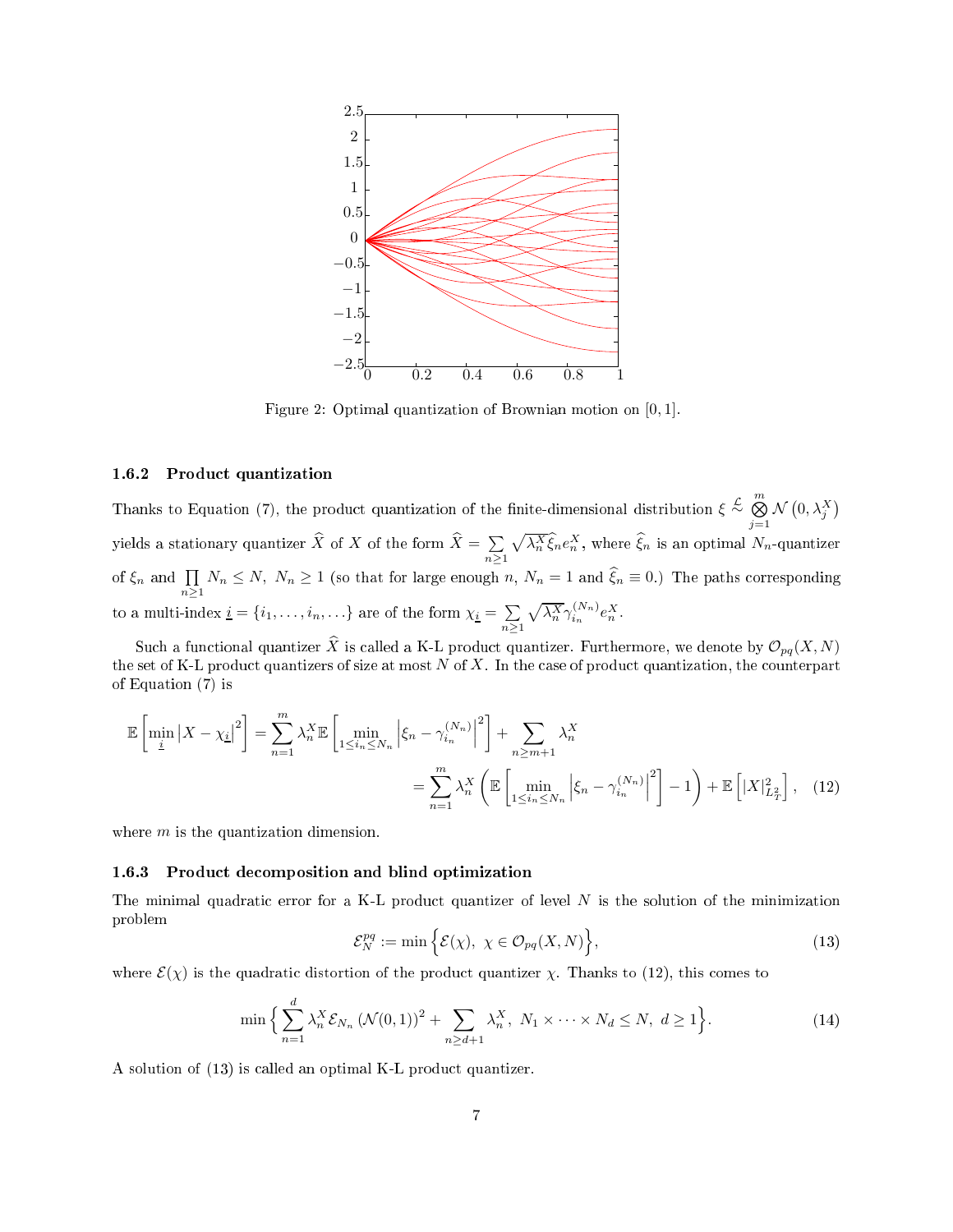The blind optimization procedure consists of computing the criterion for every possible decomposition  $N_1 \times \cdots \times N_d \leq N$ ,  $d \geq 1$  and  $N_1 \geq N_2 \geq \cdots$ . For a given Gaussian process X, results can be kept off-line for a future use. The method is more thoroughly described in  $[25]$ . Optimal decompositions for a wide range of values of N for both Brownian bridge and Brownian motion are available on the web site www.quantize.maths-fi.com [26] for download. In the case of Ornstein-Uhlenbeck processes, the optimal decomposition depends on the diffusion parameters ( $\sigma$  and  $\theta$  in (10)) and the maturity.

Some optimal de
ompositions for the stationary Ornstein-Uhlenbe
k pro
ess are given in Table 1.

|       | $N_{rec}$ | Squared $L^2$ quantization Error | Product decomposition                                      |
|-------|-----------|----------------------------------|------------------------------------------------------------|
|       |           | 1.5                              |                                                            |
| 10    | 10        | 0.65318                          | $5 \times 2$                                               |
| 100   | 96        | 0.40929                          | $6 \times 4 \times 2 \times 2$                             |
| 1000  | 960       | 0.29618                          | $10 \times 6 \times 4 \times 2 \times 2$                   |
| 10000 | 9984      | 0.23150                          | $13 \times 8 \times 4 \times 3 \times 2 \times 2 \times 2$ |

Table 1: Record of optimal product decompositions of the stationary centered Ornstein-Uhlenbeck process solution of the SDE  $dX_t = -X_t dt + dW_t$  on [0,3].

In the following, we will face similar cases (other criteria than the quadratic distortion) where the blind optimization pro
edure applies.

In Figure 3, we display optimal product quantizers of Brownian motion and Brownian bridge on [0, 1]. In Figure 4, we display optimal product quantizers of the centered Ornstein-Uhlenbeck process starting from  $X_0 = 0$  and a stationary Ornstein-Uhlenbeck on [0, 3].



Figure 3: Optimal produ
t quantization of Brownian motion (left) and Brownian bridge (right) on [0, 1].

#### 1.6.4 Rate of de
ay of the quantization error

The rate of decay of the quadratic functional quantization error of Gaussian processes was first investigated in [18] and more precise results were then established in [19]. These results rely on assumptions on the asymptoti behavior of the Karhunen-Loève eigenvalues of the onsidered pro
ess.

Let  $X$  be a bi-measurable centered Gaussian process on  $[0,T]$  of continuous covariance function  $\Gamma^X$  and such that  $\int_0^T \mathbb{E}[X_s^2]ds < \infty$ . Its Karhunen-Loève eigensystem is denoted by  $(e_n^X, \lambda_n^X)_{n \geq 1}$ .

**Theorem 1.8** (Quadratic quantization error asymptotics). Assume that  $\lambda_n^X \sim \phi(n)$  as  $n \to \infty$ , where  $\phi$ :  $(s, \infty) \to (0, \infty)$  is a decreasing function such that  $\lim_{x \to \infty} \frac{\phi(tx)}{\phi(x)} = t^{-b}$  for  $b > 1$  and  $s > 0$ . Set  $\psi(x) := \frac{1}{x\phi(x)}$ .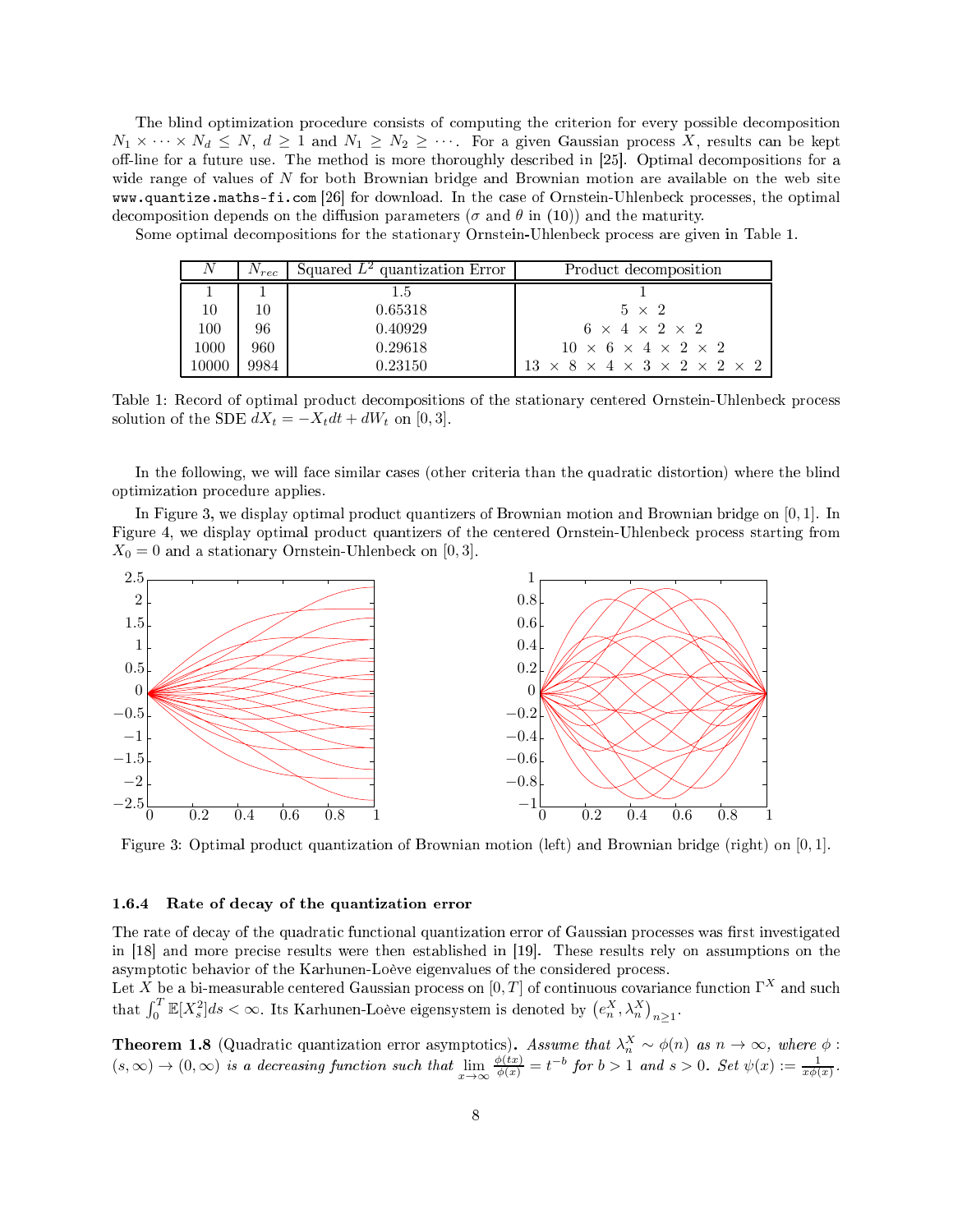

Figure 4: Optimal product quantization of a centered Ornstein-Uhlenbeck process, starting from  $X_0 = 0$ (left) and stationary (right) solution of the SDE  $dX_t = -X_t dt + dW_t$ , on [0,3].

Then

$$
\mathcal{E}_N(X) \sim \left( \left( \frac{b}{2} \right)^{b-1} \frac{b}{b-1} \right)^{1/2} \psi(\log(N))^{-1/2}
$$
 as  $N \to \infty$ .

Moreover, the optimal product quantization dimension  $m^X(N)$  verifies  $m^X(N) \sim \frac{2}{b} \log(N)$  as  $N \to \infty$ , and the optimal product quantization error  $\mathcal{E}_N^{pq}(X)$  of level  $N$  satisfies

$$
\mathcal{E}_N^{pq}(X) \lesssim \left( \left( \frac{b}{2} \right)^{b-1} \frac{b}{b-1} + C(1) \right)^{1/2} \psi(\log(N))^{-1/2} \quad \text{as } N \to \infty,
$$

where  $C(1)$  is a universal positive constant.

A proof is available in [19]. Despite of the fact that optimal product quantization is not asymptotically optimal, it provides a rate-optimal sequences of quantizers. Typical rates are  $\sum_{N\to\infty} \log(N)^{-\alpha}$  for  $\alpha > 0$ . For Brownian motion, Brownian bridge and Ornstein-Uhlenbeck processes, we have  $\alpha = \frac{1}{2}$ .

# 2 A first attempt to quantization-based variance reduction: quantization as a ontrol variate

This method has been originally proposed in [25]. Let X be an E-value  $L^2$  random variable, consider  $N \in \mathbb{N}^*$ and let  $\Gamma = \{y_1, \ldots, y_N\}$  be an N-codebook. We define a quantizer Y of E by  $Y := \mathrm{Proj}(X) = \sum_{i=1}^N Y_i$  $\sum_{i=1} y_i \mathbf{1}_{C_i}(X)$ where  $C = \{C_1, \ldots, C_N\}$  is a partition of E. At this stage, we do not need Proj to be a nearest neighbor projection onto Γ.

Let  $F: E \to E$  be a Lipschitz continuous function. In order to compute  $\mathbb{E}[F(X)]$ , we use that:

$$
\mathbb{E}[F(X)] = \mathbb{E}[F(\text{Proj}(X))] + \mathbb{E}[F(X) - F(\text{Proj}(X))]
$$
  
= 
$$
\underbrace{\mathbb{E}[F(\text{Proj}(X))] + \frac{1}{M} \sum_{m=1}^{M} F(X^{(m)}) - F(\text{Proj}(X^{(m)}))}_{(b)} + R_{N,M},
$$
 (15)

where  $X^{(m)}$ ,  $1 \leq m \leq M$  are M independent copies of X, and  $R_{N,M}$  is a remainder term defined by Equation (15). Term  $(a)$  is computed by quantization-based cubature and Term  $(b)$  is computed by a Monte Carlo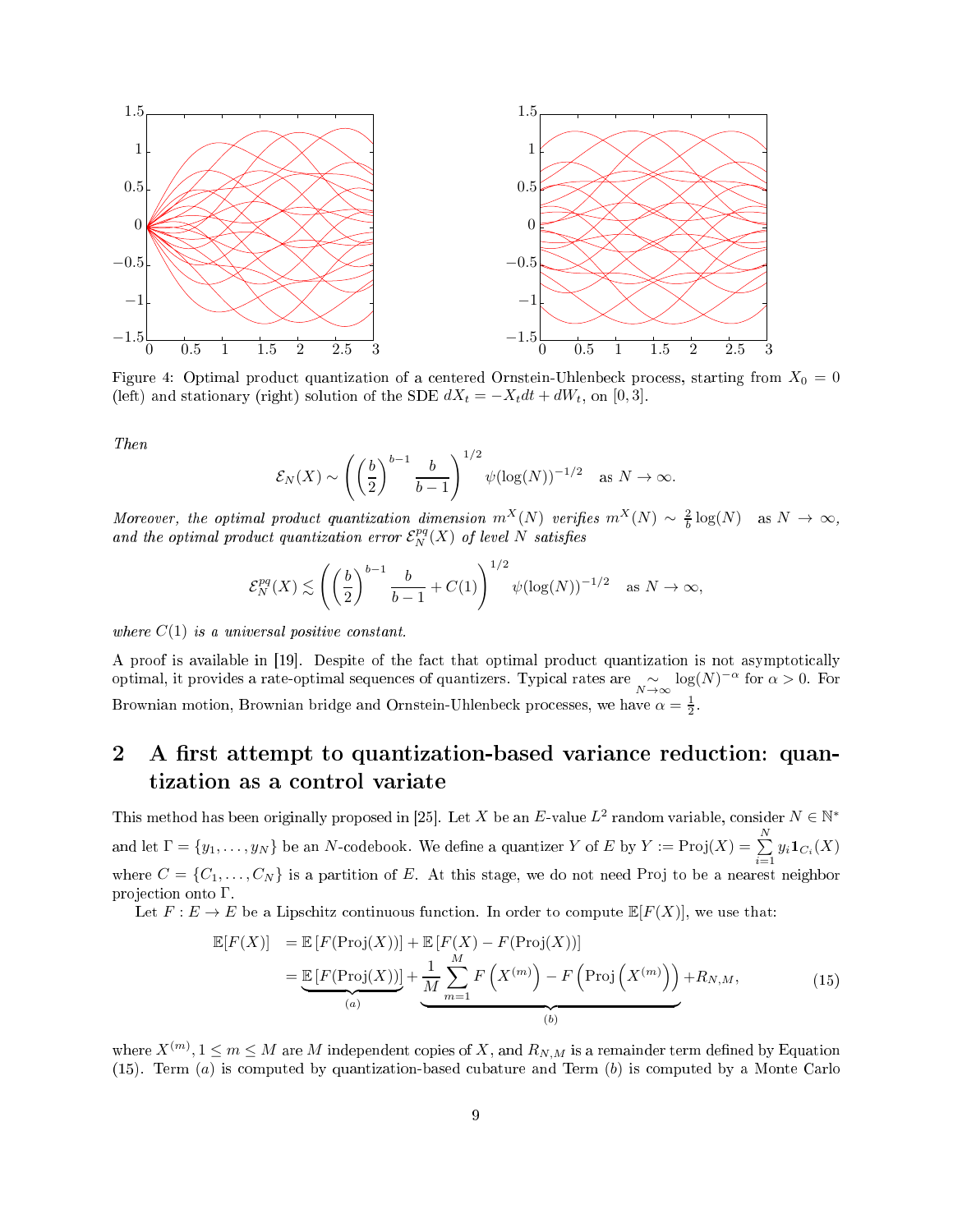simulation. We have

$$
||R_{N,M}||_2 = \frac{\sigma(F(X) - F(\text{Proj}(X)))}{\sqrt{M}} \le \frac{||F(X) - F(\text{Proj}(X))||_2}{\sqrt{M}} \le [F]_{\text{Lip}} \frac{||X - \text{Proj}(X)||_2}{\sqrt{M}}.
$$

Furthermore,  $\sqrt{M}R_{N,M} \stackrel{\mathcal{L}}{\rightarrow} \mathcal{N}\Big(0, \text{Var}\big(F(X) - F(\text{Proj}(X))\big)\Big).$ 

Consequently, in the *d*-dimensional case, if  $F$  is Lipschitz continuous and  $\left(\widehat{X}^N\right)$  $N \in \mathbb{N} = (\text{Proj}^{N}(X))_{N \in \mathbb{N}}$ is a rate-optimal sequence of quantizers of X, then we have  $||F(X) - F(\text{Proj}^N(X))||_2 \leq [F]_{\text{Lip}} \frac{C_X}{N^{1/d}}$  so that

$$
||R_{N,M}||_2 \leq [F]_{\text{Lip}} \frac{C_X}{M^{1/2} N^{1/d}}.
$$

Likewise, in the case of Brownian motion, if  $\left(\widehat{W}^{N}\right)$  $N\geq 1$  $\text{product quantizers of Brownian motion, if } F \text{ is a Lipschitz continuous functional, then } \left\|F(W) - F\left(\widehat{W}^N\right)\right\|_2 \leq 1.$  $[F]_{\text{Lip}} \frac{C_W}{\log(N)^{1/2}}$  so that

$$
||R_{N,M}||_2 \leq [F]_{\text{Lip}} \frac{C_W}{M \log(N)^{1/2}}.
$$

#### The bottlene
k of fast nearest neighbor sear
h

• The complexity of the projection: When implementing the quantization-based control variate variable method (15), for every draw of the Monte Carlo simulation, one has to compute the projection  $\mathrm{Proj}(X^{(m)})$ . As a consequence, the efficiency of the method is conditioned by the efficiency of the projection procedure. When dealing with Voronoi quantization, this is simply the nearest neighbor projection.

The problem of nearest neighbor projection, also known as the post-office problem [15], has been widely investigated in the area of omputational geometry. It has been solved near optimally in the low dimensional case. Algorithms differ on their practical efficiency on real data sets. For large dimensions, most solutions have a complexity that is exponential with the dimension, or require a longer query time than the obvious brute force algorithm. In fact for dimension  $d > \log N$ , a brute force algorithm is usually the best choice. Still, even in low dimension, fast nearest neighbor search is a critical part of the algorithm. Let us mention [5] for a fast nearest neighbor search algorithm based on recursive vector quantization.

The speed of the projection can also be increased by relaxing the hypothesis that the projection onto the quantizer is a nearest neighbor projection or by choosing simpler partitions of the state space.

• The functional case: The problem of nearest neighbor search is even less tractable in the functional case. as one does not simulate the whole trajectory of the stochastic process but only its marginals at discrete dates, and therefore we can only make an assumption on the interpolation to compute the nearest neighbor.

In [16], a functional quantizer of Brownian motion is used as a control variate variable.

## 3 Application of quantization to stratification

#### 3.1 Some ba
kground on stratied sampling

The main idea of stratification is to localize the Monte Carlo simulation on the elements of a measurable partition of the state space of an  $L^2$  random variable  $X : (\Omega, \mathcal{A}) \to (E, \mathcal{E})$ . Let  $(A_i)_{i \in I}$  be a finite  $\mathcal{E}$ measurable partition of E. The sets  $A_i$  are called *strata*. We assume that the weights  $p_i = \mathbb{P}(X \in A_i)$ ,  $i \in I$ are positive. We will make two pseudo or operating assumptions on these strata:

- $\forall i \in I, p_i = \mathbb{P}(X \in A_i)$  is known.
- $\forall i \in I$ , the random variable  $X_i \overset{\mathcal{L}}{\sim} \mathcal{L}(X | X \in A_i)$  can be simulated at a reasonable cost (say similar to that of  $X$  itself).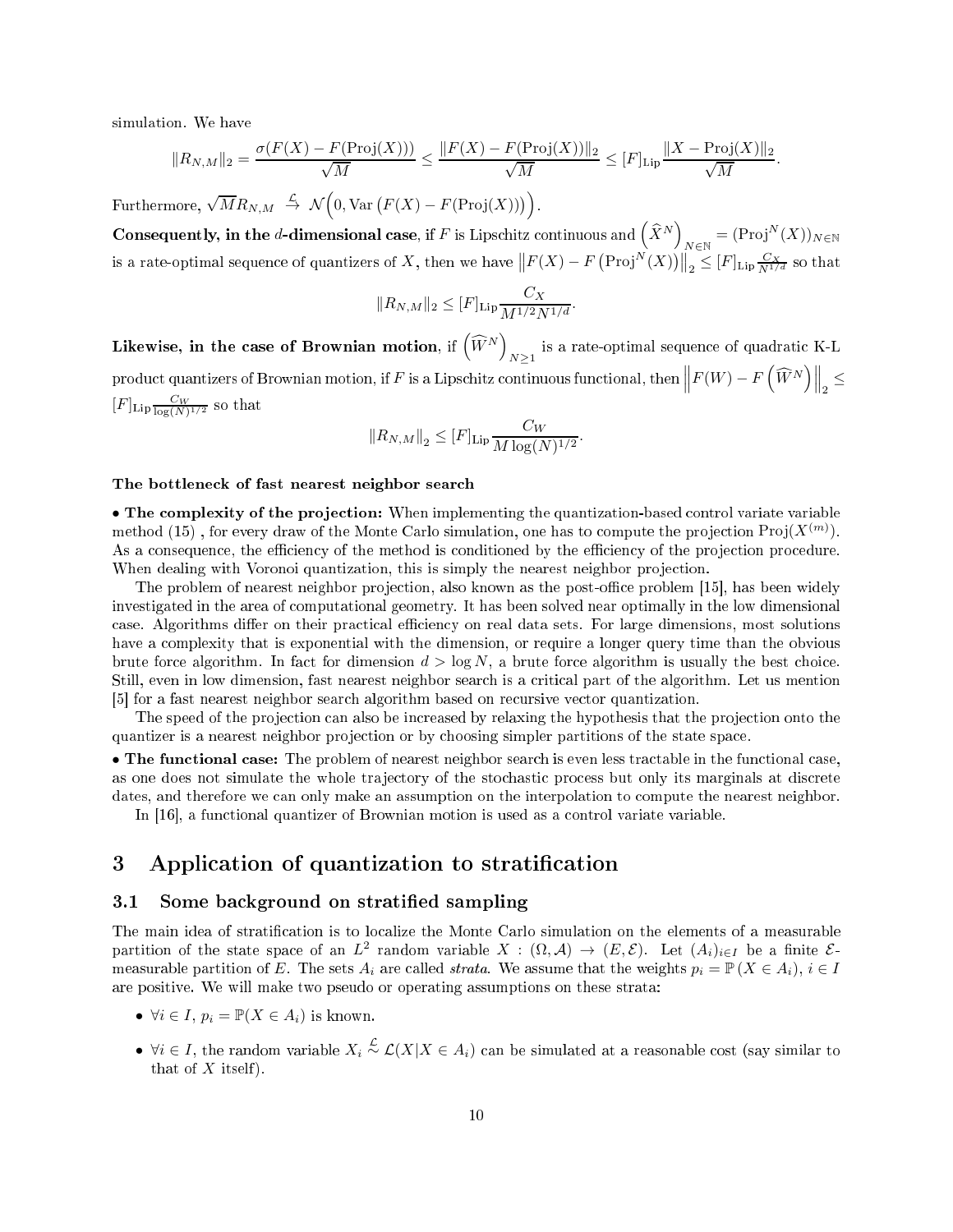Tractability of simulation is a major constraint for practical implementation and it has a strong impact on the design of the strata. In practice, we can formulate the condition by assuming that  $X_i = \phi_i(U)$ where U is uniformly distributed on  $[0,1]^{r_i}$  and  $\phi_i : [0,1]^{r_i} \to \mathbb{R}$  is an easily computable function. (We have  $r_i \in \mathbb{N} \cup \{+\infty\}$ , the case  $r_i = +\infty$  corresponds to the acceptance-rejection method.)

Let  $F: (E, \mathcal{E}) \to (\mathbb{R}, \mathcal{B}(\mathbb{R}))$  such that  $\mathbb{E}[|F(X)|] < +\infty$ . We have

$$
\mathbb{E}[F(X)] = \sum_{i \in I} \mathbb{E}[\mathbf{1}_{\{X \in A_i\}} F(X)] = \sum_{i \in I} p_i \mathbb{E}[F(X)|X \in A_i] = \sum_{i \in I} p_i \mathbb{E}[F(X_i)].
$$

The stratification concept comes into play now. Let  $M$  be the global budget allocated to the computation of  $\mathbb{E}[F(X)]$  and let  $M_i = q_i M$  be the budget allocated to compute  $\mathbb{E}[F(X_i)]$  in each stratum (with  $0 \le q_i \le 1$ ,  $i \in I$  and  $\sum_{i \in I} q_i = 1$ ). This leads to define the (unbiased) estimator of  $\mathbb{E}[F(X)]$ :

$$
\overline{F(X)}_{M}^{I} := \sum_{i \in I} p_{i} \frac{1}{M_{i}} \sum_{k=1}^{M_{i}} F(X_{i}^{k}), \qquad (16)
$$

where  $(X_i^k)_{1 \leq k \leq M_i}$  is a  $\mathcal{L}(X | X \in A_i)$ -distributed random sample. We have

$$
\operatorname{Var}\left(\overline{F(X)}_{M}^{I}\right) = \frac{1}{M} \sum_{i \in I} \frac{p_i^2}{q_i} \sigma_{F,i}^2,\tag{17}
$$

where  $\sigma_{F,i}^2 = \text{Var}(F(X)|X \in A_i) = \text{Var}(F(X_i)), i \in I$ . Optimizing the allocation of the number of draws to the different strata amounts to solving the following minimization problem:

$$
\min_{(q_i)\in\mathcal{P}_I} \sum_{i\in I} \frac{p_i^2}{q_i} \sigma_{F,i}^2 \quad \text{where } \mathcal{P}_I := \left\{ (q_i)_{i\in I} \in \mathbb{R}_+^I \middle| \sum_{i\in I} q_i = 1 \right\}. \tag{18}
$$

#### 3.1.1 Natural stratified sampling

A natural hoi
e is to set

$$
q_i = p_i, \quad i \in I. \tag{19}
$$

since the weights  $p_i$  are known. Furthermore, this always reduces the variance.

$$
\sum_{i \in I} \frac{p_i^2}{q_i} \sigma_{F,i}^2 = \sum_{i \in I} p_i \sigma_{F,i}^2 = \sum_{i \in I} \mathbb{E} \left[ \left( F(X) - \mathbb{E}[F(X)|X \in A_i] \right)^2 \mathbf{1}_{A_i}(X) \right]
$$
  
=  $||F(X) - \mathbb{E}[F(X)|\sigma(\{X \in A_i\}, i \in I)]||_2^2$   
\$\leq ||F(X) - \mathbb{E}[F(X)]||\_2^2 = \text{Var}(F(X)).

#### 3.1.2 Optimal stratified sampling

The optimal choice is the solution to the constrained minimization problem (18). Schwarz's inequality yields

$$
\sum_{i\in I} p_i \sigma_{F,i} = \sum_{i\in I} \frac{p_i \sigma_{F,i}}{\sqrt{q_i}} \sqrt{q_i} \le \bigg(\sum_{i\in I} \frac{p_i^2 \sigma_{F,i}^2}{q_i}\bigg)^{1/2} \bigg(\sum_{i\in I} q_i\bigg)^{1/2}.
$$

The solution corresponds to the equality case in Schwarz's inequality, that is

$$
q_i^* = \frac{p_i \sigma_{F,i}}{\sum\limits_{j \in I} p_j \sigma_{F,j}}, \quad i \in I
$$
\n
$$
(20)
$$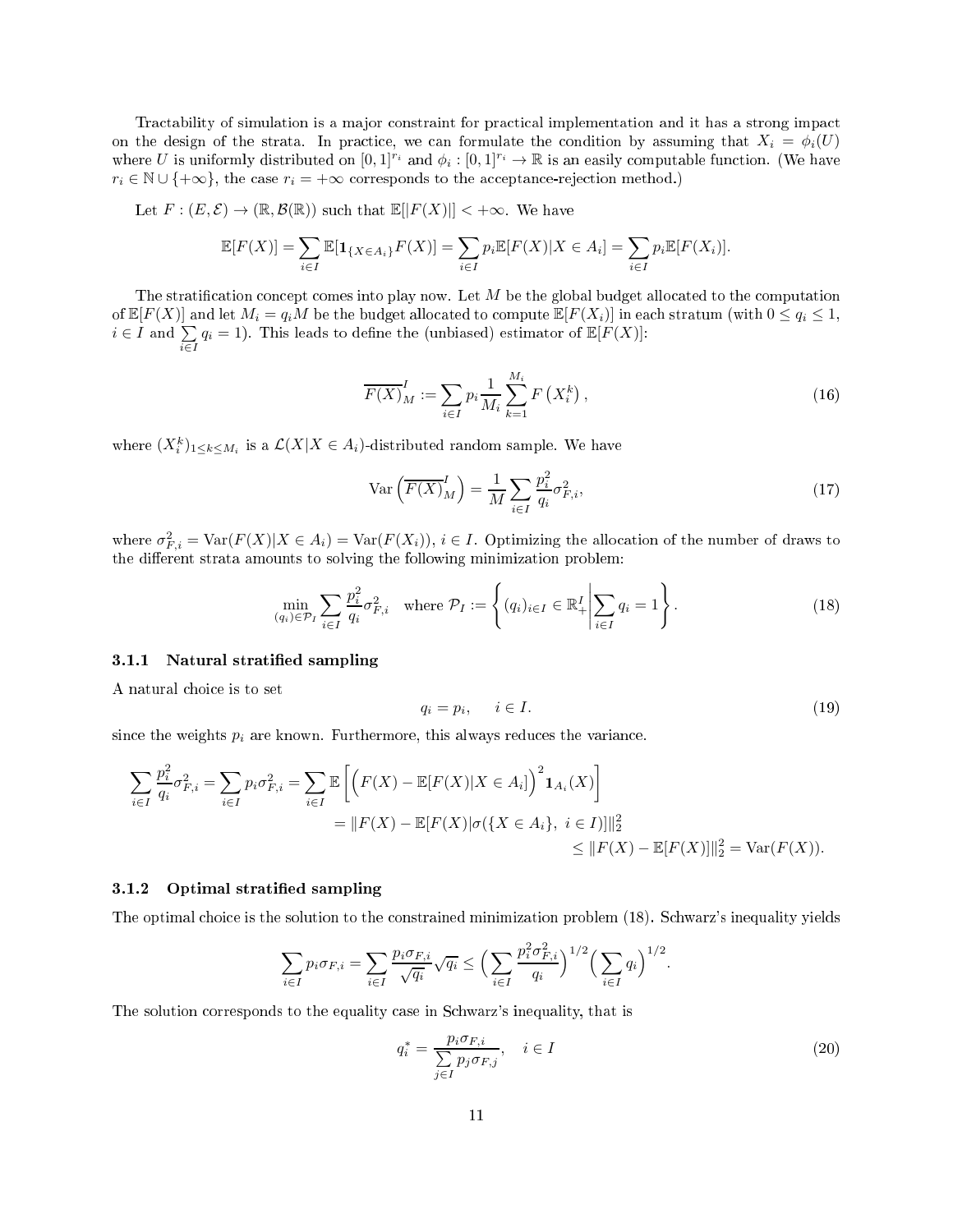with a resulting minimal variance of  $\left(\sum_{i=1}^{n} x_i\right)$  $\sum_{i\in I} p_i \sigma_{F,i}$ <sup>2</sup>. At this stage, the problem is that we do not a priori know the local inertia  $\sigma_{F,i}^2$ . Still, using the fact that  $L^p$  norms are decreasing with  $p$ , we see that

$$
\sigma_{F,i} \geq \mathbb{E}\Big[\left|F(X) - \mathbb{E}\left[F(X)\right|\{X \in A_i\}\right]\right|\Big| \{X \in A_i\}\Big],
$$

so that

$$
\left(\sum_{i\in I} p_i \sigma_{F,i}\right)^2 \geq \left\|F(X) - \mathbb{E}\left[F(X)|\sigma(\{X \in A_i\}, i \in I)\right]\right\|_1^2.
$$

In [30], Étoré and Jourdain proposed an algorithm which adaptively modifies the proportion of further drawings in each stratum and which converges to the optimal allocation.

In Section 3.2, we show that the problem of designing good strata, in term of variance reduction is linked with optimal quantization. Besides, with quantization-based stratified sampling, the weights  $p_i$  are already known.

## 3.2 Quantization and stratified sampling

The main drawback of using quantization as a control variate is the repeated computations of the projections onto the quantizer. (Nearest neighbor sear
hes in the ase of a Voronoi quantizer.) In the ase of stratied sampling, one does not have to use a projection procedure. Instead, we must focus on the cost of the simulation of conditional distributions  $\mathcal{L}(X|X \in A_i), i \in I$ .

Proposition 3.1 brings together previous results and highlights the relationships with quantization. It shows that stratification has uniform efficiency among the class of Lipschitz continuous functionals.

**Proposition 3.1** (Universal stratification). Let  $A = (A_i)_{i \in I}$  be a partition of E and let Proj<sub>A,X</sub> denote the centroidal projection associated with  $X$  and  $A$ , defined in Definition 3.

1. Considering the local inertia of X in  $A_i$ ,  $\sigma_i^2 = \mathbb{E}\left[ |X - \mathbb{E}[X|X \in A_i]|^2 \Big| X \in A_i \right]$ , we have for every Lipschitz continuous function  $F: E \to E$ ,  $\sigma_{F,i} \leq [F]_{\text{Lip}} \sigma_i$  where  $[F]_{\text{Lip}} = \sup_{x \neq y}$  $F(x)-F(y)$  $|x-y|$ , so that

$$
\sup_{[F]_{\text{Lip}} \le 1} \sigma_{F,i} = \sigma_i,\tag{21}
$$

2. In the case of natural stratified sampling (see Section 3.1.1),

$$
\sup_{[F]_{\text{Lip}} \le 1} \left( \sum_{i \in I} p_i \sigma_{F,i}^2 \right) = \sum_{i \in I} p_i \sigma_i^2 = \left\| X - \mathbb{E}[X | \sigma(\{ X \in A_i \}, i \in I)] \right\|_2^2 = \left\| X - \text{Proj}_{A,X}(X) \right\|_2^2. \tag{22}
$$

3. In the case of the optimal choice (see Section 3.1.2),

$$
\sup_{[F]_{\text{Lip}} \le 1} \left( \sum_{i \in I} p_i \sigma_{F,i} \right)^2 = \left( \sum_{i \in I} p_i \sigma_i \right)^2,\tag{23}
$$

and

$$
\left(\sum_{i\in I} p_i \sigma_i\right)^2 \ge \left\|X - \mathbb{E}[X]\sigma(\{X \in A_i\}, i \in I)]\right\|_1^2 = \left\|X - \text{Proj}_{A,X}(X)\right\|_1^2.
$$

4. In the case of real-valued Lipschitz continuous functions  $F : E \to \mathbb{R}$ , Equalities (21), (22) and (23) hold as inequalities.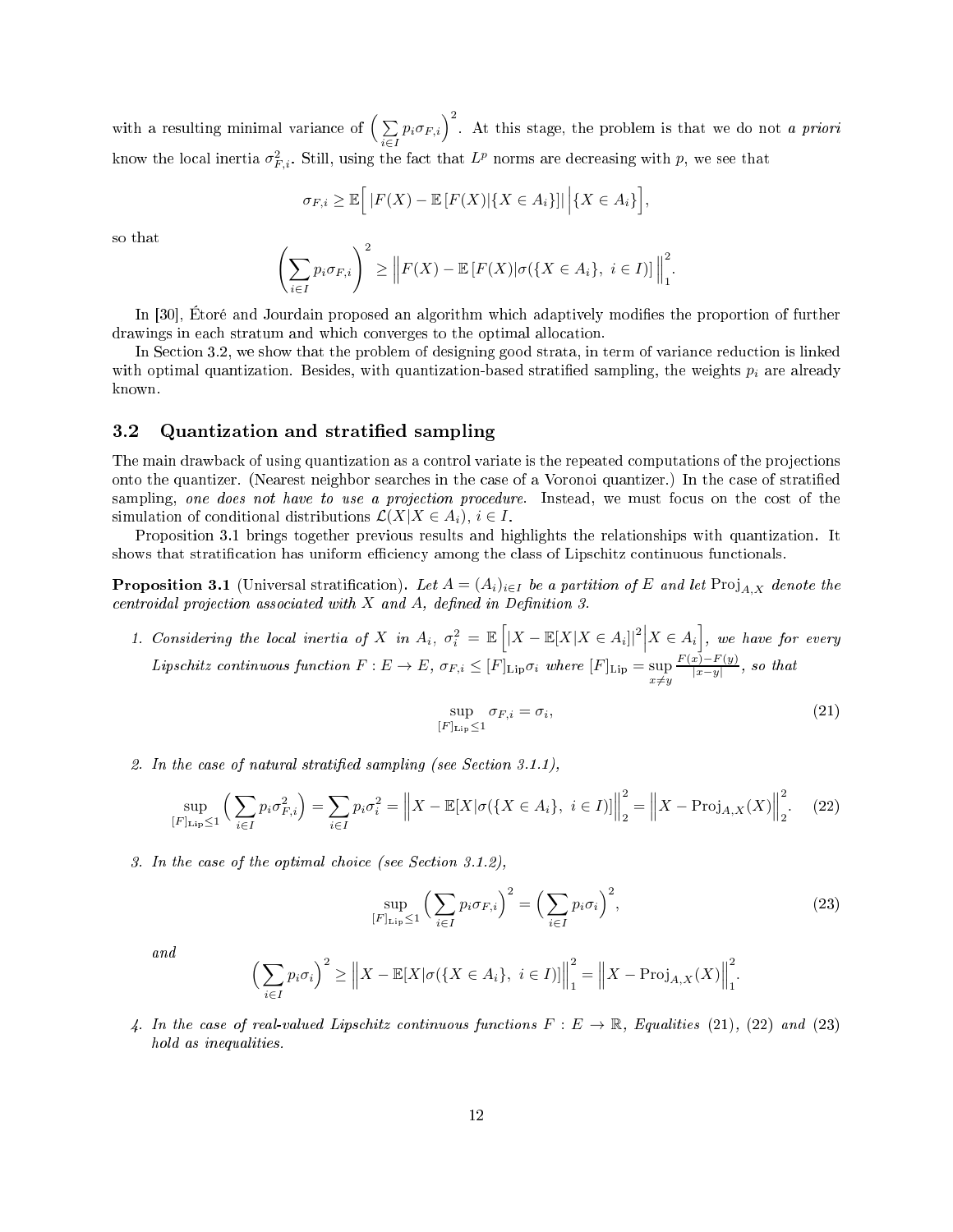Proof: We have

$$
\sigma_{F,i}^2 = \text{Var}\left(F(X)|X \in A_i\right) = \mathbb{E}\left[\left|F(X) - \mathbb{E}[F(X)|X \in A_i]\right|^2 \middle| X \in A_i\right] \le \mathbb{E}\left[\left|F(X) - F(\mathbb{E}[X|X \in A_i])\right|^2 \middle| X \in A_i\right].
$$

Now using that  $F$  is Lipschitz continuous, we get

$$
\sigma_{F,i}^2 \le [F]_{\rm Lip}^2 \frac{1}{p_i} \mathbb{E} \left[ |X - \mathbb{E}[X|X \in A_i]|^2 \mathbf{1}_{\{X \in A_i\}} \right] = [F^2]_{\rm Lip} \sigma_i^2.
$$

Items 2 and 3 easily follow from Item 1. Equality follows by considering  $F = Id_F$ .

#### 3.2.1 Universal stratified sampling

Proposition 3.1 suggests, in the case of Lipschitz continuous functionals, to set

$$
q_i = \frac{p_i \sigma_i}{\sum_{j \in I} p_j \sigma_j}, \quad j \in I,
$$

so that we have uniform efficiency among the class of Lipschitz continuous functionals. This allocation scheme will be further referred to as the "universal stratification" weights. It also shows that, in the Lipschitz continuous case, it is always beneficial to reduce the quadratic distortion associated with the centroidal projection  $Proj_{A,X}$ .

Still, this minimization should not be done at the expense of the efficiency of the simulation of the corresponding conditional distributions. We should reach for a balance between the efficiency of the simulation in the strata and the quadratic quantization error controlling the variance reduction. For example, in Section 4, in the functional case, we will use optimal product quantizers, which are rate optimal (and numerically near optimal) and allow for a much more efficient simulation than real optimal functional quantization.

Remark. We should also mention the adaptive strata design proposed in [29, 14].

#### Simulation in hyper-rectangular strata in the independent Gaussian case  $3.3$

Consider  $X \stackrel{\mathcal{L}}{\sim} \mathcal{N}(0, I_d)$ ,  $d \geq 1$  and  $(e_1, \ldots, e_d)$  an orthonormal basis of  $\mathbb{R}^d$ . Let  $N_1, \ldots, N_d \geq 1$  be the number of strata in each direction and for  $1 \le i \le d$ ,  $-\infty = \gamma_0^i \le \gamma_1^i \le \cdots \le \gamma_{N_i}^i = +\infty$ . We define

$$
A_{\underline{i}} := \bigcap_{l=1}^{d} \left\{ x \in \mathbb{R}^{d} \text{ such that } \langle e_{l}, x \rangle \in [x_{i_{l-1}}^{l}, x_{i_{l}}^{l}] \right\}, \quad \underline{i} \in \prod_{l=1}^{d} \{1, \dots, N_{l}\}.
$$
  
Then for every  $\underline{i} \in \prod_{l=1}^{d} \{1, \dots, N_{l}\}, \mathcal{L}(X | X \in A_{\underline{i}}) = \bigotimes_{l=1}^{d} \mathcal{L}(Z | Z \in [\gamma_{i_{l-1}}^{l}, \gamma_{i_{l}}^{l}])$ , where  $Z \stackrel{\mathcal{L}}{\sim} \mathcal{N}(0, 1), p_{\underline{i}} = \mathbb{P}(A_{\underline{i}}) = \prod_{l=1}^{d} \left( \mathcal{N}(\gamma_{i_{l}}^{l}) - \mathcal{N}(\gamma_{i_{l-1}}^{l}) \right)$  and for  $-\infty \le a \le b \le \infty$ ,  

$$
\mathcal{L}(Z | Z \in [a, b]) = \mathcal{N}^{-1} \left( \left( \mathcal{N}(b) - \mathcal{N}(a) \right) U + \mathcal{N}(a) \right), \quad U \stackrel{\mathcal{L}}{\sim} \mathcal{U}([0, 1]).
$$
(24)

#### Functional stratification of Gaussian processes  $\overline{\mathbf{4}}$

In the functional case, the state space of the random values are functional spaces. What is usually done is to simulate a scheme to approximate marginals of the underlying process.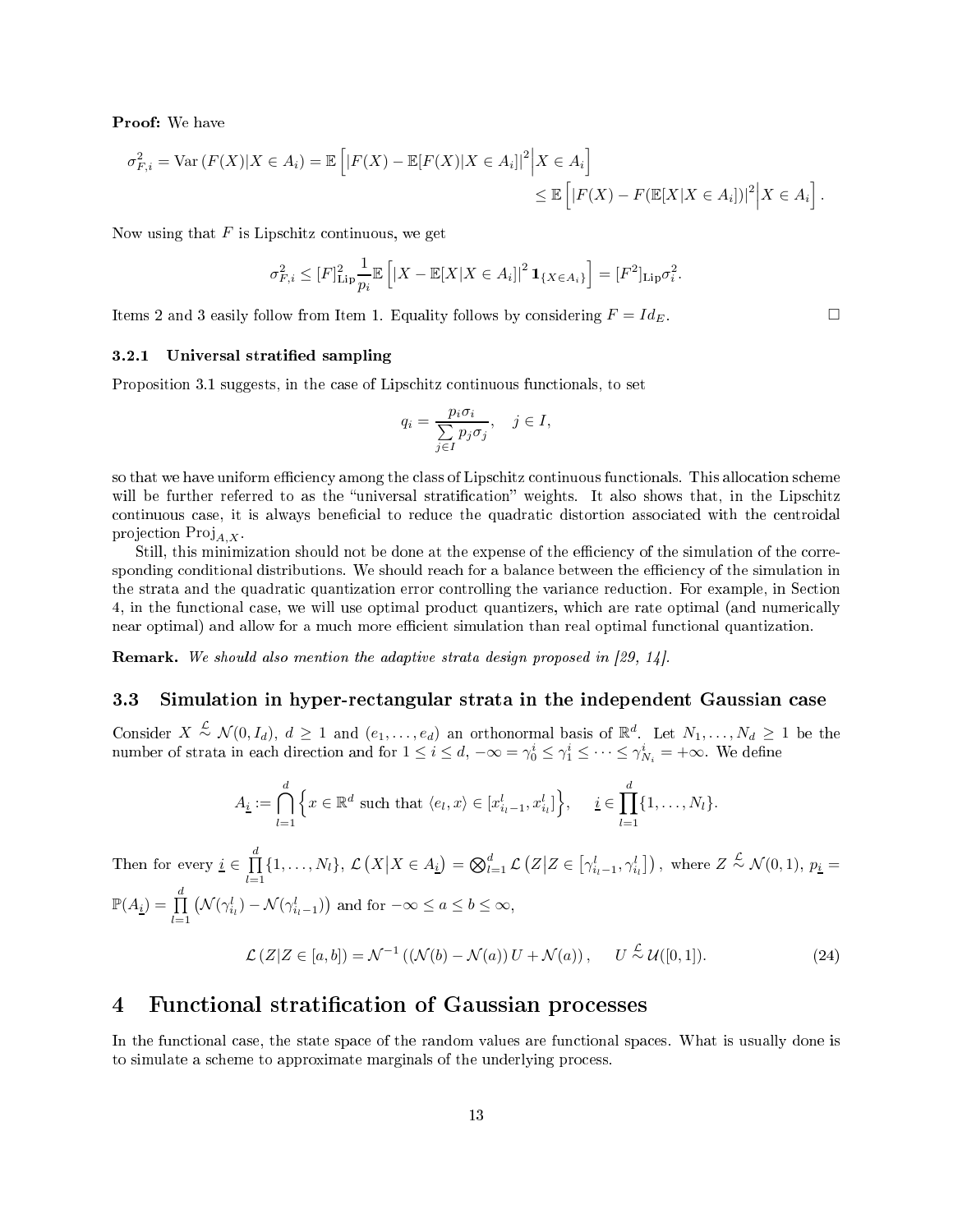In this section, we assume that X is a centered R-valued bi-measurable Gaussian process on  $[0, T]$  that satisfies  $\int_0^T \mathbb{E}[X_t^2]dt < \infty$ . We are interested by the value of  $\mathbb{E}[F(X_{t_0}, X_{t_1}, \ldots, X_{t_n})]$  for some real function F, where  $0 = t_0 \le t_1 \le \cdots \le t_n = T$  are  $n+1$  dates of interest for the underlying process.

(For example, X can be a standard Brownian motion on  $[0, T]$ , and one computes the risk-neutral expectation of a path-dependent payoff of a diffusion based on  $X$ .)

The results of this section can be easily generalized to the multi-dimensional case, like multifactor diffusions. Still we restrict ourselves to the one-dimensional setting for clarity.

Let us assume that  $\chi \in \mathcal{O}_{pq}(X,N)$  is a K-L optimal product quantizer of X. The codebook associated with this product quantizer is the set of the paths of the form

$$
\chi_{\underline{i}} = \sum_{n \geq 1} \sqrt{\lambda_n^X} \gamma_{i_n}^{(N_n)} e_n^X, \quad \underline{i} = \{i_1, \dots, i_n, \dots\},
$$

with the same notation as in Section 1.6.2. We now need to be able to simulate the conditional distribution

 $\mathcal{L}(X|X \in A_i)$ 

where  $A_i$  is the cell associated with  $\chi_i$  in the codebook. To simulate the conditional distribution  $\mathcal{L}(X|X \in$  $A_i$ , one will :

- First, simulate the first K-L coordinates of X, using  $(24)$ .
- Then simulate the conditional distribution of the marginals of the Gaussian process given its first K-L oordinates.

Remark. We have chosen to use K-L optimal product quantizers instead of optimal quantizers because in this case, the Voronoi cells in this are hyper-rectangles, which allows us to simulate the first K-L coordinates more easily than in the general case. Moreover, the rate of decay of the quantization errors is rate-optimal under some conditions on the Karhunen-Loève eigenvalues which are verified in the considered examples [18].

## 4.1 Simulation of marginals of the Gaussian process, given its d first K-L coordinates

In this setting, the aim is to simulate the conditional distribution

$$
\mathcal{L}\Big(X_{t_0},\ldots,X_{t_n}\Big|\int_0^T X_s e_1^X(s)ds,\int_0^T X_s e_2^X(s)ds,\ldots,\int_0^T X_s e_d^X(s)ds\Big) \tag{25}
$$

where  $(X_t)_{t\in[0,T]}$  is an  $L^2$  R-valued Gaussian process, and  $(e_k^X, \lambda_k^X)_{k\in\mathbb{N}^*}$  is the Karhunen-Loève system associated with the process  $X$ . Hence  $\left(X_{t_0},\ldots,X_{t_n},\int_0^T X_s e_1^X(s) ds, \ldots, \int_0^T X_s e_d^X(s) ds\right)$  is a Gaussian vector.

As a consequence, if we denote  $Y :=$  $\sqrt{ }$  $\left\lfloor \right\rfloor$  $\int_0^T X_s e_1^X(s) ds$  $\int_0^T X_s e_d^X(s) ds$  $\setminus$  $\int$  and  $V :=$  $\sqrt{ }$  $\overline{ }$  $X_{t_0}$ <br> $X_{t_n}$  $\setminus$ , the onditional distribution

(25) is given by the transition kernel  $\nu(y, A) = \mathcal{N}\left(A f_{V|Y}(y), \text{cov}(V - \mathbb{E}[V|Y])\right)$ , where  $A f_{V|Y} : \mathbb{R}^d \to \mathbb{R}^n$  is an affine function corresponding to the linear regression of V on Y,  $A f_{V|Y}(Y) := \mathbb{E}[V|Y]$ .

• We have  $Af_{V|Y}(Y) = \mathbb{E}[V] + R_{V|Y}Y$  where  $R_{V|Y} = cov(V,Y) cov(Y)^{-1}$ . Using that  $cov(Y) =$  $(\lambda_i^X \delta_{ij})$ <sub>1≤*i*,j≤d</sub> and cov $(V, Y) = (\lambda_k^X e_k^X(t_i))_{0 \le i \le n, 1 \le k \le d}$ , we get

$$
R_{V|Y} = (e_j^X(t_i))_{0 \le i \le n, 1 \le j \le d}.
$$
\n(26)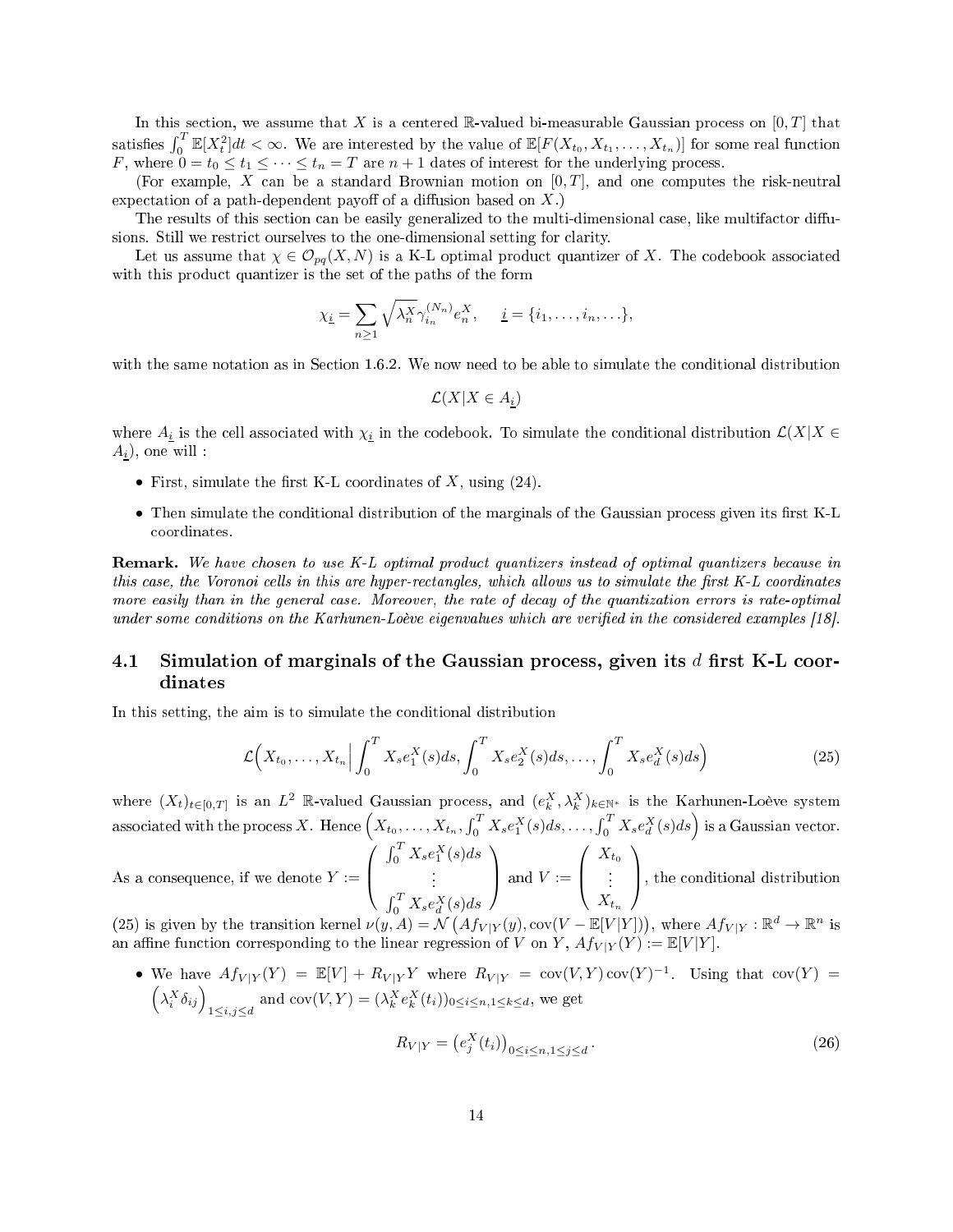• The covariance matrix is

$$
K := \text{cov}(V - \mathbb{E}[V|Y]) = \mathbb{E}\left[\left(V - R_{V|Y}Y\right)\left(V - R_{V|Y}Y\right)\right]
$$
  
=  $\text{cov}(V) - 2\text{ cov}(V, R_{V|Y}Y) + \text{cov}(R_{V|Y}Y) = \text{cov}(V) - \text{cov}(R_{V|Y}Y)$   
=  $\left(\text{cov}(V_i, V_k) - \sum_{i=1}^d \lambda_i e_i^X(t_i) e_i^X(t_k)\right)_{0 \le k, l \le n}.$ 

The easiest way to simulate according to this probability distribution would be to use the Cholesky factorization of K. However, when using this method, the simulation of a simple path involves the quadratic complexity of an  $n \times n$  matrix multiplication, which is not satisfactory for our purpose.

#### 4.2 Faster simulation of onditional paths - Bayesian simulation

As pointed out earlier, the naive simulation method for  $\mathcal{L}(V|Y)$  requires for each path a multiplication by a Cholesky transform of K whose cost is  $O(n^2)$ .

- Yet, the quantization dimension d of the process is close to  $log(N)$  where N is the number of strata, and  $n$ , the number of time steps, is usually very large compared to  $d$ .
- The idea here is that the conditional distribution  $\mathcal{L}(V|Y)$  is determined through the Bayes lemma, by the conditional distribution  $\mathcal{L}(Y|V)$  and the two marginal distributions  $\mathcal{L}(V)$  and  $\mathcal{L}(Y)$ .

One knows that  $V = \mathbb{E}[V|Y] + Z$  where  $Z \stackrel{\mathcal{L}}{\sim} \mathcal{N}(0, \text{cov}(V - \mathbb{E}[V|Y]))$  is independent of Y. Hence one is able to simulate according to  $\mathcal{L}(V | Y = y)$  if one can simulate the distribution of Z, writing  $\mathcal{L}(V | Y = y)$  =  $\mathbb{E}[V|Y=y] + \mathcal{L}(Z)$ . This decomposition corresponds to the splitting of the Karhunen-Loève expansion:

$$
\begin{pmatrix}\nV_0 \\
\vdots \\
V_n\n\end{pmatrix} = \underbrace{\sum_{k=1}^d \underbrace{\sqrt{\lambda_k^X} \xi_k}_{=Y_k} \begin{pmatrix}\ne_k^X(t_0) \\
\vdots \\
e_k^X(t_n)\n\end{pmatrix}}_{=\mathbb{E}[V|Y]} + \underbrace{\sum_{l \geq d+1} \sqrt{\lambda_k^X} \xi_k \begin{pmatrix}\ne_k^X(t_0) \\
\vdots \\
e_k^X(t_n)\n\end{pmatrix}}_{=Z}.
$$

To simulate Z, one simulates the distribution of V and the conditional distribution  $\mathcal{L}(Z|V)$ .

We have 
$$
\mathcal{L}(Z|V) \stackrel{\mathcal{L}}{\sim} \delta_V - \mathcal{L}(\mathbb{E}[V|Y]|V) \stackrel{\mathcal{L}}{\sim} \delta_V - Af_{V|Y} \mathcal{L}(Y|V)
$$
  
 $\stackrel{\mathcal{L}}{\sim} \delta_V - Af_{V|Y} \mathcal{N}(\mathbb{E}[Y|V], \text{cov}(Y - \mathbb{E}[Y|V])).$ 

If  $Af_{Y|V}$  is the affine function corresponding to the regression of Y on V and  $R_{Y|V}$  its linear part,

$$
cov(Y - \mathbb{E}[Y|V]) = cov(Y) + cov(\mathbb{E}[Y|V]) - 2 cov(Y, \mathbb{E}[Y|V]) = cov(Y) - R_{Y|V} cov(V)^{t} R_{Y|V}.
$$

This yields  $Z = V - Af_{V|Y}(G)$  where  $G \stackrel{\mathcal{L}}{\sim} \mathcal{N}(Af_{Y|V}(V), cov(Y) - R_{Y|V} cov(V)^t R_{Y|V})$ . Finally, we can use the following method to simulate the conditional distribution of  $V Y$ .

| • Simulate $V$ .                                                                                           | $O(n)$ .          |
|------------------------------------------------------------------------------------------------------------|-------------------|
| • Simulate $G \stackrel{\mathcal{L}}{\sim} \mathcal{N}(Af_{Y V}(V), cov(Y) - R_{Y V} cov(V)^t R_{Y V})$    | $O(d \times d)$ . |
| • Compute $Z = V - Af_{V Y}(G)$ .                                                                          | $O(d \times n)$ . |
| The random variable $T := Af_{V Y}(y) + Z$ satisfies $T \stackrel{\mathcal{L}}{\sim} \mathcal{L}(V Y=y)$ . |                   |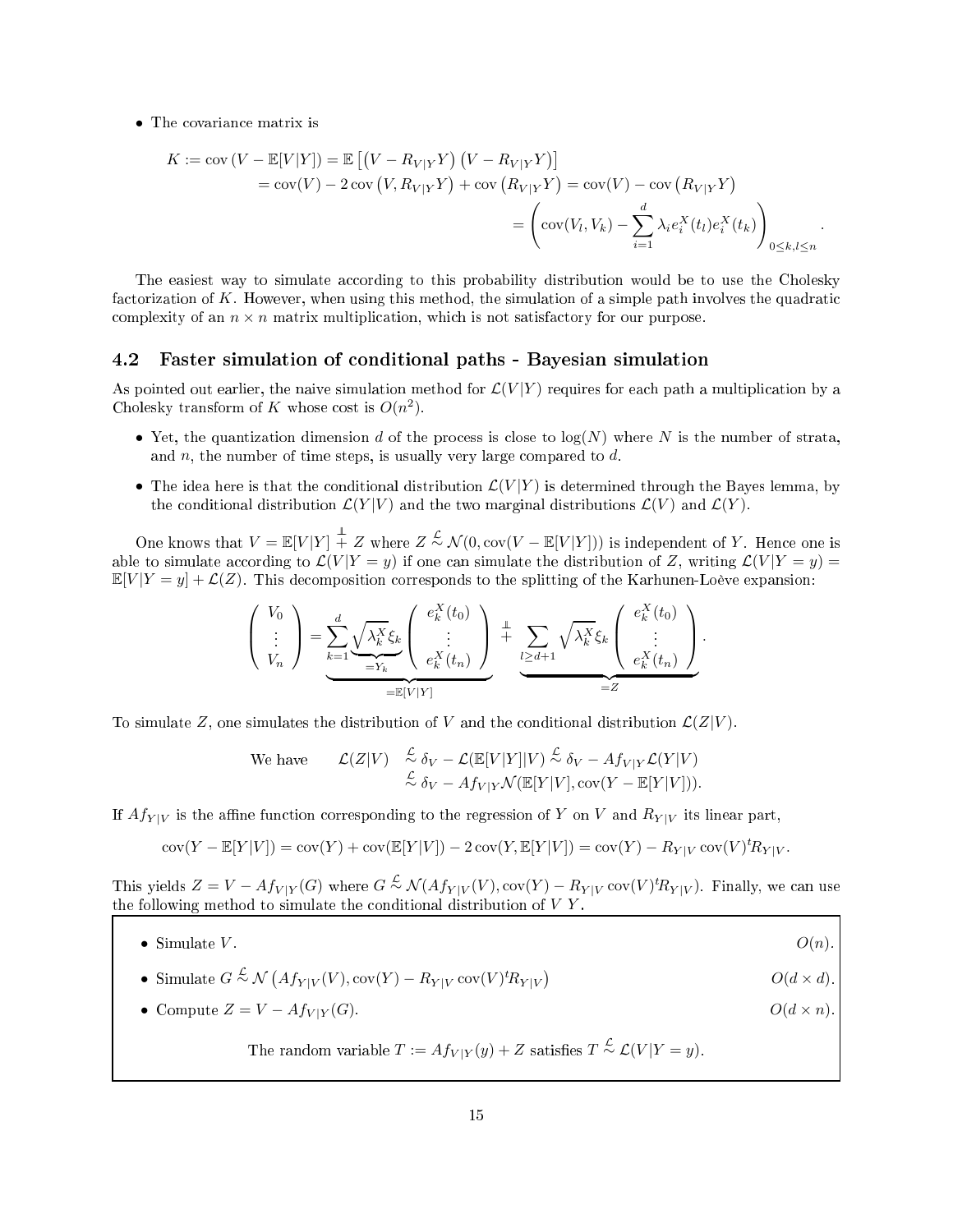Let us remind that  $Af_{V|Y}$  is trivially defined in Equation (26), because coordinates of Y are independent. Other matrices implied in this algorithm are computed prior to any Monte Carlo simulation. In general,  $R_{Y|Y}$ can simply be computed by performing a numerical least-square regression. Moreover in the special cases of Brownian motion, Bronian bridge and Ornstein-Uhlenbe
k pro
esses, there are losed-form expressions for the  $R_{Y|V}$ , which we present in Appendix B.

In the case of Brownian motion, for a uniform time discretization mesh  $t_j = \frac{jT}{n} = jh$ ,  $0 \le j \le n$ , this yields  $R_{Y|V} = (\alpha_{ij})_{1 \leq i \leq d, 0 \leq j \leq n}$ , with

• 
$$
\alpha_{ij} = \lambda_i^W \frac{2e_i^W(t_j) - e_i^W(t_{j-1}) - e_i^W(t_{j+1})}{h}
$$
 for  $j \notin \{0, n\},$   
\n•  $\alpha_{i0} = \lambda_i^W \left( (e_i^W)'(t_0) - \frac{e_i^W(t_1) - e_i^W(t_0)}{h} \right),$   
\n•  $\alpha_{in} = \lambda_i^W \left( \frac{e_i^W(t_n) - e_i^W(t_{n-1})}{h} - \left(e_i^W\right)'(t_n) \right).$ 

We now have a very fast and easy way to simulate the conditional distribution  $(25)$  at our disposal.

In Figures 5 and 6, we plot a few paths of the conditional distribution of various Gaussian processes given that they belong to a given  $L^2$  Voronoi cell. The appearance of the drawing suggests to consider the method as a "guided Monte Carlo simulation".



Figure 5: A few paths of the onditional distribution of Brownian motion, given that its path belong to the  $L^2$  Voronoi cell of the highlighted curve in the quantizer.

#### 4.3 Blind optimization pro
edures for the universal strata design

We have seen in Section 3.2 that the quantity  $d(\chi) = \begin{pmatrix} \n\end{pmatrix}$  $\left(\sum_{\chi_{\underline{i}} \in \Gamma} p_{\underline{i}} \sigma_{\underline{i}}\right)^2$  is an upper bound of the variance of the estimator, given in Equation (16) in the case where the functional is 1-Lipschitz continuous. Hence one may want to minimize this criterion instead of the  $L^2$  quantization error. This yields the minimization problem

$$
\mathcal{D}_N^{pq} := \min \left\{ d(\chi), \ \chi \in \mathcal{O}_{pq}(X, N) \right\} \tag{27}
$$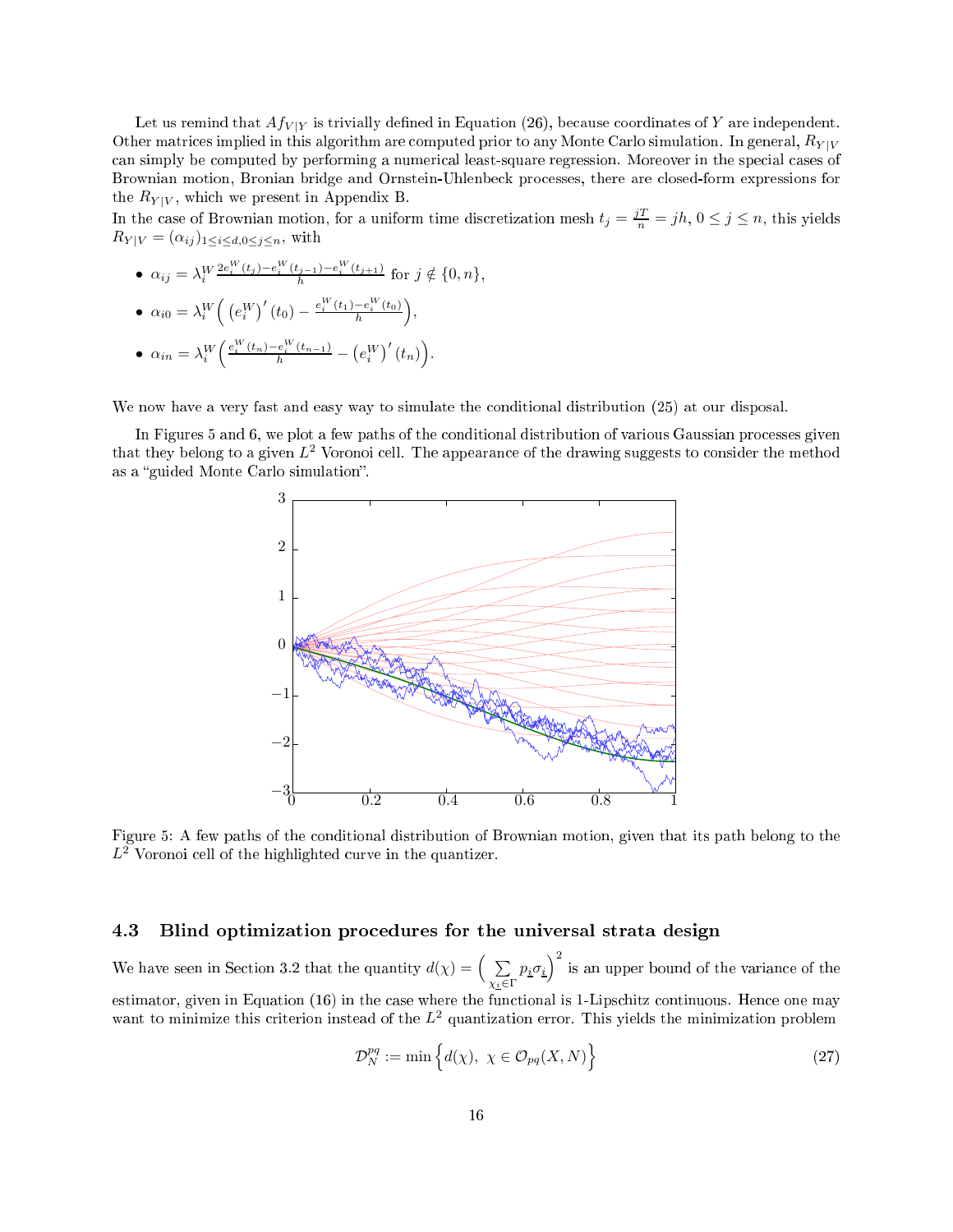

Figure 6: A few paths of the onditional distribution of Brownian bridge (left) and the stationary Ornstein-Uhlenbeck process (right), given that its path belong to the  $L^2$  Voronoi cell of the highlighted curve in the quantizer.

instead of the minimization problem (13).

The same kind of blind optimization procedure as in Section 1.6.3 can be performed. Some values of the optimal de
omposition for Brownian motion are given in Table 2.

|      | $N_{rec}$ |                         | Product decomposition                             |
|------|-----------|-------------------------|---------------------------------------------------|
|      |           | 0.5                     |                                                   |
| 10   | 10        | $9.75689 \cdot 10^{-2}$ | $5 \times 2$                                      |
| 100  | -96       | $5.10548 \cdot 10^{-2}$ | $12 \times 4 \times 2$                            |
| 1000 | 966       | $3.51289 \cdot 10^{-2}$ | $23 \times 7 \times 3 \times 2$                   |
|      |           | $2.63721 \cdot 10^{-2}$ | $26 \times 8 \times 4 \times 3 \times 2 \times 2$ |

Table 2: Record of optimal product decomposition of Brownian motion with respect to the criterion (27).

Optimal produ
t de
ompositions for both Brownian bridge and Brownian motion and for a wide range of values of N are available on the web site www.quantize.maths-fi.com [26] for download. When comparing decompositions for levels lesser 11000, we notice that in the case of Brownian motion, the optimal decompositions for both criteria are "almost" always the same. The only values where decompositions differ are the ranges  $270 - 271$  and  $3328 - 3359$ , and even then, the two criteria result in similar decompositions. Hence in pra
ti
e, we an use the same database for both riteria. Nonetheless, in the ase of Brownian bridge and Ornstein-Uhlenbeck processes, the optimal decompositions resulting from the two criteria differ more often.

#### 4.4 Functional stratification of solutions of stochastic differential equations

We onsider the SDE

$$
dF_t = b(t, F_t)dt + \sigma(t, F_t)dX_t, \quad t \in [0, T], \quad F_0 = f_0 \tag{28}
$$

where X is a centered continuous Gaussian semimartingale starting from 0 and where b and  $\sigma$  are Borel functions, Lipschitz continuous in x uniformly in  $t \in [0,T]$  such that  $|b(\cdot,0)| + |\sigma(\cdot,0)|$  is bounded over  $[0,T]$ . In this situation, (28) admits a unique strong solution X and  $\sup_{t\in[0,T]}|X_t|$  has r-moments for every  $r\in(0,\infty)$ .  $t{\in}[0,T]$ 

Remark. In this case, thanks to Fernique's theorem, the continuity assumption on the Gaussian process ensures that  $\int_0^T \mathbb{E}[X_s^2]ds < \infty$  and the continuity of the covariance function, (see [13, VIII.3]).

The most common approach to perform a Monte Carlo simulation with the solution of such a stochastic differential equation, is to use a discretization scheme like the Euler scheme [9]. In this setting, we propose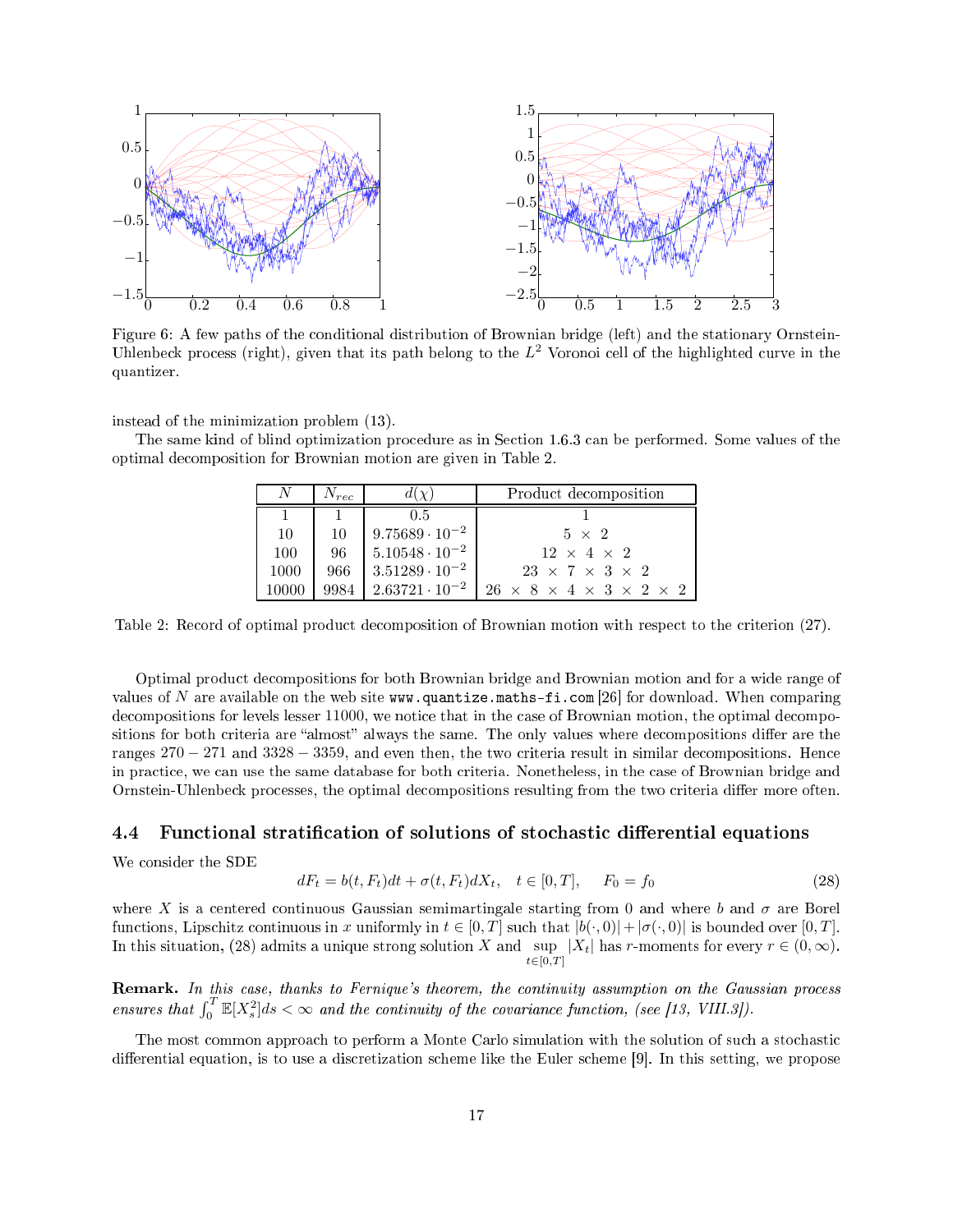to simply replace Gaussian process X by a stratified version of X in the Euler scheme. This approach is justified in many ways:

- 1. In [7], using filtration enlargement techniques, it is proved that under some additional hypothesis on the Gaussian semimartingale  $X$ , its conditional distribution in a strata is still a semimartingale with respect to its own filtration. This additional hypothesis is satisfied by Brownian motion, Brownian bridge and Ornstein-Uhlenbeck processes. Therefore, plugging the stratified Euler scheme into the SDE amounts to using the Euler scheme of these conditional stochastic differential equations.
- 2. In the one-dimensional setting, if we make the additional hypothesis that  $\sigma \in C^1([0,T] \times \mathbb{R}, \mathbb{R})$  is positive and bounded, as soon as the drift of the Lamperti transform of the SDE (28) is Lips
hitz continuous, the unique strong solution of (28), seen as a functional of the underlying Gaussian process X is  $\|\cdot\|_p$ -Lipschitz continuous [20]. Hence we can apply the results of Section 3.2 on universal stratification for Lipschitz continuous functionals.
- 3. The function  $(X_{t_0},...,X_{t_n}) \mapsto (X_{t_1} X_{t_0},...,X_{t_n} X_{t_{n-1}})$  that maps the marginals of Brownian motion to the corresponding increments used in the Euler scheme, is a linear map from  $\mathbb{R}^{n+1}$  to  $\mathbb{R}^n$ and thus Lips
hitz ontinuous as well.

# 5 Application to option pricing

The special case of Brownian motion allows us to use functional stratification as a generic variance reduction method for the case of functionals of Brownian diffusions, even in the multidimensional case, regardless of how the Brownian paths are correlated or used afterwards, to drive the diffusion of an underlying stock a stochastic volatility process or a discount factor. As it only impacts how the Monte Carlo simulation is input with Brownian paths, our approach is easier to implement in a practical setting than adaptive variance reduction methods, which generally require a control loop.

In this section, we study the performance of our method in simple one-dimensional cases. We begin with the case of a continuous-time Up-In Call option in the Black and Scholes model, for which a closed-form expression is known, and used as a Ben
hmark.

#### Benchmark with an Up-In Call in the Black and Scholes model  $5.1$

We evaluate our method in the case of a path dependent option where a reference value can easily be computed: an Up-In Call barrier option in the Black and Scholes model. For the sake of simplicity, we assume that there is no drift (no interest rate and no dividend). There is a losed-form expression for the continuous barrier option price, but we must resort to a numerical approximation [3] (yet very accurate) on that closed-form expression to get the price in the case of discrete dates for the barrier. The total size of the Monte Carlo sample is 100000 in every ase.

We price the Up-In Call option with different values of the initial spot  $S$ , the strike  $K$ , the barrier  $H$ . the volatility  $\sigma$ , the maturity T, and the number of fixing dates for the discrete barrier n. In every case, a 95% confidence interval is given. So is the variance of the estimator.

The numerical results are reported in Table 3 when using the method with 20 stratas and Table 4 when using the method with 100 stratas. In this tables, the first column correspond to Broadie and Glasserman's closed-form expression proxy. The second one corresponds to a simple Monte Carlo estimator. The last three columns correspond to stratified sampling estimators with different simulation allocation strategies.

The "natural weights" column stands for the allocation budget of Equation (19). The "Lip.-optimal" weights" column stand for the "universal stratification" budget allocation proposed in Section 3.2. In these two cases, we have an explicit allocation rule which does not depend on the payoff function. The last column. "optimal weights" corresponds to an estimation of the optimal budget allocation given in Equation (20).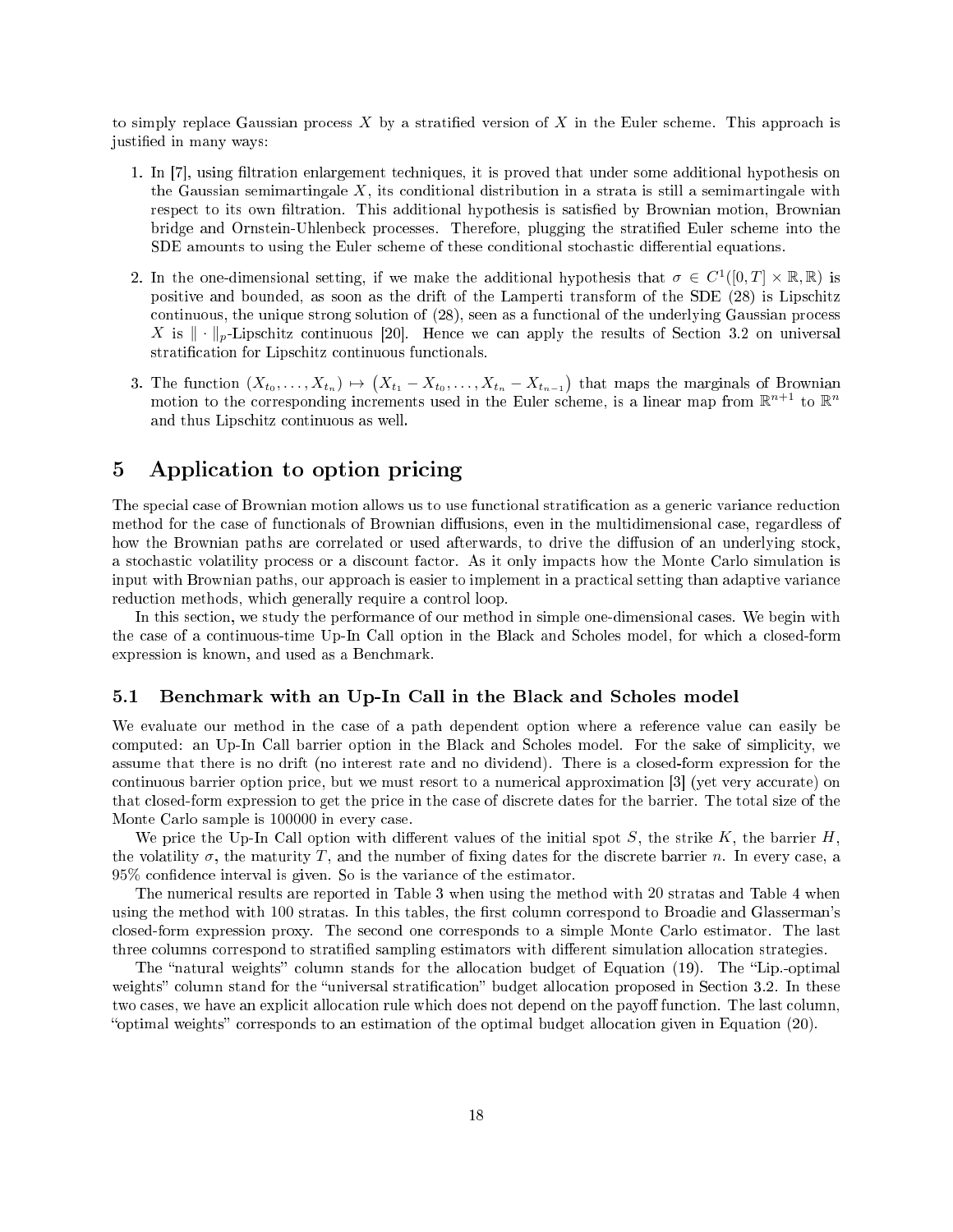| Parameter                 | Broadie &    | Simple             | Strat, estimator   | Strat, estimator     | Strat, estimator   |
|---------------------------|--------------|--------------------|--------------------|----------------------|--------------------|
| Values                    | Glasserman's | estimator          | natural weights    | Lip. optimal weights | optimal weights    |
|                           | proxy        |                    |                    |                      |                    |
| $S = 100, K = 100$        | 13.9597      | 14.0379            | 13.9281            | 13.9283              | 13.9364            |
| $H = 125, \sigma = 0.3$ . |              | [13.8705, 14.2053] | [13.8491, 14.0071] | [13.8519, 14.0047]   | [13.8827, 13.9901] |
| $T = 1.5, n = 365$        |              | $Var = 729.2518$   | $Var = 162.4650$   | $Var = 151.9481$     | $Var = 75.1319$    |
| $S = 100, K = 100$        | 1.3665       | 1.4206             | 1.3659             | 1.3510               | 1.3602             |
| $H = 200, \sigma = 0.3$   |              | [1.3442, 1.4969]   | [1.3106, 1.4211]   | [1.3039, 1.3981]     | [1.3472, 1.3732]   |
| $T=1, n=365$              |              | $Var = 151.6366$   | $Var = 79.5118$    | $Var = 57.7425$      | $Var = 4.4053$     |

Table 3: Numerical results for the Up-In Call option, with 20 stratas.

| Parameter<br><b>Values</b> | Broadie &<br>Glasserman's<br>proxy | Simple<br>estimator | Strat, estimator<br>natural weights | Strat, estimator<br>Lip.-optimal weights | Strat, estimator<br>optimal weights |
|----------------------------|------------------------------------|---------------------|-------------------------------------|------------------------------------------|-------------------------------------|
| $S = 100, K = 100$         | 13.9597                            | 14.0379             | 13.9382                             | 13.9511                                  | 13.9483                             |
| $H = 125, \sigma = 0.3,$   |                                    | [13.8705, 14.2053]  | [13.8720, 14.0043]                  | [13.8874, 14.0150]                       | [13.9047, 13.9919]                  |
| $T = 1.5$ , $n = 365$      |                                    | $Var = 729.2518$    | $Var = 114.0634$                    | $Var = 105.8760$                         | $Var = 49.5071$                     |
| $S = 100, K = 100$         | 1.3665                             | 1.4206              | 1.3296                              | 1.3493                                   | 1.3611                              |
| $H = 200, \sigma = 0.3$    |                                    | [1.3442, 1.4969]    | [1.2825, 1.3768]                    | [1.3093, 1.3893]                         | [1.3508, 1.3715]                    |
| $T=1$ , $n=365$            |                                    | $Var = 151.6366$    | $Var = 57.8899$                     | $Var = 41.6666$                          | $Var = 2.8099$                      |

Table 4: Numerical results for the Up-In Call option, with 100 stratas.

#### 5.2 Test with an Auto-Call in the CEV model

We assume that the stock follows a CEV model with no drift  $dS_t = \sigma S_t^{\frac{\beta}{2}} dW_t$ ,  $0 < \beta < 2$ . We used the Euler scheme on  $ln(S_t)$ , which satisfies the SDE  $d ln(S_t) = -\frac{\sigma^2}{2}$  $\frac{\sigma^2}{2} S_t^{\beta-2} dt + \sigma S_t^{\frac{\beta}{2}-1} dW_t.$ 

#### Description of the Auto-Call payoff:

Let  $S_t$  be the stock price and  $0 = t_0 < t_1 < \cdots < t_n = T$  be the observation dates. K and H are the "strike" and the "barrier" values. P denotes the "nominal", and C a zero-coupon bond of maturity  $T$ .

At the first date  $t_1$  of the schedule, if  $S_{t_1} > K$ , the holder of the option receives  $(1+C)P$  and the contract expires. If  $S_{t_1} \leq K$ , he waits until the second date of the schedule. If  $S_{t_2} > K$ , the holder gets  $(1+C)P$ and the contract expires. And so on... If  $S_t$  does not reach K on  $[0, T)$ , the contract is exerciced as follows: if  $S_T > K$ , the holder gets  $(1+C)P$ . If  $H < S_T \leq K$ , the holder gets P and if  $S_T \leq H$ , he gets  $P\frac{S_T}{K}$ .

The numerical results are reported in Table 5 when implementing the stratification method with 20 and 50 stratas. The parameters of the model are  $\beta = 1.5$ ,  $S_0 = 100$ ,  $\sigma = 0.3$ . For the payoff,  $K = 110$ ,  $H = 80$ ,  $P = 100, C = 0.07$ . The considered observation dates are  $\{1, 2, 3\}$ . The number of time steps in the Euler s
heme is 300 and the total size of the Monte Carlo sample is 100000 in every ase.

| Number of strata | Simple             | Strat. estimator   | Strat. estimator     | Strat, estimator   |
|------------------|--------------------|--------------------|----------------------|--------------------|
|                  | estimator          | natural weights    | Lip. optimal weights | optimal weights    |
| 20               | 99.0598            | 99.0839            | 99.0886              | 99.0477            |
|                  | [98.9887, 99.1310] | [99.0438, 99.1239] | [99.0488, 99.1284]   | [99.0184, 99.0769] |
|                  | $Var = 131.8089$   | $Var = 41.8067$    | $Var = 41.2888$      | $Var = 22.2549$    |
| 50               | 99.0598            | 99.0507            | 99.0790              | 99.0444            |
|                  | [98.9887, 99.1310] | [99.0129, 99.0886] | [99.0414, 99.1166]   | [99.0179, 99.0709] |
|                  | $Var = 131.8089$   | $Var = 37.3150$    | $Var = 36.8408$      | $Var = 18.2954$    |

Table 5: Numerical results for the Auto-Call option in the CEV model, with 20 and 50 stratas.

#### 5.3 Test with an Asian straddle in the one-factor Schwartz model

Here, we stand in the case of a stock which follows the following SDE:

$$
dS_t = \theta(\alpha - \ln S_t)S_t dt + \sigma S_t dW_t,
$$
\n(29)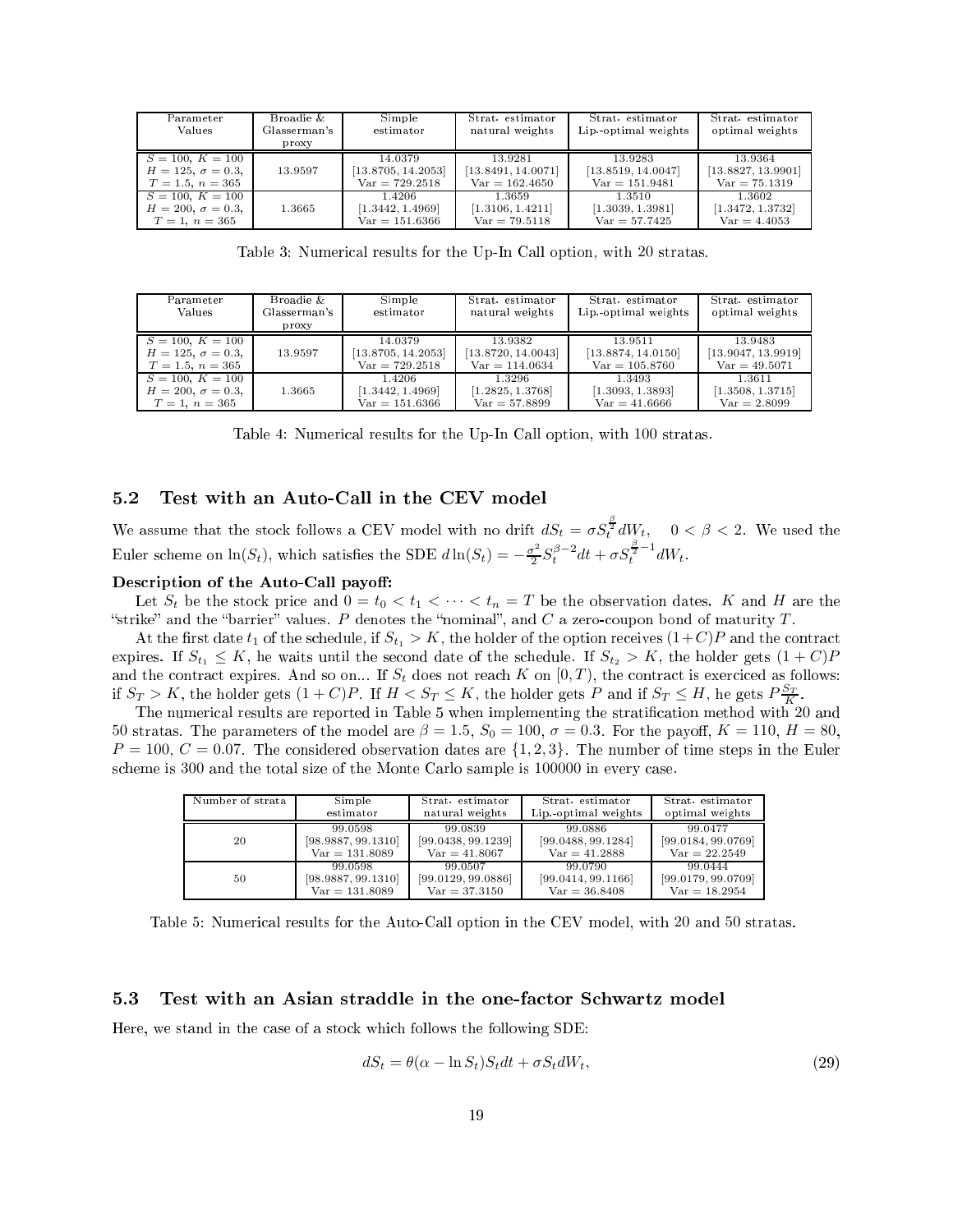under the risk-neutral probability. The stochastic process  $X = \ln(S)$  is an Ornstein-Uhlenbeck process:

$$
dX_t = \theta(\mu - X_t)dt + \sigma dW_t \quad \text{with } \mu = \alpha - \frac{\sigma^2}{2\theta}.
$$
 (30)

This model was proposed by Schwartz in [27]. Such exponentials of Ornstein-Uhlenbeck processes are ommonly met in ommodity derivatives. One parti
ularity in these markets is that the spot is generally not directly traded. Therefore, the underlyings of derivatives are generaly futures. Still, we use this one-factor "toy" model as a simple case study for our variance reduction method.

The considered payoff is an Asian straddle option on a discrete schedule of observation dates  $t_0 < \cdots <$  $t_n = T$  . K is the "strike" of the option whose payoff is  $\begin{array}{c} \begin{array}{c} \begin{array}{c} \end{array} \\ \begin{array}{c} \end{array} \end{array} \end{array}$  $\frac{1}{n+1}$   $\sum_{n=1}^{n}$  $\sum_{k=0} S_{t_k} - K$     .

we process. A characteristic stratified sampling of the Ornstein-University and produced produced produced and positions for the criterion (27) are used and available in Table 6 where the numerical results are reported.

The parameters are  $S_0 = 100, \theta = 0.3, \alpha = \ln(110), \sigma = 0.3$  and  $K = 100$ . The total size of the Monte Carlo sample is 100000 in every case. The observation dates are  $(i\frac{T}{n})_{i=\{0,\ldots,n\}}$  with  $T=3$  and  $n=36$ .

| Number of strata<br>and product decomposition | Simple<br>estimator                             | Strat, estimator<br>natural weights              | Strat. estimator<br>Lip. optimal weights         | Strat, estimator<br>optimal weights              |
|-----------------------------------------------|-------------------------------------------------|--------------------------------------------------|--------------------------------------------------|--------------------------------------------------|
| 20<br>$20 = 10 \times 2$                      | 17.5393<br>17.4504, 17.6282<br>$Var = 205.9375$ | 17.6140<br>[17.5871, 17.6408]<br>$Var = 18.8041$ | 17.6118<br>[17.5856, 17.6378]<br>$Var = 17.5502$ | 17.6240<br>[17.6006, 17.6477]<br>$Var = 14.6363$ |
| 100<br>$100 = 10 \times 5 \times 2$           | 17.5393<br>17.4504, 17.6282<br>$Var = 205.9375$ | 17.6101<br>[17.5850, 17.6351]<br>$Var = 16.2945$ | 17.6122<br>[17.5884, 17.6360]<br>$Var = 14.7316$ | 17.6147<br>[17.5932, 17.6362]<br>$Var = 12.0112$ |

Table 6: Numerical results for the Asian straddle option in Schwartz's model, with 20 and 100 stratas.

To perform this omputation, one needs to use a nonentered Ornstein-Uhlenbe
k quantizer. Building such a quantizer is a straightforward extension of the centered case. As showed in Section A, if  $X$  is an Ornstein-Uhlenbeck process on [0, T] following the dynamic  $dX_t = \theta(\mu - X_t)dt + \sigma dW_t$ ,  $X_0 \stackrel{\mathcal{L}}{\sim} \mathcal{N}(m_0, \sigma_0^2)$ , with nonzero values of  $\mu$  and  $m_0$ , we have

$$
X_t = \underbrace{m_0 e^{-\theta t} + \mu (1 - e^{-\theta t})}_{(1) = \text{non-stochastic path}} + \left( \begin{array}{c} \text{centered Ornstein-Uhlenbeck process} \\ \text{corresponding to } m_0 = \mu = 0 \end{array} \right). \tag{31}
$$

In Figure 7, we display the functional product quantizer of a non-centered Ornstein-Uhlenbeck process.

#### 5.4 Comments on the numerical results

"Lipschitz-optimal" strata and weights are not more difficult to compute than the "natural" scheme (19) since all the involved parameters are known. This stratified sampling method does not depend on the payoff fun
tion but only on the distribution of the underlying asset whi
h means that it an be plugged upstream in the Monte Carlo simulator. In terms of variance reduction, universal stratification is all the more preforming as the variance of the plain estimator is high, most likely because more strata are "activated". When the payoff function is symmetric, like with the *Asian straddle* it achieves up to 90% of the variance reduction achieved by a payoff-dependent dedicated method like the one devised in [30].

## A The Karhunen-Loève expansion of Ornstein-Uhlenbe
k pro
esses

In this section, we derive the Karhunen-Loève expansion of the Ornstein-Uhlenbeck process. Proposition A.3 brings the results together. Section A.3 presents the numerical method for computing this expansion.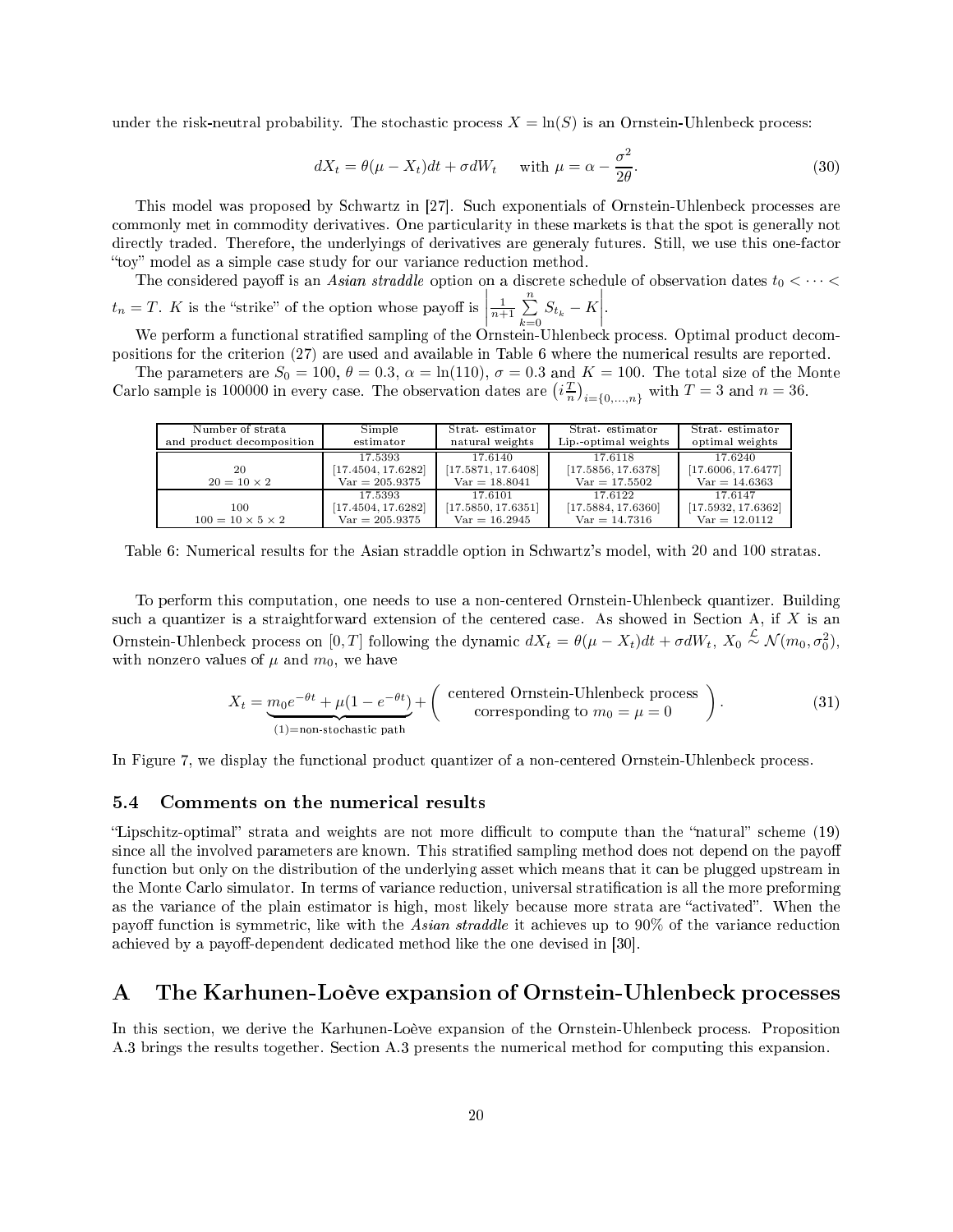

Figure 7: Functional  $10 \times 2$ -product quantizer of an Ornstein-Uhlenbeck process starting from  $X_0 = 6$  defined by the diffusion  $dX_t = \theta(\mu - X_t)dt + \sigma dW_t$  with  $\mu = 5$ ,  $\sigma = 0.3$  and  $\theta = 0.8$  on [0,3].

#### A.1 The Ornstein-Uhlenbe
k pro
ess

The Ornstein-Uhlenbeck process is defined by the SDE

$$
dX_t = \theta(\mu - X_t)dt + \sigma dW_t, \quad \text{with } \sigma \ge 0 \text{ and } \theta > 0,
$$
\n(32)

whi
h gives

$$
X_t = X_0 e^{-\theta t} + \mu (1 - e^{-\theta t}) + \int_0^t \sigma e^{\theta(s-t)} dW_s.
$$
 (33)

We assume that  $X_0$  is Gaussian  $(X_0 \overset{\mathcal{L}}{\sim} \mathcal{N}(m_0, \sigma_0^2))$  and independent from W. We have  $\mathbb{E}[X_t] = m_0 e^{-\theta t} +$  $\mu(1 - e^{-\theta t})$  and  $cov(X_s, X_t) = \frac{\sigma^2}{2\theta}$  $\frac{\sigma^2}{2\theta}e^{-\theta(s+t)}\left(e^{2\theta\min(s,t)}-1\right)+\sigma_0^2e^{-\theta(s+t)}$ . Moreover  $\lim_{t\to\infty} \text{Var}(X_t) = \frac{\sigma^2}{2\theta}$  $2\theta$  (circ long-term variance). If the initial variance  $\sigma_0^2$  is equal to long-term variance  $\frac{\sigma^2}{2\theta}$  $\frac{\sigma^2}{2\theta}$ , X is stationary and the covariance function is given by  $\text{cov}(X_s, X_t) = \frac{\sigma^2}{2\theta}$  $\frac{\sigma^2}{2\theta}e^{-\theta|s-t|}$ . The total variance of the process on  $[0,T]$  is

$$
||X||_2^2 = \int_0^T \text{Var}(X_s)ds = \frac{\sigma^2 T}{2\theta} + \left(\sigma_0^2 - \frac{\sigma^2}{2\theta}\right)\left(\frac{1}{2\theta} - \frac{e^{-2\theta T}}{2\theta}\right).
$$

#### A.2 The Ornstein-Uhlenbe
k ovarian
e operator

The Ornstein-Uhlenbe
k ovarian
e operator is given by

$$
T^{OU}f(t) = \int_0^T \frac{\sigma^2}{2\theta} e^{-\theta(s+t)} \left( e^{2\theta \min(s,t)} - 1 \right) f(s)ds + \int_0^T \sigma_0^2 e^{-\theta(s+t)} f(s)ds.
$$
 (34)

 $T^{OU}$  is a compact Hermitian positive operator on the separable Hilbert space  $L^2([0,T])$ . Hence there exists an orthonormal basis consisting of eigenvectors of  $T^{OU}$  and eigenvalues are real and nonnegative. Moreover  $||T^{OU}||^2 \le \frac{\sigma^2 T}{2\theta} + \frac{\sigma^2}{4\theta^2} (e^{-2\theta T} - 1)$ . We have  $\frac{\sigma^2}{4\theta^2}\left(e^{-2\theta T}-1\right)$ . We have

$$
T^{OU}f(t) = \int_0^t \frac{\sigma^2}{2\theta} e^{\theta(s-t)} f(s) ds + \int_t^T \frac{\sigma^2}{2\theta} e^{\theta(t-s)} f(s) ds + \int_0^T \left(\sigma_0^2 - \frac{\sigma^2}{2\theta}\right) e^{-\theta(s+t)} f(s) ds.
$$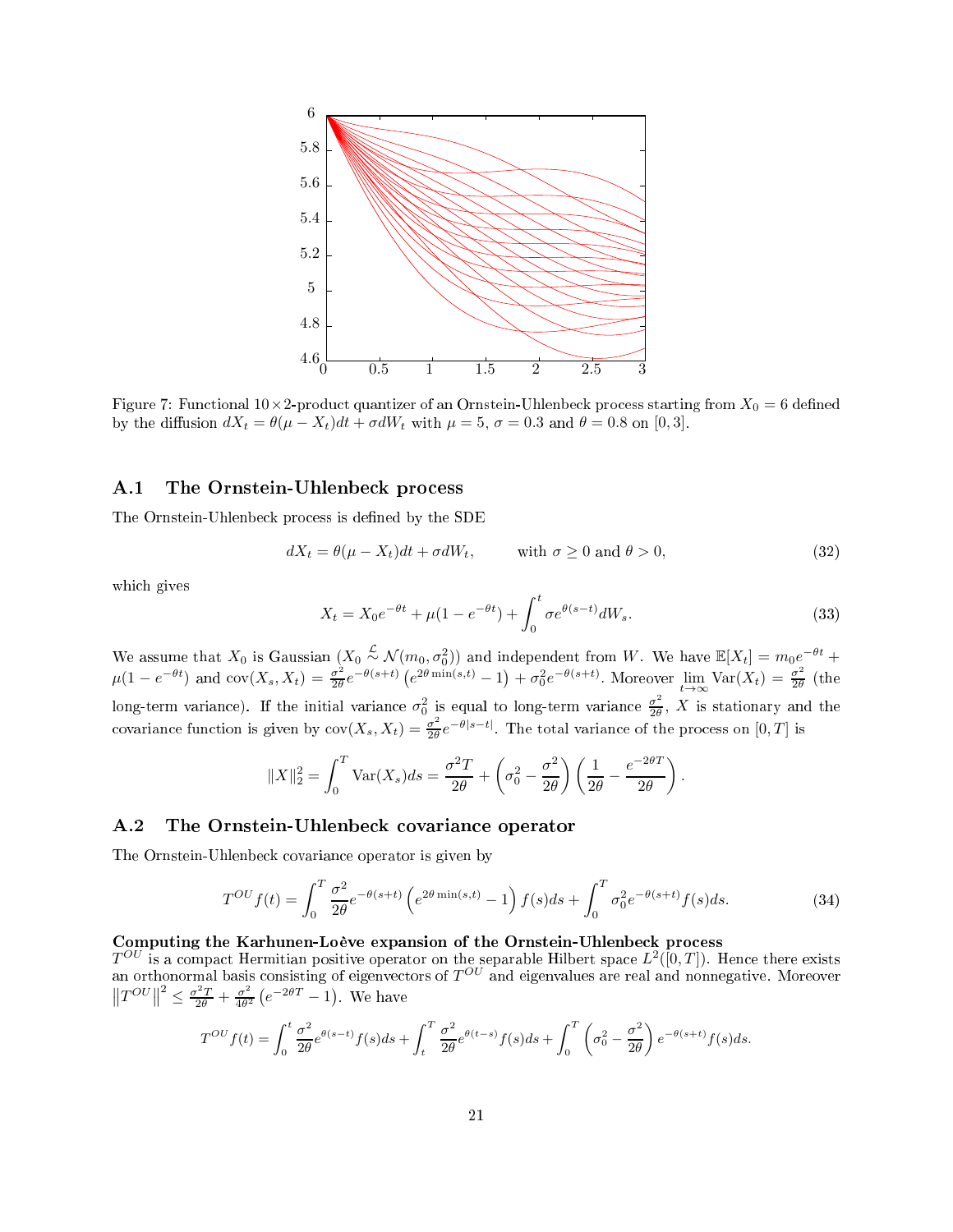**Proposition A.1.** If  $f \in C([0,1])$ , and if  $g = T^{OU}f$ , then

$$
g'' - \theta^2 g = -\sigma^2 f,\tag{35}
$$

with

$$
\sigma_0^2 g'(0) = (\sigma^2 - \theta \sigma_0^2) g(0) \quad \text{and} \quad g'(T) = -\theta g(T). \tag{36}
$$

Proof:

$$
g(t) = \int_0^t \frac{\sigma^2}{2\theta} e^{\theta(s-t)} f(s) ds + \int_t^T \frac{\sigma^2}{2\theta} e^{\theta(t-s)} f(s) ds + \int_0^T \left(\sigma_0^2 - \frac{\sigma^2}{2\theta}\right) e^{-\theta(s+t)} f(s) ds.
$$
  

$$
g'(t) = -\frac{\sigma^2}{2} \int_0^t e^{\theta(s-t)} f(s) ds + \frac{\sigma^2}{2} \int_t^T e^{\theta(t-s)} f(s) ds - \left(\theta \sigma_0^2 - \frac{\sigma^2}{2}\right) \int_0^T e^{-\theta(s+t)} f(s) ds
$$
  

$$
g''(t) = \frac{\sigma^2 \theta}{2} \left(\int_0^t f(s) e^{\theta(s-t)} ds + \int_t^T f(s) e^{\theta(t-s)} ds\right) + \theta \int_0^T \left(\theta \sigma_0^2 - \frac{\sigma^2}{2}\right) e^{-\theta(s+t)} f(s) ds - \sigma^2 f(t).
$$
  

$$
g''(t) = \theta^2 g(t) - \sigma^2 f(t).
$$

we get  $g''(t) = \theta^2 g(t) - \sigma^2 f(t)$ . Moreover, Equation (36) comes when identifying expressions with  $t = 0$  and  $t = T$ .  $\Box$ 

**Proposition A.2.** Conversely, if  $g \in C^2([0,T])$  and if functions f and g satisfy Equations (35) and (36) then  $g = T^{OU}f$ .

**Proof:** Computing  $T^{OU}g''$  yields:

$$
T^{OU}g''(t) = \int_0^t \frac{\sigma^2}{2\theta} e^{\theta(s-t)}g''(s)ds + \int_t^T \frac{\sigma^2}{2\theta} e^{\theta(t-s)}g''(s)ds + \int_0^T \left(\sigma_0^2 - \frac{\sigma^2}{2\theta}\right) e^{-\theta(s+t)}g''(s)ds.
$$

An integration by parts yields

$$
T^{OU}g'' = -\sigma_0^2 g'(0)e^{-\theta t} - \sigma^2 g(t) + \frac{\sigma^2}{2}g(0)e^{-\theta t} - (\theta \sigma_0^2 - \frac{\sigma^2}{2}) g(0)e^{-\theta t} + \theta^2 T^{OU} g(t)
$$
  
=  $-\sigma^2 g(t) + \theta^2 T^{OU} g(t)$  thanks to (36).

Now, by necessary conditions,  $T^{OU}f = \lambda f \Leftrightarrow \sigma^2 g = \lambda(\theta^2 g - g'')$ . We obtain

$$
\lambda g'' + (\sigma^2 - \lambda \theta^2)g = 0. \tag{37}
$$

Hence the solution of the ordinary differential equation (37) on [0, T] has the form  $g(t) = A \cos(\omega t) + B \sin(\omega t)$ , with  $\omega = \sqrt{\frac{\sigma^2 - \lambda \theta^2}{\lambda}} \Leftrightarrow \lambda = \frac{\sigma^2}{\omega^2 + \lambda}$  $\frac{\sigma^2}{\omega^2+\theta^2}$ . Equation (36) yields  $\omega B \sigma_0^2 = (\sigma^2 - \theta \sigma_0^2)A$ . Hence, we have  $g(t) =$  $K(\omega\sigma_0^2\cos(\omega t) + (\sigma^2 - \theta\sigma_0^2)\sin(\omega t)),$  so that Equality (36) yields

$$
\omega \sigma^2 \cos(\omega T) + \left(-\omega^2 \sigma_0^2 + \theta \sigma^2 - \theta^2 \sigma_0^2\right) \sin(\omega T) = 0. \tag{38}
$$

Conversely, the same calculation shows that  $\lambda_n \in [0, ||T^{OU}||_2]$  is an eigenvalue of  $T^{OU}$  if and only if Equality (38) holds.

**Proposition A.3.** Finally, if  $(\omega_n)_{n\geq 1}$  is the increasingly sorted sequence of the positive solutions of  $(38)$ , the Karhunen-Loève eigensystem  $(e_n^{\overline{OU}}, \lambda_n^{OU})_{n\geq 1}$  of the Ornstein-Uhlenbeck process is

 $\bullet$   $\lambda_n^{OU} = \frac{\sigma^2}{\omega_n^2 + \cdots}$  $\frac{\sigma^2}{\omega_n^2 + \theta^2}$ , and

•  $e_n^{OU}(t) = K_n \left( \omega_n \sigma_0^2 \cos(\omega_n t) + (\sigma^2 - \theta \sigma_0^2) \sin(\omega_n t) \right)$  for  $n \ge 1$ , where  $K_n$  is the normalization constant. If  $(\sigma, \sigma_0) \neq (0, 0)$ ,  $K_n$  is given by

$$
1/K_n^2 = \frac{1}{2\omega_n} \sigma_0^2 (\sigma^2 - \theta \sigma_0^2) (1 - \cos(2\omega_n T)) + \frac{1}{2} \sigma_0^4 \omega_n^2 \left( T + \frac{1}{2\omega_n} \sin(2\omega_n T) \right) + \frac{1}{2} (\sigma^2 - \theta \sigma_0^2)^2 \left( T - \frac{1}{2\omega_n} \sin(2\omega_n T) \right). \tag{39}
$$

 $\Box$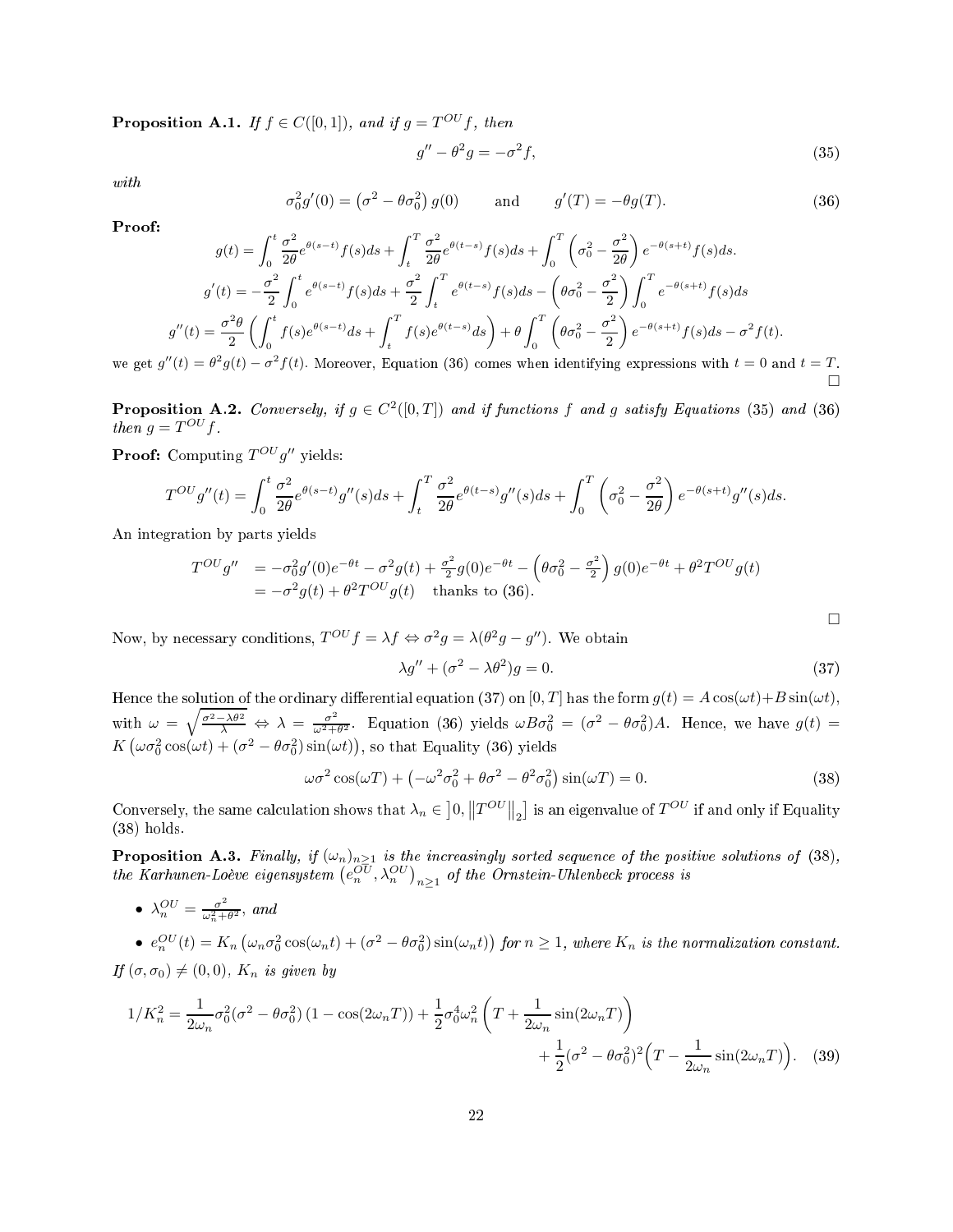Case of a deterministic starting point: In this case  $(\sigma_0 = 0)$ , we have

$$
e_n^{OU}(t) = \frac{1}{\sqrt{\frac{T}{2} - \frac{\sin(2\omega_n T)}{4\omega_n}}}\sin(\omega_n t).
$$

**Stationary case:** In the stationary case  $(\sigma_0^2 = \frac{\sigma^2}{2\theta})$  $\frac{\sigma^2}{2\theta}$ ), we have  $e_n^{OU}(t) = C_n \Big(\omega_n \cos(\omega_n t) + \theta \sin(\omega_n t) \Big)$ , where  $C_n$  is the normalization constant.  $C_n$  is given by

$$
1/C_n^2 = \frac{\theta}{2} \Big( 1 - \cos(2\omega_n T) \Big) + \frac{\omega_n^2}{2} \Big( T + \frac{\sin(2\omega_n T)}{2\omega_n} \Big) + \frac{\theta^2}{2} \Big( T - \frac{\sin(2\omega_n T)}{2\omega_n} \Big).
$$

## A.3 Numeri
al omputation of the Karhunen-Loève expansion of the Ornstein-Uhlenbeck process

This section focuses on the computation of the positive solutions to  $(38)$ .

#### A.3.1 Deterministic starting point

In this case  $(\sigma_0 = 0)$ , we can check that elements of  $\{\frac{\pi}{2T} + k\frac{\pi}{T}, k \in \mathbb{N}\}\)$  are not solutions of Equation (38). As a onsequen
e, the equation omes to

$$
\theta \tan(\omega T) = -\omega. \tag{40}
$$

The case where  $\theta = 0$  comes to the case of Brownian motion, hence we assume that  $\theta \neq 0$ . Solutions of this equation are illustrated in Figure 8. We can show that there is a unique solution  $\omega_n$  in each interval  $\left(\frac{n\pi}{T} - \frac{\pi}{2T}, \frac{n\pi}{T}\right)$ , for  $n \in \{1, 2, ...\}$  and that  $\lim_{n \to \infty} \omega_n - \left(\frac{n\pi}{T} - \frac{\pi}{2T}\right)$  $= 0.$ 



Figure 8: (Deterministic starting point). Solutions of (40). (Ornstein-Uhlenbeck process starting from a fixed point  $X_0$ ,  $\sigma_0 = 0$ .) Parameter values are  $T = 3$ ,  $\sigma = 1$  and  $\theta = 3$ .

#### A.3.2 Non-deterministic starting point

Let us assume now that  $\sigma_0 \neq 0$  and consider Equation (38) again. The term  $-\omega^2 \sigma_0^2 + \theta \sigma^2 - \theta^2 \sigma_0^2$  never vanishes on  $(0, +\infty)$  if  $\theta^2 \sigma_0^2 - \theta \sigma^2 \ge 0$ .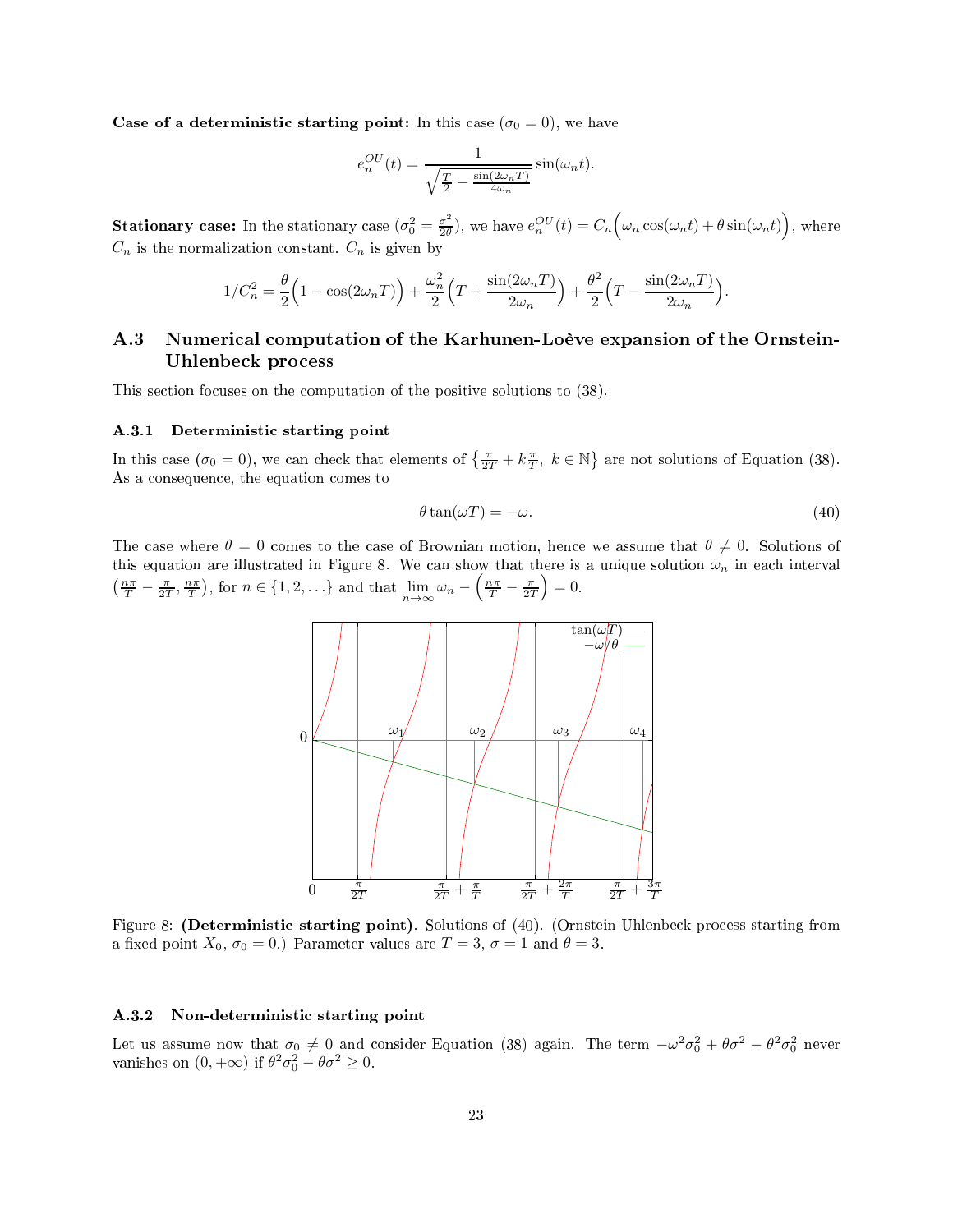**First case:**  $\theta^2 \sigma_0^2 - \theta \sigma^2 \ge 0$ . In this case (38) gives

$$
\tan(\omega T) = \frac{\omega \sigma^2}{\omega^2 \sigma_0^2 + \theta^2 \sigma_0^2 - \theta \sigma^2}.
$$
\n(41)

Solutions of this equation are illustrated in Figure 9. We can show that for any  $n \in \mathbb{N}^*$ , there is a unique solution of (41) in  $\left(\frac{n\pi}{T}, \frac{n\pi}{T} + \frac{\pi}{2T}\right)$ . Moreover a solution lies in  $\left(0, \frac{\pi}{2T}\right)$  if and only if  $\left(\theta^2\sigma_0^2 - \theta\sigma^2\right)T - \sigma^2 < 0$ .



Figure 9: (Non-deterministic starting point,  $\theta^2 \sigma_0^2 - \theta \sigma^2 \ge 0$ ). Solutions of (40). (Ornstein-Uhlenbeck process starting from  $X_0 \stackrel{\mathcal{L}}{\sim} \mathcal{N}(0, \sigma_0^2)$ ,  $\sigma_0 \neq 0$ .) Parameter values are  $T = 3$ ,  $\sigma = 1$ ,  $\theta = 3$  and  $\sigma_0^2 = 0.4$ .

Second case:  $\theta^2 \sigma_0^2 - \theta \sigma^2 < 0$ . Here, the term  $-\omega^2 \sigma_0^2 + \theta \sigma^2 - \theta^2 \sigma_0^2$  vanishes for  $\omega = V := \sqrt{\theta \frac{\sigma^2}{\sigma_0^2} - \theta^2}$ . If V is not a solution of (38), (i.e. if V does not belong to  $\left\{\frac{\pi}{2T} + k\frac{\pi}{T} |k \in \mathbb{N}\right\}$ ), no other element of this set is a solution, and everything omes again to the same Equation (41). Solutions of this equation are illustrated in Figure 10. We can show that there is a unique solution to (38) in each non-empty interval  $\left(\frac{n\pi}{T}, \frac{n\pi}{T} + \frac{\pi}{2T}\right) \cap (V, \infty)$  and  $\left(\frac{k\pi}{T} - \frac{\pi}{2T}, \frac{k\pi}{T} + \frac{\pi}{2T}\right) \cap (0, V), k \in \mathbb{N}^*$ .<br>In Algorithm 1, we detail the procedure for the computation of the *n*th eigenvalue of the Ornstein-

Uhlenbeck covariance operator. The function search $(a, \text{left}, \text{right})$  stands for a root finding method. It returns the root of Equation (38) that is bracketed by [left, right].

#### A.3.3 A numerical guess for  $\omega_n$ .

We use  $\psi(x):=$  $\frac{4(8-\pi^2)x^3}{\pi^4}+x$  $\frac{\pi^4}{\pi^4}$  as an approximation of  $\tan(x)$  on  $\left(-\frac{\pi}{2}, \frac{\pi}{2}\right)$ . We have  $\|\tan - \psi\|_{\infty}^{\left(-\frac{\pi}{2}, \frac{\pi}{2}\right)} = \frac{10 - \pi^2}{2\pi} \approx \frac{1 - \frac{4x^2}{2}}{2\pi}$ 0.02075. Plugging this into (40), we obtain

$$
\theta \psi(\omega_n T + n\pi) = -\omega_n \quad n \ge 1. \tag{42}
$$

This results into a polynomial equation of degree 3 having a unique (closed-form) solution  $\omega_n^{guess} \in \left(\frac{n\pi}{T} - \frac{\pi}{2T}, \frac{n\pi}{T}\right)$ which can be used as a starting point for the root finding procedure.

# B Closed-form expression for  $R_{Y|V}$  in the cases of Brownian motion, Brownian bridge and Ornstein-Uhlenbe
k pro
esses

We use the same notation as in Section 4.2. In this Section, we derive closed-form expressions of the matrix  $R_{Y|V} := (\alpha_{ij})_{1 \leq i \leq d, 0 \leq j \leq n} \in M_{d,n}(\mathbb{R})$  corresponding to the affine function  $Af_{Y|V}$  defined by  $\mathbb{E}[Y|V] =$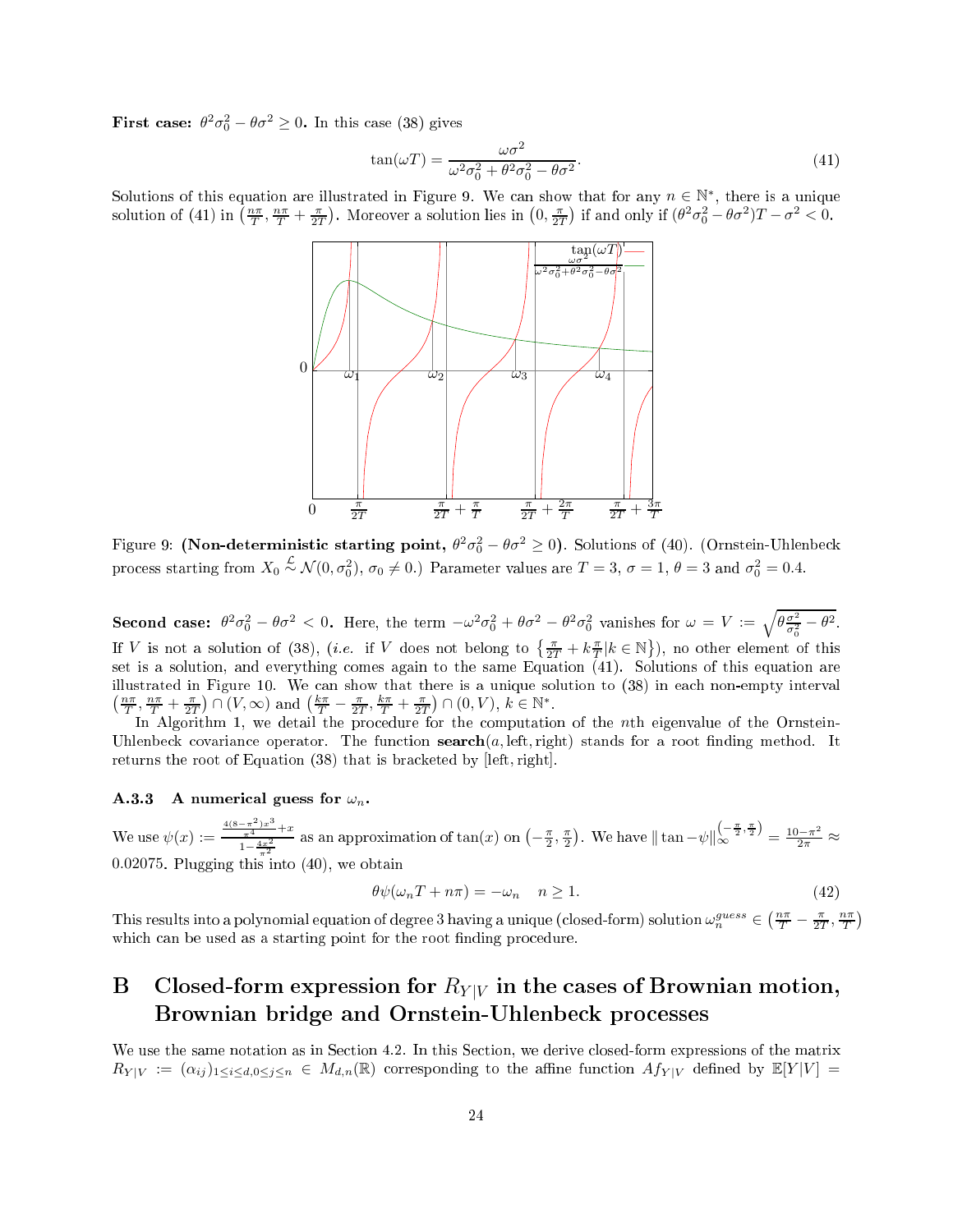

Figure 10: (Non-deterministic starting point,  $\theta^2\sigma_0^2-\theta\sigma^2 < 0$ ). Solutions of (40). (Ornstein-Uhlenbeck process starting from  $X_0 \stackrel{\mathcal{L}}{\sim} \mathcal{N}(0, \sigma_0^2)$ ,  $\sigma_0 \neq 0$ .) Parameter values are  $T = 3$ ,  $\sigma = 1$ ,  $\theta = 3$  and  $\sigma_0^2 = 0.3$ .

 $Af_{Y|V}(V)$ , in the cases of Brownian motion, Brownian bridge and Ornstein-Uhlenbeck processes. In the general case, this linear least-square minimization can be performed numerically, but this preliminary stage an be
ome timeonsuming when the number of simulation dates grows. If  $t_0 = 0 \le t_1 \le \cdots \le t_n = T$  is a subdivision of  $[0, T]$ , and X is a Gaussian Markov process, we define the affine functions  $f_j^i$  by

$$
\mathbb{E}\left[\int_{0}^{T} X_{s} e_{i}^{X}(s)ds \middle| X_{t_{0}},\ldots,X_{t_{n}}\right] = \sum_{j=0}^{n-1} \mathbb{E}\left[\int_{t_{j}}^{t_{j+1}} X_{s} e_{i}^{X}(s)ds \middle| X_{t_{j}},X_{t_{j+1}}\right] =: f_{j}^{i}(X_{t_{j}},X_{t_{j+1}}). \tag{43}
$$

## B.1 The ase of Brownian motion

Now, assuming that  $X = W$  is a standard Brownian motion on [0, T], using Equation (43) we obtain, for  $t_j \neq t_{j+1}, f_j^i(x,y) = \mathbb{E} \left[ \int_{t_j}^{t_{j+1}}$  $\left(x+\frac{s-t_j}{t_{\text{max}}} \right)$  $t_j \neq t_{j+1}, f_j^i(x, y) = \mathbb{E}\left[\int_{t_j}^{t_{j+1}} \left(x + \frac{s-t_j}{t_{j+1}-t_j}(y-x) + Y_{s-t_j}^{B,t_{j+1}-t_j}\right) e_i^W(s)ds\right],$  where  $Y_{s-t_j}^{B,t_{j+1}-t_j}$  is a standard Brownian bridge on  $[t_j, t_{j+1}]$ . Hence,

$$
f_j^i(x,y) = x \underbrace{\left(\int_{t_j}^{t_{j+1}} \frac{t_{j+1} - s}{t_{j+1} - t_j} e_i^W(s) ds\right)}_{:= A_j^i} + y \underbrace{\left(\int_{t_j}^{t_{j+1}} \frac{s - t_j}{t_{j+1} - t_j} e_i^W(s) ds\right)}_{:= B_j^i} = x A_j^i + y B_j^i.
$$

Simple algebra leads to

$$
\int_{t_j}^{t_{j+1}} e_i^W(s) ds = \sqrt{\frac{2}{T} \frac{T}{\pi (i - \frac{1}{2})}} \left( \cos \left( \pi \left( i - \frac{1}{2} \right) \frac{t_j}{T} \right) - \cos \left( \pi \left( i - \frac{1}{2} \right) \frac{t_{j+1}}{T} \right) \right),
$$

and

$$
\int_{t_j}^{t_{j+1}} se_i^W(s)ds = \sqrt{\frac{2}{T}} \frac{T}{\pi(i-\frac{1}{2})} \left( t_j \cos\left(\pi\left(i-\frac{1}{2}\right)\frac{t_j}{T}\right) - t_{j+1} \cos\left(\pi\left(i-\frac{1}{2}\right)\frac{t_{j+1}}{T}\right) \right) + \sqrt{\frac{2}{T}} \left( \frac{T}{\pi(i-\frac{1}{2})} \right)^2 \left( \sin\left(\pi\left(i-\frac{1}{2}\right)\frac{t_{j+1}}{T}\right) - \sin\left(\pi\left(i-\frac{1}{2}\right)\frac{t_j}{T}\right) \right).
$$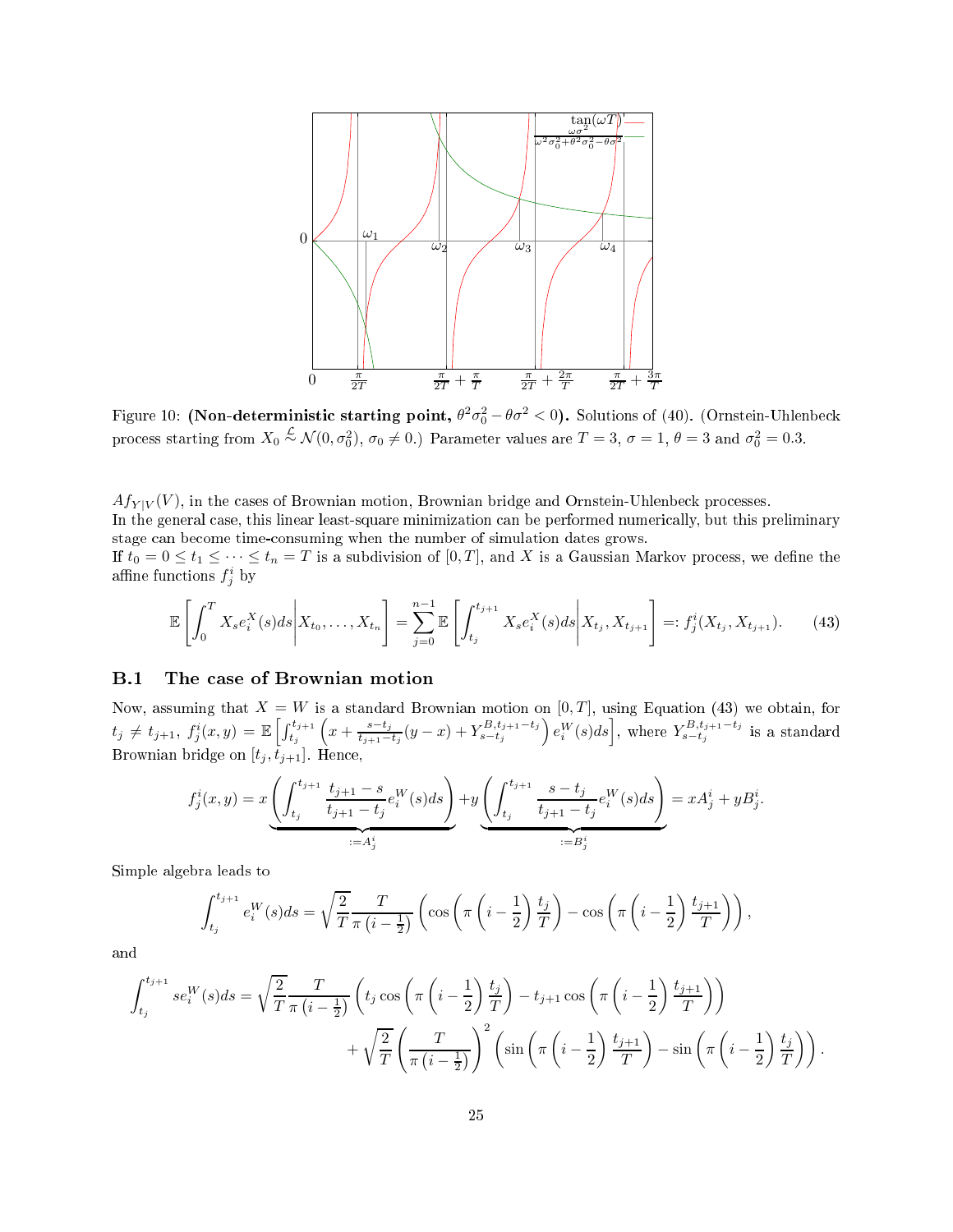**Algorithm 1** Ornstein-Uhlenbeck eigenvalue  $(\theta, \sigma, \sigma_0, T, n)$ 

if  $\sigma_0 = 0$  then  $\rho$  There is a unique solution  $\omega_n$  of (38) in  $\left(\frac{n\pi}{T} - \frac{\pi}{2T}, \frac{n\pi}{T}\right)$ .  $\operatorname{search}(\omega_n, \frac{n \pi}{T} - \frac{\pi}{2T}, \frac{n \pi}{T}).$ else if  $(\theta^2 \sigma_0^2 - \theta \sigma^2) \ge 0$  then  $\triangleright$  The vertical asymptote in (41) lies on the left of the origin. if  $(\theta^2 \sigma_0^2 - \theta \sigma^2)T - \sigma^2 < 0$  then  $\Rightarrow$  (38) has a unique solution in  $(0, \frac{\pi}{2T})$  $\triangleright$  (38) has a unique solution in  $(0, \frac{\pi}{2})$ .  $\mathrm{search}\big(\omega_n,\frac{(n-1)\pi}{T}$  $\frac{(-1)\pi}{T}, \frac{(n-1)\pi}{T} + \frac{\pi}{2T}$  . else  $\rho$  The smallest positive solution  $\omega_1$  of (38) lies in  $\left(\frac{\pi}{2T}, \frac{\pi}{T}\right)$ .  $\mathrm{search}\big(\omega_n,\frac{n\pi}{T},\frac{n\pi}{T}+\frac{\pi}{2T}\big).$ **else** ► The vertical asymptote of the right-hand side of  $(41)$  lies on the right the origin. if  $\frac{(n-1)\pi}{T}-\frac{\pi}{2T}>\sqrt{\theta\frac{\sigma^2}{\sigma_0^2}-\theta^2}$  then  $\mathrm{search}\big(\omega_n,\frac{(n-1)\pi}{T}\big)$  $\frac{(-1)\pi}{T}, \frac{(n-1)\pi}{T} + \frac{\pi}{2T}$  . else if  $\frac{(n+1)\pi}{T}-\frac{\pi}{2T}<\sqrt{\theta\frac{\sigma^2}{\sigma_0^2}-\theta^2}$  then search  $(\omega_n, \frac{n\pi}{T} - \frac{\pi}{2T}, \frac{n\pi}{T})$ .<br>else if  $\frac{n\pi}{T} - \frac{\pi}{2T} < \sqrt{\theta \frac{\sigma^2}{\sigma_0^2} - \theta^2}$  and  $\frac{(n+1)\pi}{T} - \frac{\pi}{2T} > \sqrt{\theta \frac{\sigma^2}{\sigma_0^2} - \theta^2}$  then  $\texttt{search}\Big(\omega_n,\frac{n\pi}{T}-\frac{\pi}{2T},\sqrt{\theta\frac{\sigma^2}{\sigma_0^2}-\theta^2}\Big).$ 0  $\text{\rm search}\Big(\omega_n, \sqrt{\theta \frac{\sigma^2}{\sigma_0^2} - \theta^2}, \frac{n\pi}{T} - \frac{\pi}{2T}\Big)$  . return  $\lambda_n \leftarrow \frac{\sigma^2}{\omega_n^2 + \theta^2}$ . 2

Hence  $\mathbb{E}\left[\int_0^T W_s e_i^W(s)ds \middle| W_{t_1}, \ldots, W_{t_n}\right] = \sum_{i=0}^{n-1}$  $j=0$  $A^i_j W_{t_j} + B^i_j W_{t_{j+1}} = \sum_{j=1}^n$  $\sum_{i=0} \alpha_{ij} W_{t_i}$  with, for every  $1 \leq j < n$ ,  $\alpha_{ij} = A_j^i + B_{j-1}^i$ ,  $\alpha_{i0} = A_0^i$  and  $\alpha_{in} = B_{n-1}^i$ . Finally, we get the following closed-form expression for  $R_{Y|V} := (\alpha_{ij})_{1 \le i \le d, 0 \le j \le n}$ .

• If 
$$
t_{j-1} < t_j < t_{j+1}
$$
,  
\n
$$
\alpha_{ij} = \lambda_i^W \frac{(t_{j+1} - t_{j-1})e_i^W(t_j) - (t_{j+1} - t_j)e_i^W(t_{j-1}) - (t_j - t_{j-1})e_i^W(t_{j+1})}{(t_{j+1} - t_j)(t_j - t_{j-1})}.
$$
\nIf  $t_{j-1} = t_j < t_{j+1}$ ,  $\alpha_{ij} = \lambda_i^W \left( \left( e_i^W \right)'(t_j) - \frac{e_i^W(t_{j+1}) - e_i^W(t_j)}{t_{j+1} - t_j} \right).$   
\nIf  $t_{j-1} < t_j = t_{j+1}$ ,  $\alpha_{ij} = \lambda_i^W \left( \frac{e_i^W(t_j) - e_i^W(t_{j-1})}{t_j - t_{j-1}} - \left( e_i^W \right)'(t_j) \right).$   
\nIf  $t_{j-1} = t_j = t_{j+1}$ ,  $\alpha_{ij} = 0$ .  
\n•  $\alpha_{i0} = \begin{cases} \lambda_i^W \left( \left( e_i^W \right)'(t_0) - \frac{e_i^W(t_1) - e_i^W(t_0)}{t_1 - t_0} \right) & \text{if } t_1 \neq t_0, \\ 0 & \text{otherwise.} \end{cases}$   
\n•  $\alpha_{in} = \begin{cases} \lambda_i^W \left( \frac{e_i^W(t_n) - e_i^W(t_{n-1})}{t_n - t_{n-1}} - \left( e_i^W \right)'(t_n) \right) & \text{if } t_n \neq t_{n-1}, \\ 0 & \text{otherwise.} \end{cases}$ 

0 otherwise.

The equality case is useful when dealing with small time steps that make the numerical evaluation of the divided differences  $(e_i^W(t_{j+1}) - e_i^W(t_j)) / (t_{j+1} - t_j)$  inaccurate.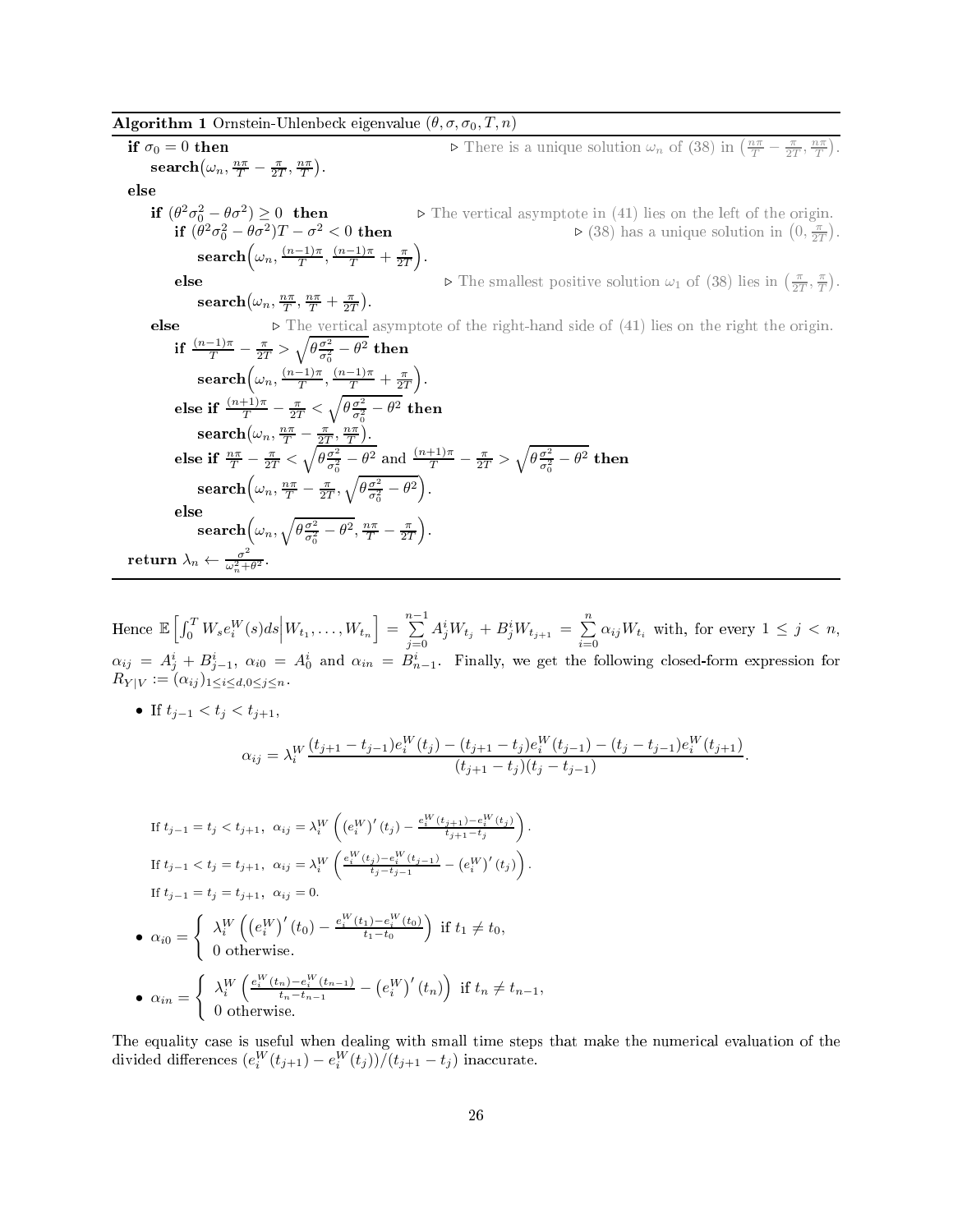## B.2 The ase of Brownian bridge

If  $X = B$  is a standard Brownian bridge on [0, T], using Equation (43), we get for  $t_j \neq t_{j+1}$ ,  $f_j^i(x, y) =$  $\mathbb{E}\left[\int_{t_j}^{t_{j+1}}$  $\left(x+\frac{s-t_j}{t_{i+1}-}\right)$  $\mathbb{E}\left[\int_{t_j}^{t_{j+1}}\left(x+\frac{s-t_j}{t_{j+1}-t_j}(y-x)+\left(Y_{s-t_j}^{B,t_{j+1}-t_j}\right)\right)e_i^B(s)ds\right],$  where  $Y_{s-t_j}^{B,t_{j+1}-t_j}$  is a standard Brownian bridge on  $[t_j,t_{j+1}]$ . Hence, very similarly to the case of Brownian motion,

$$
f_j^i(x,y) = x \underbrace{\left(\int_{t_j}^{t_{j+1}} \frac{t_{j+1} - s}{t_{j+1} - t_j} e_i^B(s) ds\right)}_{:= A_j^i} + y \underbrace{\left(\int_{t_j}^{t_{j+1}} \frac{s - t_j}{t_{j+1} - t_j} e_i^B(s) ds\right)}_{:= B_j^i} = x A_j^i + y B_j^i.
$$

Using that

$$
\int_{t_j}^{t_{j+1}} e_i^B(s)ds = \sqrt{\frac{2}{T}} \frac{T}{\pi i} \left( \cos\left(\pi i \frac{t_j}{T}\right) - \cos\left(\pi i \frac{t_{j+1}}{T}\right) \right),\,
$$

and

$$
\int_{t_j}^{t_{j+1}} s e_i^B(s) ds = \sqrt{\frac{2}{T} \frac{T}{\pi i}} \left( t_j \cos \left( \pi i \frac{t_j}{T} \right) - t_{j+1} \cos \left( \pi i \frac{t_{j+1}}{T} \right) \right) + \sqrt{\frac{2}{T}} \left( \frac{T}{\pi i} \right)^2 \left( \sin \left( \pi i \frac{t_{j+1}}{T} \right) - \sin \left( \pi i \frac{t_j}{T} \right) \right),
$$

we get  $\mathbb{E}\left[\int_0^T B_s e_i^B(s)ds \middle| B_{t_1}, \ldots, B_{t_n}\right] = \sum_{i=0}^{n-1}$  $j=0$  $(A_j^i B_{t_j} + B_j^i B_{t_{j+1}}) = \sum_{i=1}^n$  $\sum_{i=0} \alpha_{ij} B_{t_i}$  where, for every  $1 \leq j < n$ ,  $\alpha_{ij} = A_j^i + B_{j-1}^i$ ,  $\alpha_{i0} = A_0^i$  and  $\alpha_{in} = B_{n-1}^i$ . Moreover, we have

$$
A_j^i = \lambda_i^B \left( \left( e_i^B \right)'(t_j) - \frac{e_i^B(t_{j+1}) - e_i^B(t_j)}{t_{j+1} - t_j} \right), \text{ and } B_j^i = \lambda_i^B \left( \frac{e_i^B(t_{j+1}) - e_i^B(t_j)}{t_{j+1} - t_j} - \left( e_i^B \right)'(t_{j+1}) \right).
$$

Finally we obtain the following closed-form expression for  $R_{Y|V} := (\alpha_{ij})_{1 \leq i \leq d, 0 \leq j \leq n}$ .

• If  $t_{j-1} < t_j < t_{j+1}$ ,  $\alpha_{ij} = \lambda_i^B \frac{(t_{j+1} - t_{j-1})e_i^B(t_j) - (t_{j+1} - t_j)e_i^B(t_{j-1}) - (t_j - t_{j-1})e_i^B(t_{j+1})}{(t_j - t_j)(t_j + t_{j-1})}$  $\frac{(t_{j+1} - t_j)(t_j - t_{j-1})}{(t_{j+1} - t_j)(t_j - t_{j-1})}.$ 

If 
$$
t_{j-1} = t_j < t_{j+1}
$$
,  $\alpha_{ij} = \lambda_i^B \left( (e_i^B)'(t_j) - \frac{e_i^B(t_{j+1}) - e_i^B(t_j)}{t_{j+1} - t_j} \right)$ .  
\nIf  $t_{j-1} < t_j = t_{j+1}$ ,  $\alpha_{ij} = \lambda_i^B \left( \frac{e_i^B(t_j) - e_i^B(t_{j-1})}{t_j - t_{j-1}} - (e_i^B)'(t_j) \right)$ .  
\nIf  $t_{j-1} = t_j = t_{j+1}$ ,  $\alpha_{ij} = 0$ .  
\n•  $\alpha_{i0} = \begin{cases} \lambda_i^B \left( (e_i^B)'(t_0) - \frac{e_i^B(t_1) - e_i^B(t_0)}{t_1 - t_0} \right) & \text{if } t_1 \neq t_0, \\ 0 & \text{otherwise.} \end{cases}$   
\n•  $\alpha_{in} = \begin{cases} \lambda_i^B \left( \frac{e_i^B(t_n) - e_i^B(t_{n-1})}{t_n - t_{n-1}} - (e_i^B)'(t_n) \right) & \text{if } t_n \neq t_{n-1}, \\ 0 & \text{otherwise.} \end{cases}$ 

**Remark.** We obtain the same expression as for Brownian motion, where  $(e_n^W, \lambda_n^W)$  is replaced with  $(e_n^B, \lambda_n^B)$ .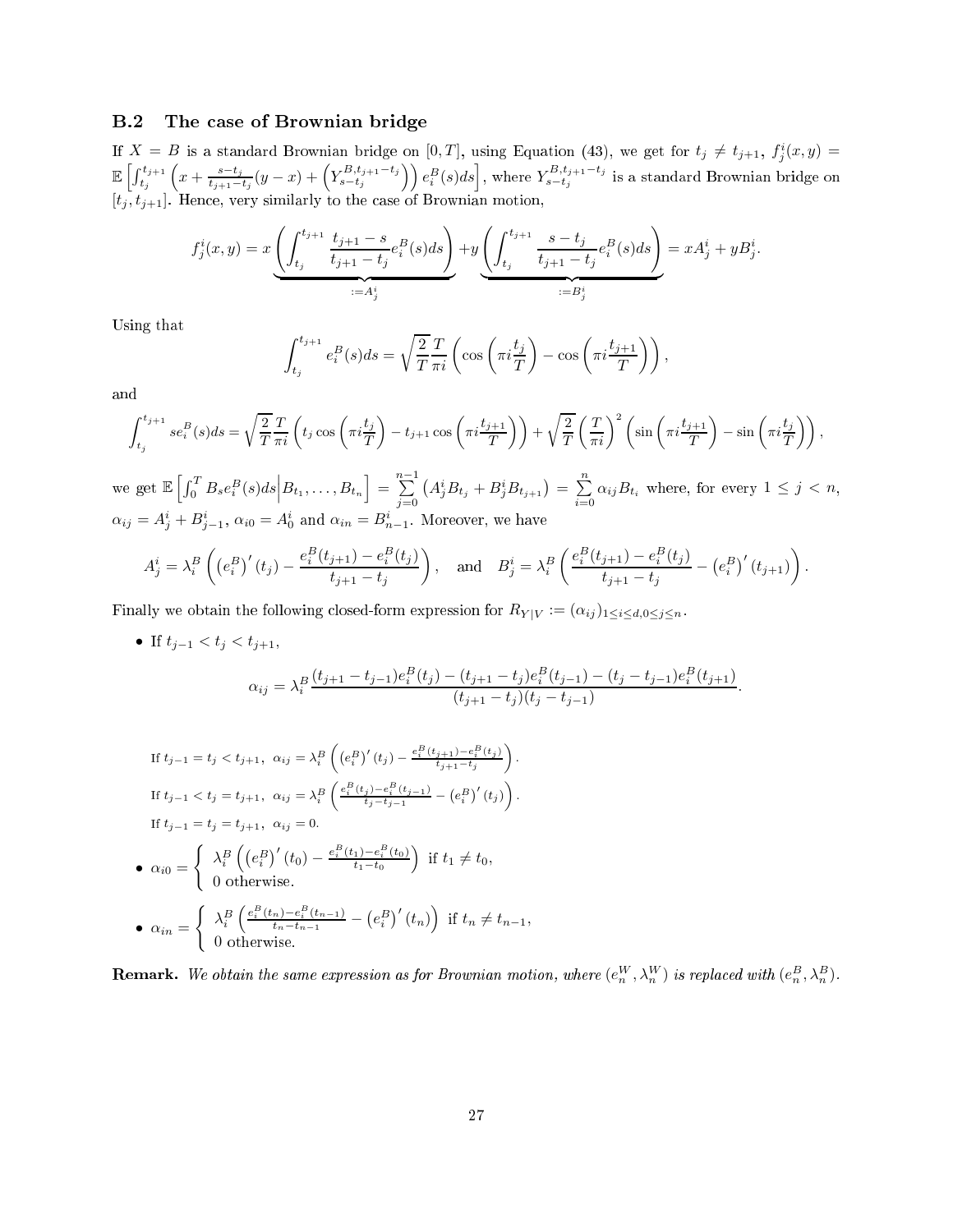## B.3 The ase of entered Ornstein-Uhlenbe
k pro
esses

If X is an Ornstein-Uhlenbeck process, solution of the SDE  $dX_t = -\theta X_t dt + \sigma dW_t$ , with  $X_0 \stackrel{\mathcal{L}}{\sim} \mathcal{N}(0, \sigma_0^2)$ independent of W. Consider  $t_0 = 0 \le t_1 \le \cdots \le t_n = T$  a subdivision of [0, T]. Using Equation (43) and the onditional Fubini theorem, we obtain

$$
f_i^j(X_{t_j}, X_{t_{j+1}}) = \mathbb{E}\left[\int_{t_j}^{t_{j+1}} X_s e_i^{OU}(s)ds \middle| X_{t_j}, X_{t_{j+1}}\right] = \int_{t_j}^{t_{j+1}} \mathbb{E}\left[X_s \middle| X_{t_j}, X_{t_{j+1}}\right] e_i^{OU}(s)ds,
$$

Assuming that  $t_0 < t_1 < \cdots t_n$ , we easily prove that

$$
\mathbb{E}\left[X_s\big|X_{t_j}, X_{t_{j+1}}\right] = X_{t_j} \frac{e^{\theta(t_{j+1}-s)} - e^{-\theta(t_{j+1}-s)}}{e^{\theta(t_{j+1}-t_j)} - e^{-\theta(t_{j+1}-t_j)}} + X_{t_{j+1}} \frac{e^{\theta(s-t_j)} - e^{-\theta(s-t_j)}}{e^{\theta(t_{j+1}-t_j)} - e^{-\theta(t_{j+1}-t_j)}}.
$$

Hen
e

$$
f_i^j(x,y) = x \underbrace{\left(\int_{t_j}^{t_{j+1}} \frac{e^{\theta(t_{j+1}-s)} - e^{-\theta(t_{j+1}-s)}}{e^{\theta(t_{j+1}-t_j)} - e^{-\theta(t_{j+1}-t_j)}} e_i^{OU}(s) ds\right)}_{:= A_j^i} + y \underbrace{\left(\int_{t_j}^{t_{j+1}} \frac{e^{\theta(s-t_j)} - e^{-\theta(s-t_j)}}{e^{\theta(t_{j+1}-t_j)} - e^{-\theta(t_{j+1}-t_j)}} e_i^{OU}(s) ds\right)}_{:= B_j^i},
$$

where  $(e_n^{OU})_{n\geq 1}$  are the Karhunen-Loève eigenfunctions of X. Finally, we have  $\mathbb{E}\left[\int_0^T X_s e_i^{OU}(s)ds \Big| X_{t_1},\ldots,X_{t_n}\right]=$  $\sum_{n=1}^{n-1}$  $j=0$  $(A_j^i X_{t_j} + B_j^i X_{t_{j+1}}) = \sum_{i=1}^n$  $\sum_{i=0} \alpha_{ij} X_{t_i}$ , with for every  $1 \leq j < n$ ,  $\alpha_{ij} = A_j^i + B_{j-1}^i$ ,  $\alpha_{i0} = A_0^i$  and  $\alpha_{in} = B_{n-1}^i$ .

#### B.3.1 The Ornstein-Uhlenbe
k pro
ess starting from 0

In this case  $(\sigma_0^2 = 0)$ , as proved in Appendix A, the Karhunen-Loève eigensystem is

$$
e_n^{OU}(t) := \frac{1}{\sqrt{\frac{T}{2} - \frac{\sin(2\omega_n T)}{4\omega_n}}}\sin(\omega_n t), \qquad \lambda_n^{OU} := \frac{\sigma^2}{\omega_n^2 + \theta^2}, \quad n \ge 1,
$$
\n(44)

where  $\omega_n$  are the increasingly sorted positive solutions of  $\theta \sin(\omega_n T) + \omega_n \cos(\omega_n T) = 0$ . This gives

$$
A_j^i = \frac{-\theta}{\theta^2 + \omega_i^2} \left( \frac{2e_i^{OU}(t_{j+1})}{e^{\theta(t_{j+1}-t_j)} - e^{-\theta(t_{j+1}-t_j)}} - e_i^{OU}(t_j) \frac{e^{\theta(t_{j+1}-t_j)} + e^{-\theta(t_{j+1}-t_j)}}{e^{\theta(t_{j+1}-t_j)} - e^{-\theta(t_{j+1}-t_j)}} \right) + \frac{1}{\theta^2 + \omega_i^2} \left( e_i^{OU} \right)'(t_j),
$$

and

$$
B_j^i = \frac{\theta}{\theta^2 + \omega_i^2} \left( e_i^{OU}(t_{j+1}) \frac{e^{\theta(t_{j+1}-t_j)} + e^{-\theta(t_{j+1}-t_j)}}{e^{\theta(t_{j+1}-t_j)} - e^{-\theta(t_{j+1}-t_j)}} - \frac{2e_i^{OU}(t_j)}{e^{\theta(t_{j+1}-t_j)} - e^{-\theta(t_{j+1}-t_j)}} \right) - \frac{1}{\theta^2 + \omega_i^2} \left( e_i^{OU} \right)'(t_{j+1}).
$$

The coefficients  $(\alpha_{ij})_{1\leq i\leq d,0\leq j\leq n}$  are given by  $\alpha_{ij}=A_j^i+B_{j-1}^i$  for  $1\leq j< n$ ,  $\alpha_{i0}=A_0^i$  and  $\alpha_{in}=B_{n-1}^i$ . The terms involving  $(e_i^{OU})'$  vanish. Furthermore, we can show that  $\lim_{t_{j+1}\to t_j} A_j^i = 0$  and  $\lim_{t_{j-1}\to t_j} B_{j-1}^i = 0$ and dedu
e the orresponding formula when some dates in the s
hedule are equal.

#### B.3.2 The general Ornstein-Uhlenbe
k pro
ess

In this case  $(\sigma_0^2 > 0)$ , as proved in Appendix A, the Karhunen-Loève eigensystem is given by

$$
e_n^{OU}(t) := K_n \left( \omega_n \sigma_0^2 \cos(\omega_n t) + \left( \sigma^2 - \theta \sigma_0^2 \right) \sin(\omega_n t) \right), \qquad \lambda_n^{OU} := \frac{\sigma^2}{\omega_n^2 + \theta^2}, \quad n \ge 1,
$$
 (45)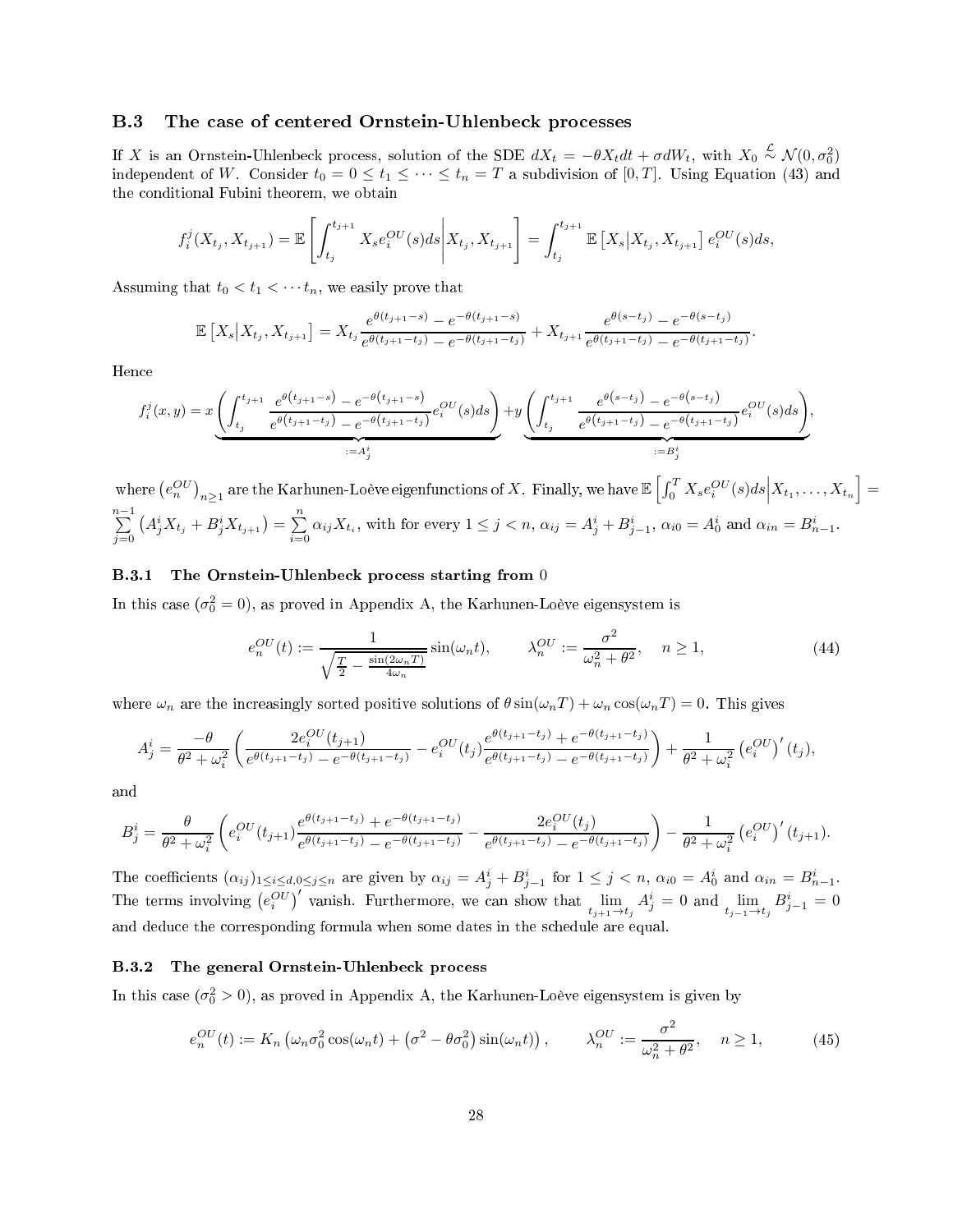where  $\omega_n$  are the increasingly sorted positive solutions of  $\omega_n \sigma^2 \cos(\omega_n T) + (\theta \sigma^2 - \theta^2 \sigma_0^2 - \omega_n^2 \sigma_0^2) \sin(\omega_n T) = 0$ , and

$$
\frac{1}{K_n^2} = \frac{1}{2\omega_n} \sigma_0^2 \left( \sigma^2 - \theta \sigma_0^2 \right) \left( 1 - \cos(2\omega_n T) \right) + \frac{1}{2} \sigma_0^4 \omega_n^2 \left( T + \frac{\sin(2\omega_n T)}{2\omega_n} \right) + \frac{1}{2} \left( \sigma^2 - \theta \sigma_0^2 \right)^2 \left( T - \frac{\sin(2\omega_n T)}{2\omega_n} \right).
$$

This gives  $e_n^{OU}(t) := K_n \sqrt{\omega_n^2 \sigma_0^4 + (\sigma^2 - \theta \sigma_0^2)^2} \sin(\omega_n t + \phi_n)$ , with  $\phi_n = \arccos\left(\frac{\sigma^2 - \theta \sigma_0^2}{\sqrt{\omega_n^2 \sigma_0^4 + (\sigma^2 - \theta \sigma_0^2)^2}}\right)$ !  $\lambda_n^{OU} := \frac{\sigma^2}{\omega_x^2 + \cdots}$  $\frac{\sigma^2}{\omega_n^2 + \theta^2}$ ,  $n \ge 1$ . Using that for  $K \in \mathbb{R}$ ,  $\omega \in \mathbb{R}^*$  and  $(t_a, t_b) \in \mathbb{R}^2$ , we get

$$
\int_{t_a}^{t_b} \exp(Ks) \sin(\omega s + \phi) ds = \frac{K}{K^2 + \omega^2} \left( e^{Kt_b} \sin(\omega t_b + \phi) - e^{Kt_a} \sin(\omega t_a + \phi) \right)
$$

$$
- \frac{\omega}{K^2 + \omega^2} \left( e^{Kt_b} \cos(\omega t_b + \phi) - e^{Kt_a} \cos(\omega t_a + \phi) \right), \quad (46)
$$

we see that the expressions for  $(\alpha_{ij})_{1\leq i\leq d,0\leq j\leq n}$  established in Section B.3.1 remain valid in this case.

## Referen
es

- [1] Vlad Bally, Gilles Pagès, and Jacques Printems. A quantization tree method for pricing and hedging multidimensional American options. *Mathematical Finance*, 15(1):119–168, 2005.
- [2] Olivier Bardou, Sandrine Bouthemy, and Gilles Pagès. Optimal quantization for the pricing of swing options. Applied Mathematical Finance, 16(2):183-217, 2009.
- [3] Mark Broadie, Paul Glasserman, and Steven Kou. A continuity correction for discrete barrier options. Mathematical Finance, 7:325-349, 1997.
- [4] James A. Bucklew and Gary L. Wise. Multidimensional asymptotic quantization theory with rth power distortion measures. IEEE Transactions On Information Theory, IT-28(2 pt 1):239-247, 1982.
- [5] Sylvain Corlay. A fast nearest neighbor search algorithm based on vector quantization. *Preprint*, 2011.
- [6] Sylvain Corlay. Properties of the Ornstein-Uhlenbeck bridge. *Preprint*, 2013.
- [7] Sylvain Corlay. Partial functional quantization and generalized bridges. Bernoulli Journal, 20:716-746, 2014.
- [8] Allen Gersho and Robert M. Gray. Vector quantization and signal compression. Kluwer Academic Publishers, 1991.
- [9] Paul Glasserman. Monte Carlo Methods in Financial Engineering. Springer-Verlag New York, Inc., 2004.
- [10] Siegfried Graf and Harald Luschgy. Foundations of Quantization for Probability Distributions. Springer-Verlag Berlin and Heidelberg GmbH & Co. K, 2000.
- [11] Siegfried Graf, Harald Luschgy, and Gilles Pagès. Optimal quantizers for Radon random vectors in a Banach space. *J. Approx. Theory*, 144(1):27–53, 2007.
- [12] Francis Hirsch and Gilles Lacombe. Elements d'analyse fonctionnelle ; Cours et exercices avec réponses. Dunod, 2009.
- [13] Svante Janson. Gaussian Hilbert spaces. Cambridge university press, 1997.